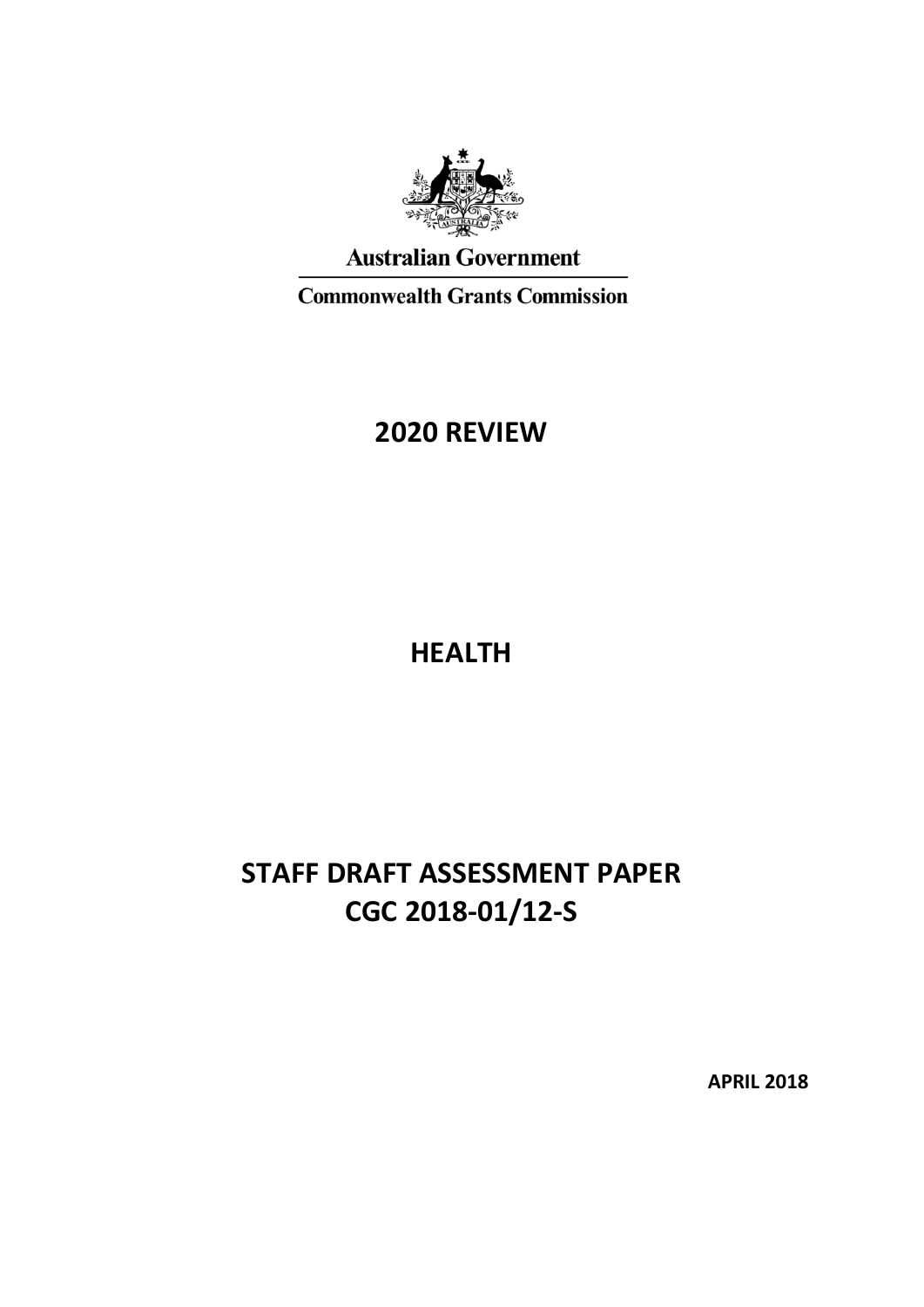| Paper issued               | 20 April 2018                                                                                                                                                                                                                                            |
|----------------------------|----------------------------------------------------------------------------------------------------------------------------------------------------------------------------------------------------------------------------------------------------------|
| Commission contact officer | Fan Xiang, 02 6229 8817, fan.xiang@cgc.gov.au                                                                                                                                                                                                            |
| Submissions sought by      | 31 August 2018                                                                                                                                                                                                                                           |
|                            | Submissions should be emailed in Word format to                                                                                                                                                                                                          |
|                            | secretary@cgc.gov.au.                                                                                                                                                                                                                                    |
|                            | Submissions of more than 10 pages in length should include a<br>summary section.                                                                                                                                                                         |
| Confidential material      | It is the Commission's normal practice to make State<br>submissions available on its website under the CC BY licence,<br>allowing free use of content by third parties.                                                                                  |
|                            | Further information on the CC BY licence can be found on the<br>Creative Commons website (http://creativecommons.org).                                                                                                                                   |
|                            | Confidential material contained in submissions must be<br>clearly identified or included in separate attachment/s, and<br>details provided in the covering email. Identified confidential<br>material will not be published on the Commission's website. |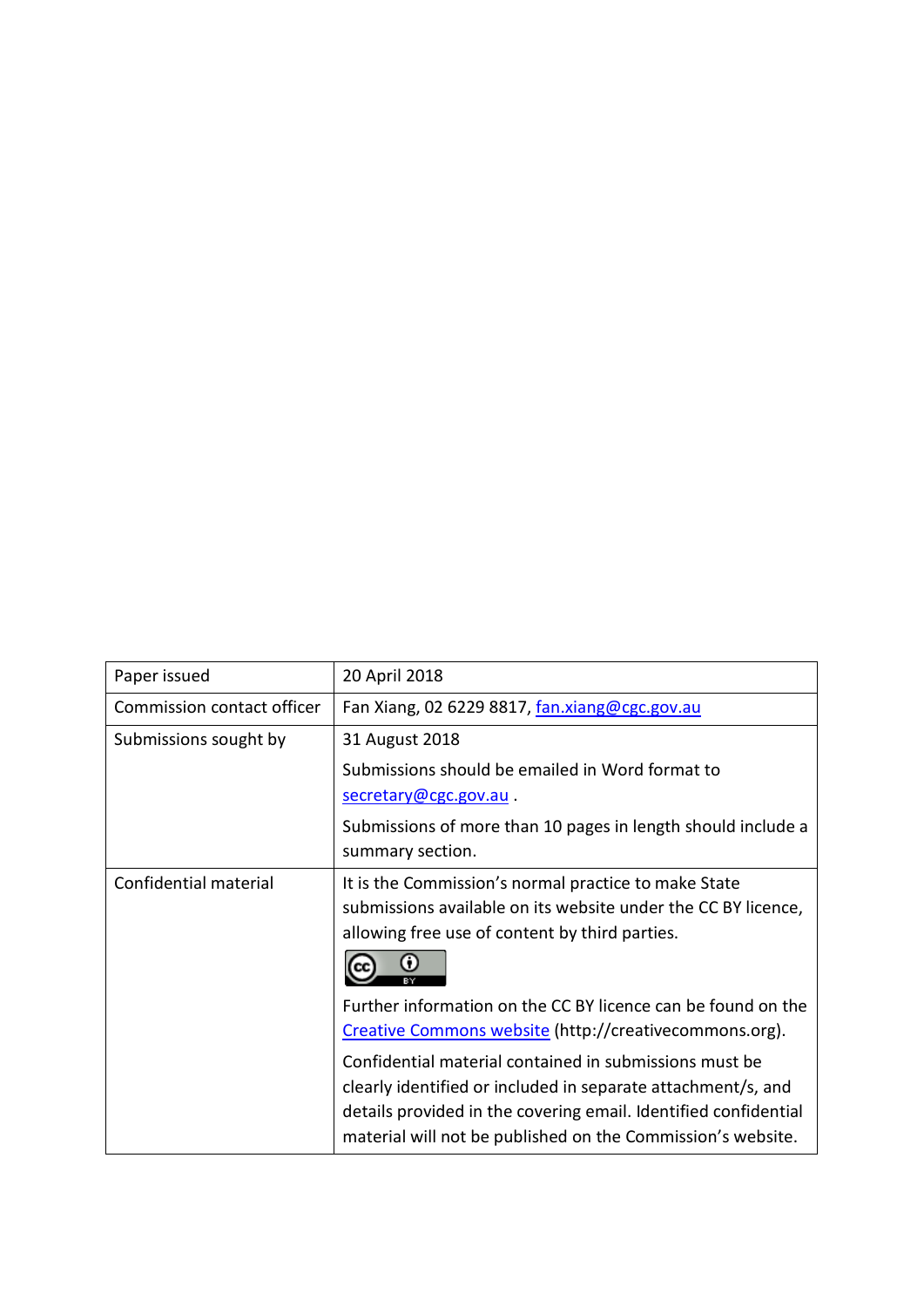# **CONTENTS**

| <b>HEALTH</b>                               | 1              |
|---------------------------------------------|----------------|
| <b>2015 REVIEW ASSESSMENT</b>               | 1              |
| Category and component expenses             | $\overline{2}$ |
| Overview of assessment methods              | 3              |
| Investment and depreciation                 | 5              |
| <b>GST</b> redistribution                   | 5              |
| <b>ISSUES AND ANALYSIS</b>                  | 5              |
| Assessment approach                         | 6              |
| <b>SDC</b> assessments                      | 9              |
| Remoteness and service delivery scale (SDS) | 13             |
| Substitutability                            | 18             |
| Cross-border service use                    | 26             |
| Non-hospital patient transport              | 27             |
| Other health expenses                       | 27             |
| Component expenses                          | 28             |
| User charges                                | 29             |
| Category structure                          | 30             |
| Other issues considered                     | 31             |
| <b>CONCLUSION AND WAY FORWARD</b>           | 32             |
| Proposed assessment structure               | 32             |
| Data and information sought from States     | 32             |
| <b>ATTACHMENT A - SUBTRACTION APPROACH</b>  | 33             |
| <b>ATTACHMENT B - 2015 REVIEW METHOD</b>    | 36             |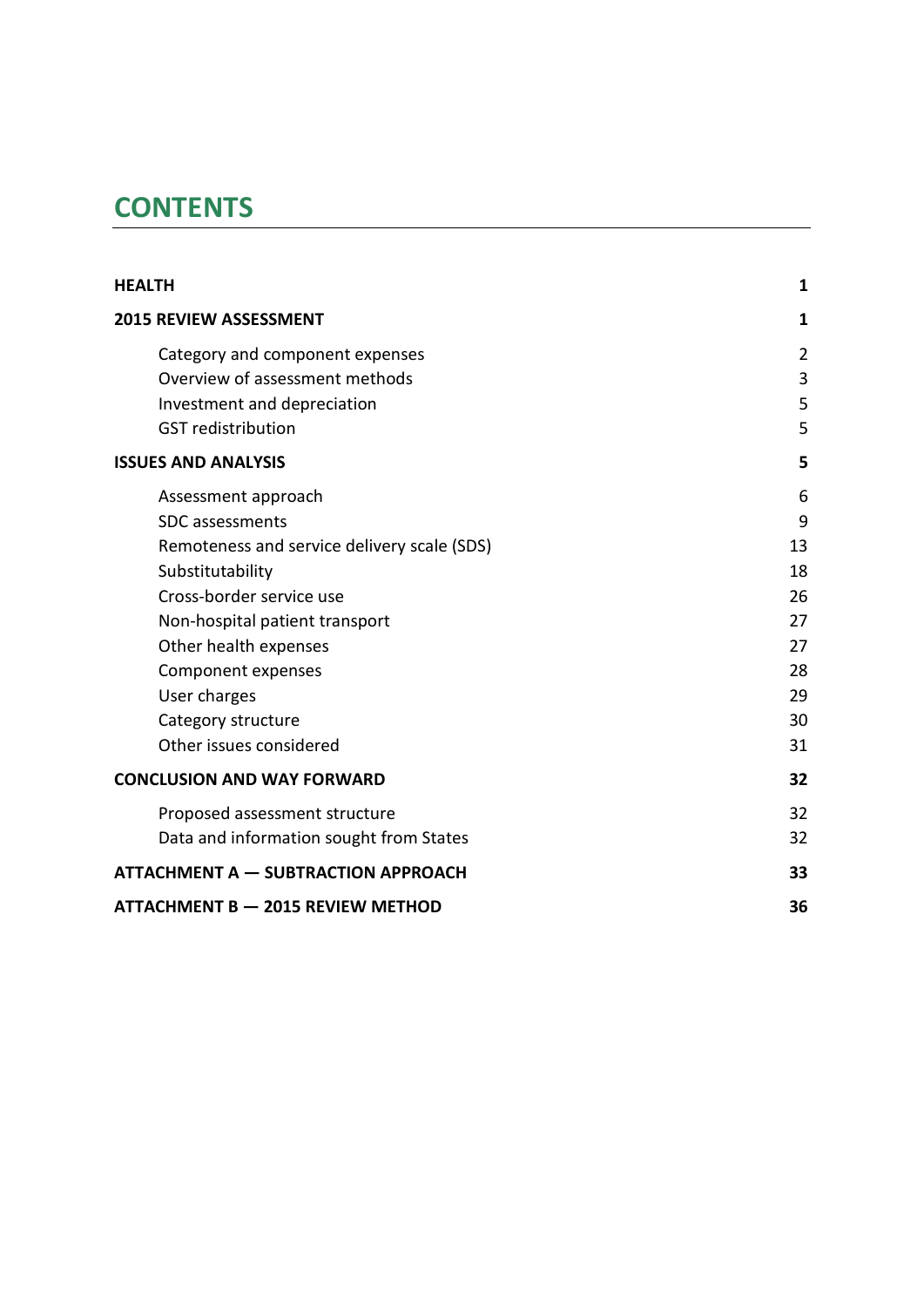# <span id="page-3-0"></span>**HEALTH**

- 1 This paper provides the Commission staff proposals for the assessment of health expenses for the 2020 Review.
- 2 Staff are inclined to recommend the Commission retain the direct assessment approach for all health components, so the discussion in the [Issues and analysis](#page-7-2) section is based on the assumption that the direct approach is retained. However, many of the issues discussed in the paper are also relevant to the subtraction approach proposed by Western Australia (detailed in Attachment A), should it be adopted.

# <span id="page-3-1"></span>**2015 REVIEW ASSESSMENT**

- 3 The Health category covers State spending on public hospitals and community, public and other health services. The scope of State health expenses is summarised below.
	- Hospital services
		- Admitted patient services acute, sub-acute and non-acute medical care and treatment for public and private patients admitted in public hospitals and public patients treated in private hospitals.
		- Emergency departments (ED) all emergency care delivered to patients at public hospitals.
		- Non-admitted outpatient services (NAP) all outpatient services provided at public hospitals such as obstetrics, gynaecology, cardiology, pathology, oncology, radiology, imaging services and allied health care.
	- Other health services
		- − Community health services a wide range of medical and allied health services provided in a community setting, and often through State community health centres, such as dental clinics, well baby clinics, mental health services, home nursing services, family planning, and alcohol and other drug services.
		- Public health services activities for the protection and promotion of health and the prevention of disease, illness or injury. These include organised immunisation, health promotion, screening programs, communicable disease control, and prevention of hazardous and harmful drug use.
		- Patient transport land ambulance, aero-medical ambulance services and the reimbursement of costs through Patient Assisted Travel Schemes (PATS).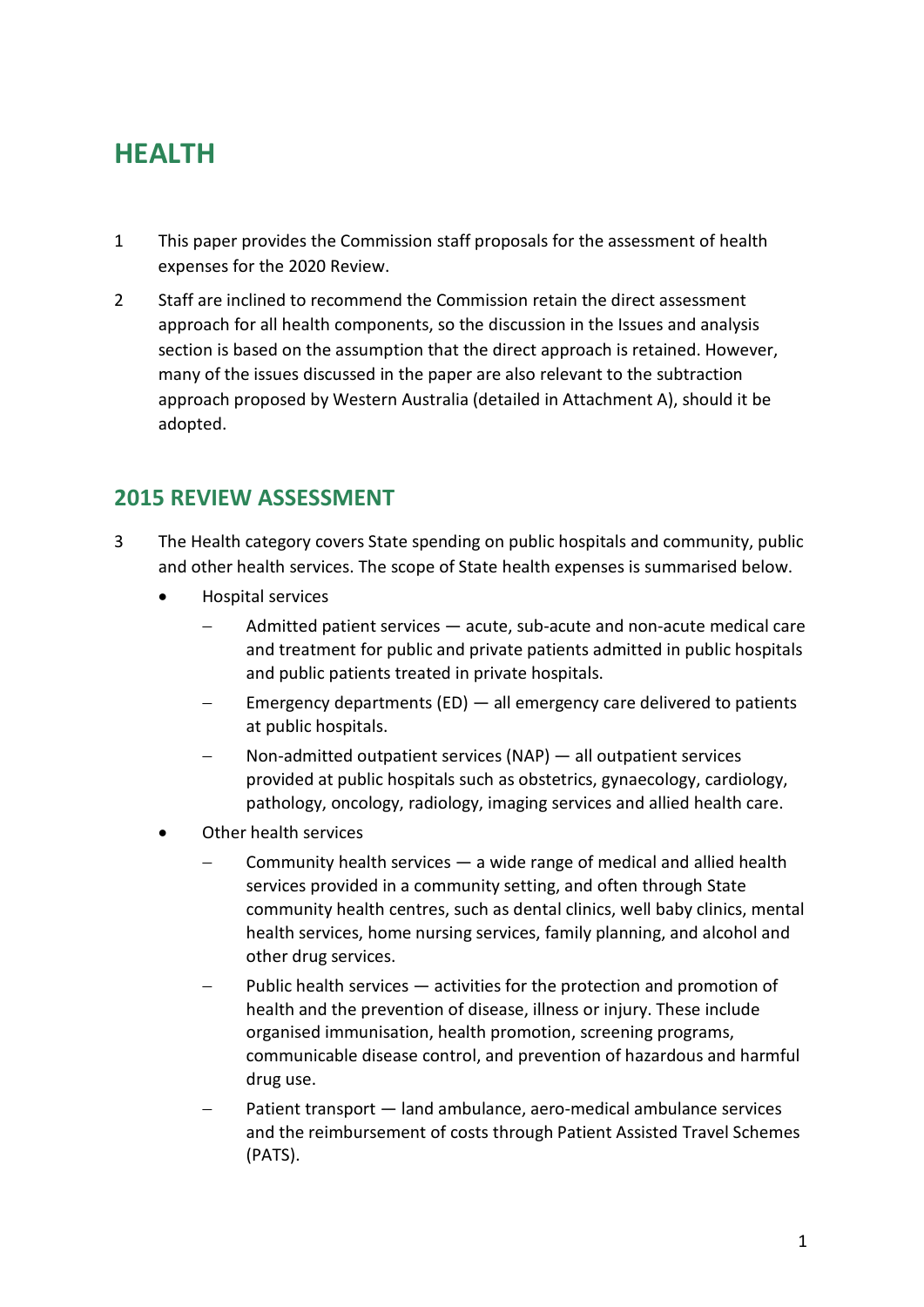− Miscellaneous health services — State provided health services not elsewhere specified including pharmaceuticals, medical aids and appliances, health administration and research.

### <span id="page-4-0"></span>**Category and component expenses**

- 4 [Table 1](#page-4-1) shows health expenses by component in 2016-17. The first three components cover services which are predominantly provided in a hospital setting — admitted patient, ED and other non-admitted patient services. [1](#page-4-2) The two remaining components are non-hospital patient transport and community and other health services. [2](#page-4-3)
- 5 All revenues generated from user charges (\$7 billion in 2016-17), which mainly comprise private patient hospital fees, are offset against expenses.
- 6 Health net expenses were \$61 billion in 2016-17 or 26% of total State operating expenses. Hospital services, for which admitted patient services is the largest component, were almost 79% of the total. Community and other health expenses accounted for 20%.

| Component                           | Amount (a) | Proportion of category expenses |
|-------------------------------------|------------|---------------------------------|
|                                     | \$m        | %                               |
| Hospital services                   |            |                                 |
| <b>Admitted patients</b>            | 38 163     | 62.5                            |
| Emergency departments (ED)          | 4931       | 8.1                             |
| Non-admitted patients (NAP)         | 4931       | 8.1                             |
| Other health services               |            |                                 |
| Non-hospital patient transport (b)  | 589        | 1.0                             |
| Community and other health services | 12 4 16    | 20.3                            |
| Total                               | 61 028     | 100.0                           |

#### <span id="page-4-1"></span>**Table 1 Health expenses by component, 2016-17**

(a) Expenses are shown net of user charges.

 $\overline{a}$ 

(b) Non-hospital patient transport includes aero-medical ambulance services and the reimbursement of costs through State PATS. Land ambulance expenses are included in admitted patients.

Source: Australian Bureau of Statistics (ABS) Government Finance Statistics (GFS) and State provided data for the 2018 Update.

<span id="page-4-2"></span> $1$  In this paper, non-admitted patient services other than ED services are referred to as non-admitted patient (NAP) services.

<span id="page-4-3"></span> $2^2$  The non-hospital patient transport component includes aero-medical ambulance services and the reimbursement of costs through State-funded patient assisted travel schemes (PATS). Land ambulance expenses are included in the admitted patients component because the Commission considers that the disabilities that influence these expenses are similar to the disabilities that influence hospital based services.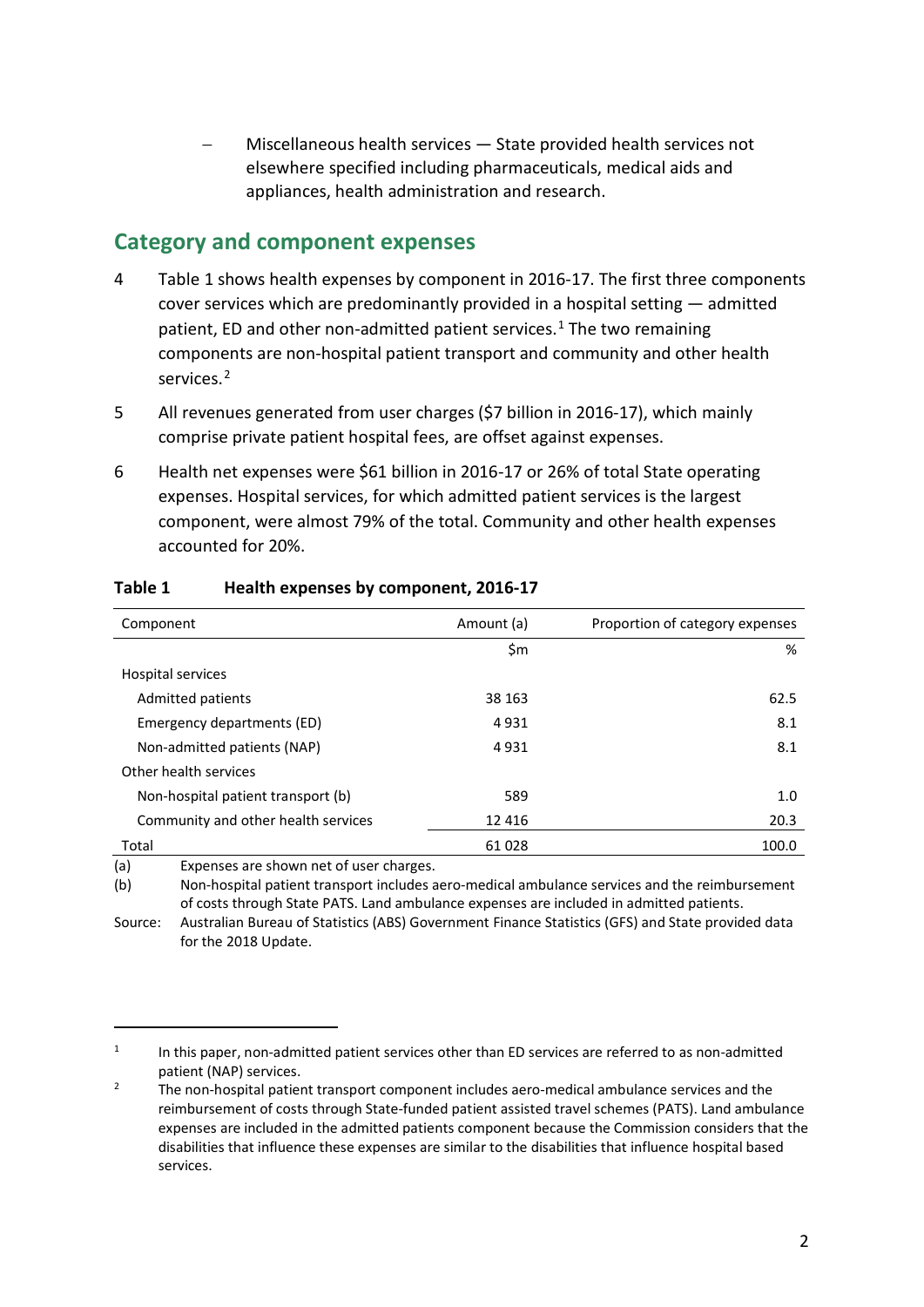# <span id="page-5-0"></span>**Overview of assessment methods**

- 7 The assessments for hospital services and community and other health services include three main disabilities.
	- A socio-demographic composition (SDC) disability which recognises there are differences in the use and cost of services for different population groups and locations. For example, it is well documented that older people, Indigenous people, people from low socio-economic backgrounds and those living in regional areas use State health services more intensively. In addition, Indigenous people and people living in regional areas are more costly when they access health services. The full SDC breakdown for the hospital and community health assessments is shown in [Table 2.](#page-5-1)
	- A non-State sector disability which recognises that the availability of State-like services from non-State health providers<sup>[3](#page-5-3)</sup> in each State influences the level of State spending. The proportion of State spending which the Commission considers is affected by the availability of State-like services is shown in [Table 3.](#page-5-2)
	- A wage costs disability which recognises that State costs are affected by differences in wage costs between States.<sup>[4](#page-5-4)</sup>

#### <span id="page-5-1"></span>**Table 2 Socio-demographic breakdown for the health assessments, 2015 Review**

| Indigenous status | IRSEO/NISEIFA      | Remoteness             | Age      |
|-------------------|--------------------|------------------------|----------|
| Indigenous        | Bottom quintile    | Major cities           | 0 to 14  |
| Non-Indigenous    | Middle 3 quintiles | Inner regional         | 15 to 44 |
|                   | Top quintile       | Outer regional         | 45 to 64 |
|                   |                    | Remote and very remote | 65 to 74 |
|                   |                    |                        | $75+$    |

Note: There are 100 cross-classified population groups. Due to data unreliability, remote areas are not disaggregated by IRSEO/NISEIFA.

<span id="page-5-2"></span>Source: *Report on GST Revenue Sharing Relativities, 2015 Review*, Volume 2, page 183.

#### **Table 3 Substitutable expense, 2016-17**

| Component                    | Component expense<br>2016-17 | Proportion of<br>substitutable services | Substitutable expense<br>2016-17 |
|------------------------------|------------------------------|-----------------------------------------|----------------------------------|
|                              | \$m                          | %                                       | \$m                              |
| Admitted patients            | 38 163                       | 15                                      | 5724                             |
| <b>Emergency departments</b> | 4931                         | 15                                      | 740                              |
| Non-admitted patients        | 4931                         | 40                                      | 1972                             |
| Community and other health   | 12 4 16                      | 70                                      | 8691                             |

Source: Based on Commission judgements from the 2015 Review and 2016-17 health expenses.

<span id="page-5-3"></span> $3$  Hereafter referred to as 'State-like services'.

<span id="page-5-4"></span>Regional costs are picked up in the SDC disability.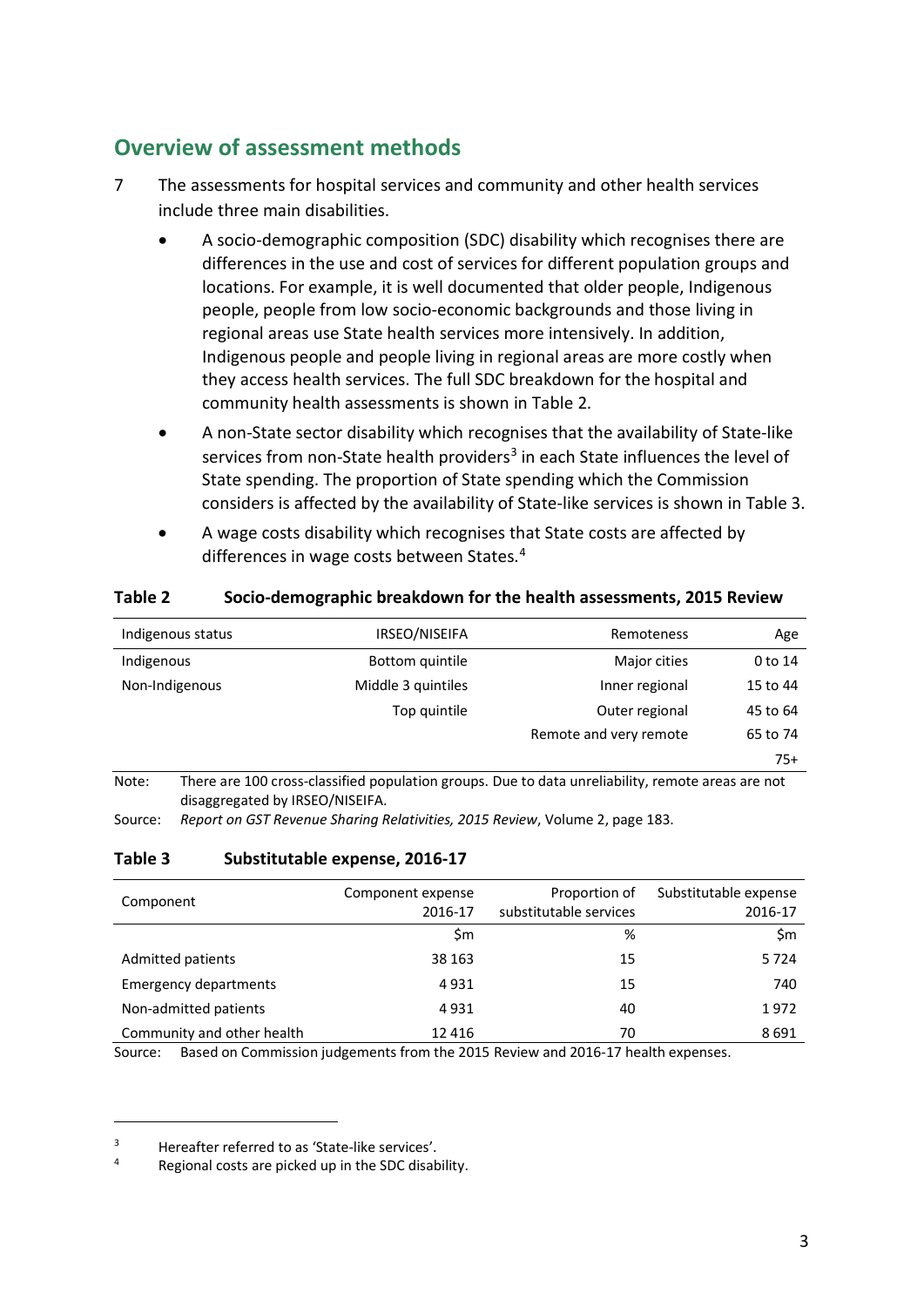- 8 In addition, the community and other health services component includes a cross-border disability which recognises that the ACT faces higher costs because it provides a range of community and public health services to New South Wales residents<sup>5</sup>
- 9 The non-hospital patient transport assessment recognises that aero-medical and PATS services are used disproportionately by people in remote and very remote regions. Since the disabilities which affect these services differ from those for other health services, the expenses are assessed in a separate component.

#### *Data sources*

 $\overline{a}$ 

10 The main data sources for each component are summarised in [Table 4.](#page-6-0) Data for the SDC assessments are sourced from the Independent Hospital Pricing Authority (IHPA). At the time of the 2015 Review, there were no reliable data for estimating the national cost weighted use of NAP or community and other health services. Consequently the SDC assessments for these components are based on proxy indicators which are listed in [Table 4.](#page-6-0)

| Component                                                                                                                                                                                                                                                                                                   | SDC assessment                              | Non-State sector indicator                                                               |  |
|-------------------------------------------------------------------------------------------------------------------------------------------------------------------------------------------------------------------------------------------------------------------------------------------------------------|---------------------------------------------|------------------------------------------------------------------------------------------|--|
| Admitted patients                                                                                                                                                                                                                                                                                           | Admitted patient NWAU data (IHPA)           | Private admitted patient separations<br>(AIHW and APRA)                                  |  |
| Emergency departments ED NWAU data (IHPA)                                                                                                                                                                                                                                                                   |                                             | <b>Bulk-billed GP benefits (MBS)</b>                                                     |  |
| Non-admitted patients                                                                                                                                                                                                                                                                                       | Admitted patient separations data<br>(IHPA) | Bulk-billed specialist, pathology and<br>imaging benefits (MBS)                          |  |
| Community and other<br>health                                                                                                                                                                                                                                                                               | ED triage 4 & 5 NWAU data (IHPA)            | Bulk-bulled GP benefits (MBS)<br>Indigenous Australians' Health Program<br>(IAHP) Grants |  |
| Non-hospital patient                                                                                                                                                                                                                                                                                        | State data on expenses by remoteness        |                                                                                          |  |
| transport                                                                                                                                                                                                                                                                                                   | area                                        |                                                                                          |  |
| An NWAU or national weighted activity unit is a measure of hospital service activity expressed as a<br>Note:<br>common unit. In 2017-18, one NWAU was \$4 910. The NWAU value for each episode of service is<br>based on the patient's characteristics and services provided. An episode may be costed as a |                                             |                                                                                          |  |

#### <span id="page-6-0"></span>**Table 4 Main data sources for the health assessment, 2015 Review**

fraction of an NWAU or a multiple of an NWAU.

11 Most of the data for calculating the non-State sector adjustments are from Department of Human Services Medicare Benefits Schedule (MBS) data. For the admitted patients component, data for the non-State sector adjustment are sourced from the Australian Institute of Health and Welfare (AIHW) and the Australian Prudential Regulation Authority (APRA).

<span id="page-6-1"></span><sup>&</sup>lt;sup>5</sup> Cross-border hospital costs are addressed through a bilateral arrangement between New South Wales and the ACT, and a cross-border adjustment to the Commonwealth contribution to State hospital expenses through National Health Reform funding.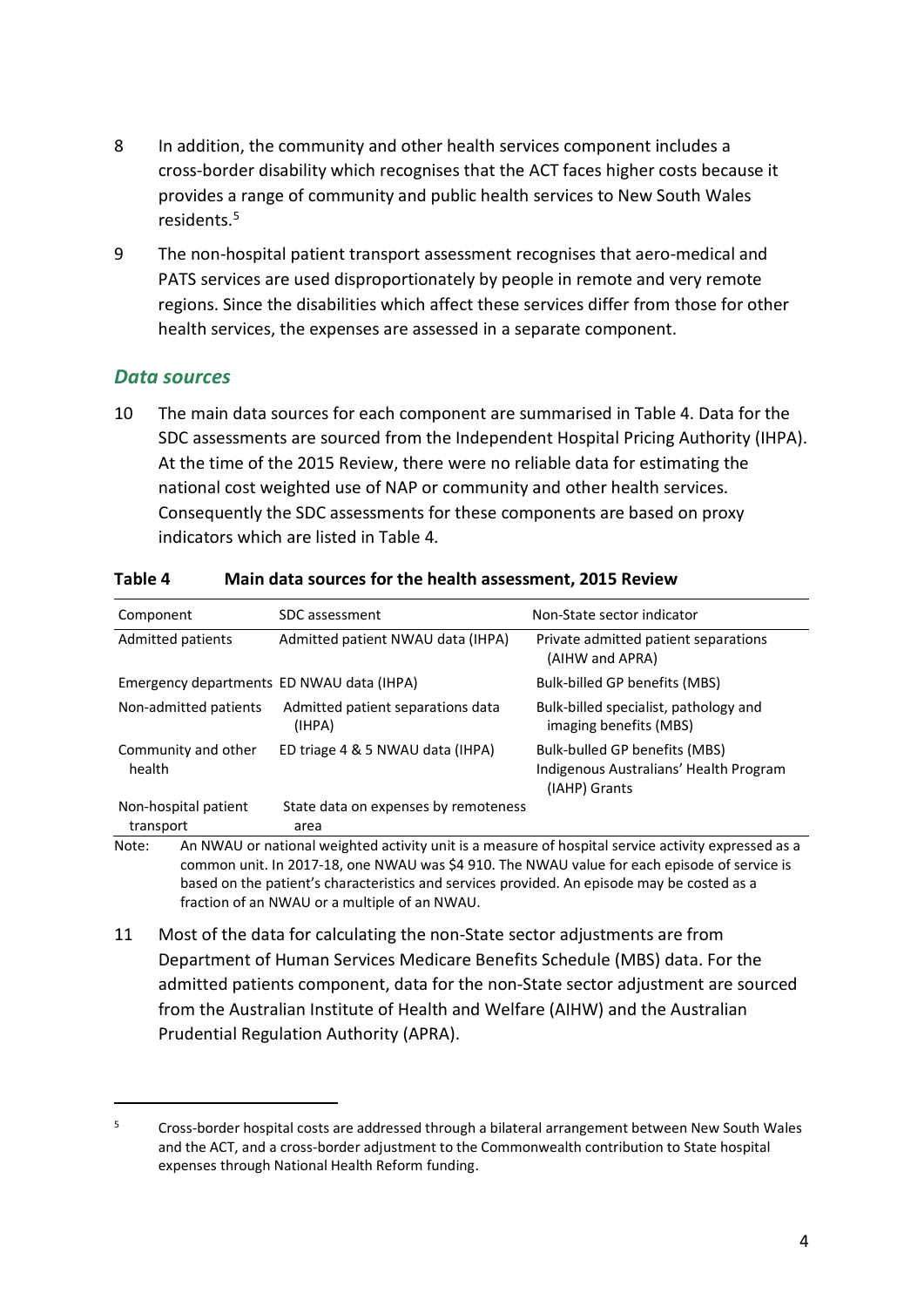12 Further information about the SDC and non-State sector assessments are provided in Attachment B. Full details about the methods for the Health category are in the *Report on GST Revenue Sharing Relativities, 2015 Review, Volume 2*, Chapter 12.

# <span id="page-7-0"></span>**Investment and depreciation**

- 13 Public hospitals and other health infrastructure account for about 10% of total State assets. Investment and depreciation expenses are assessed using the factors affecting recurrent health expenses. The quantity of infrastructure a State needs to hold is assessed using the weighted users of State health services. Interstate differences in wage levels, differences in the cost of providing infrastructure in different remoteness areas and the price of materials and other unavoidable costs are also taken into account.
- 14 In addition, the Investment assessment recognises the impact of differences between States in population growth on the need for infrastructure.

## <span id="page-7-1"></span>**GST redistribution**

15 [Table 5](#page-7-3) shows the GST redistribution for each component of the Health category in the 2018 Update.

|                                | <b>NSW</b> | Vic    | Qld   | <b>WA</b> | SA  | Tas  | <b>ACT</b> | ΝT   | Redist. |
|--------------------------------|------------|--------|-------|-----------|-----|------|------------|------|---------|
|                                | \$m        | \$m    | \$m   | \$m       | \$m | \$m  | \$m        | \$m  | \$m     |
| Admitted patients              | 29         | $-442$ | $-23$ | 47        | 162 | 124  | $-92$      | 194  | 557     |
| <b>Emergency Department</b>    | $-58$      | $-102$ | 42    | 34        | 14  | 32   | $-15$      | 52   | 174     |
| Non-admitted patients          | -108       | -81    | 8     | 67        | 37  | 30   | $-13$      | 60   | 203     |
| Community and other health     | $-295$     | $-296$ | 126   | 204       | 28  | 114  | 10         | 109  | 591     |
| Non-hospital patient transport | $-57$      | $-59$  | 14    | 53        | 10  | $-1$ | $-4$       | 45   | 121     |
| Total (\$m)                    | $-489$     | $-980$ | 167   | 405       | 251 | 299  | $-113$     | 460  | 1583    |
| Total (\$pc)                   | -61        | $-151$ | 33    | 155       | 145 | 570  | $-271$     | 1869 | 63      |

#### <span id="page-7-3"></span>**Table 5 GST redistribution, Health category, 2018 Update**

Source: Commission calculation, 2018 Update.

16 The Health category redistributed \$1.6 billion away from an equal per capita (EPC) distribution in the 2018 Update, mainly to Western Australia, South Australia, Tasmania and the Northern Territory.

## <span id="page-7-2"></span>**ISSUES AND ANALYSIS**

17 Staff have identified a number of issues for the Health assessment in this review.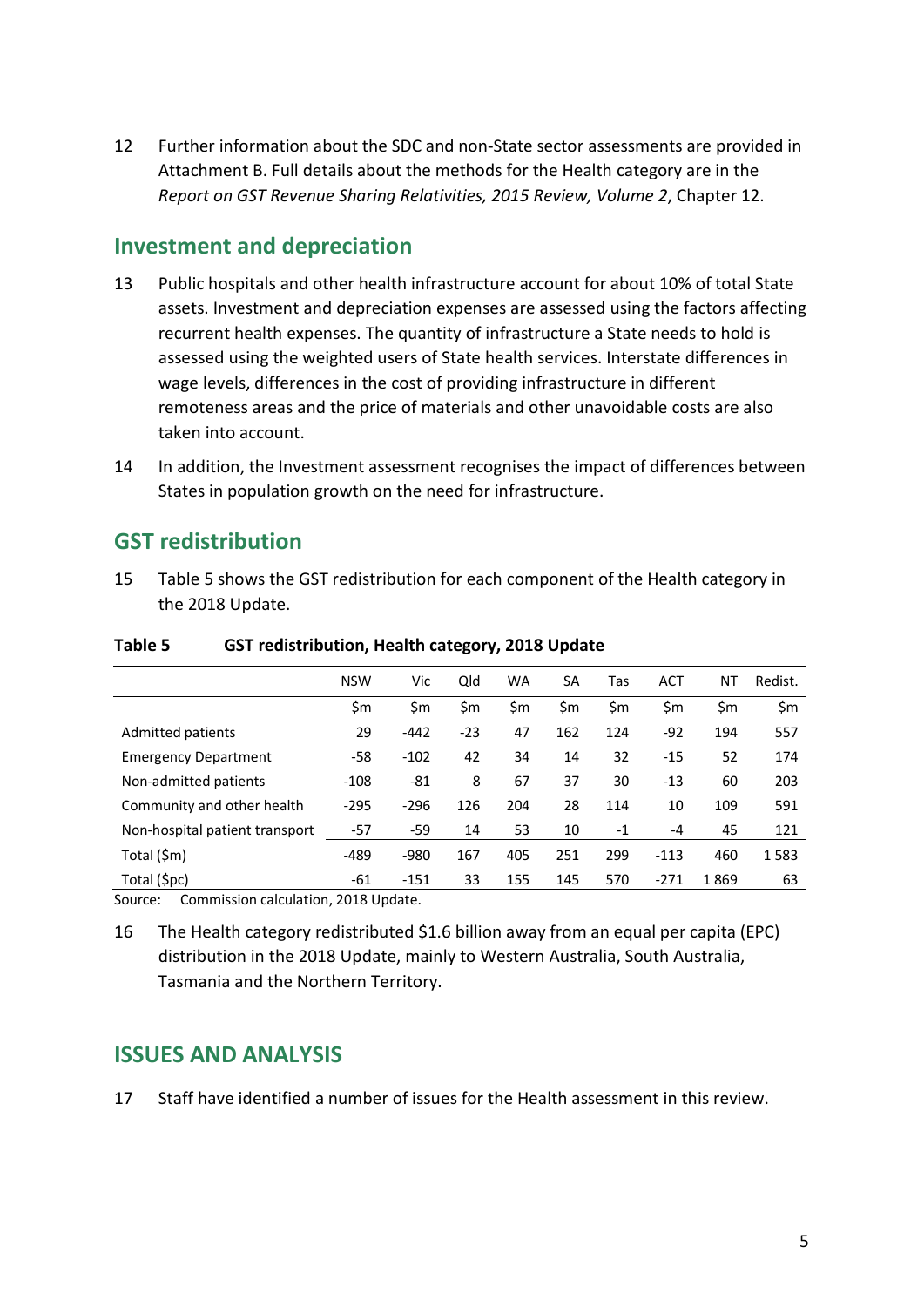# <span id="page-8-0"></span>**Assessment approach**

### *Direct assessment or subtraction approach*

- 18 In the 2015 Review, the Commission adopted a direct assessment approach for all health expenses. This approach was already being used for admitted patient services, so the change affected ED, NAP and community health services. The direct assessment approach replaced a subtraction approach, which had been developed for the 2010 Review in response to two major issues:
	- a lack of administrative data on the use and cost of State provided ED, NAP and community health services
	- a large and well developed non-State sector providing State-like services in these areas.
- 19 The decision in the 2015 Review to move to a direct assessment was based on the Commission's experience with the subtraction approach and changes to the availability of data on State provided hospital services. The interactions between ED, NAP and community health services made it more difficult to develop a community health assessment using the subtraction approach. However, the main considerations in moving to a direct assessment were changes to the availability of data arising from national health reform and a lack of reliable data for assessing total expenditure on State and State-like services.
- 20 Under a direct assessment approach, the influence of the non-State sector is recognised in two ways.
	- The SDC assessment recognises that there are lower levels of State-like service provision with increasing remoteness, which leads to an increase in use of similar State services. This higher use can be observed in the national cost data for State provided services.
	- The calculation of a non-State sector adjustment reflecting different levels of State-like service provision in similar regions between States. The scale of these adjustments is based on the proportion of State spending affected by State-like service provision. [6](#page-8-1)
- 21 In contrast, the 2010 Review subtraction approach looked at total expenditure on State and State-like services, which was assessed based on estimated national usage patterns and reflecting the SDC of State populations. Spending by the private and Commonwealth sectors on State-like services in each State was then deducted to derive a residual amount representing the spending requirement for each State. The subtraction approach assumed that State and State-like services are fully substitutable.

<span id="page-8-1"></span> $6$  Also referred to as substitutable services.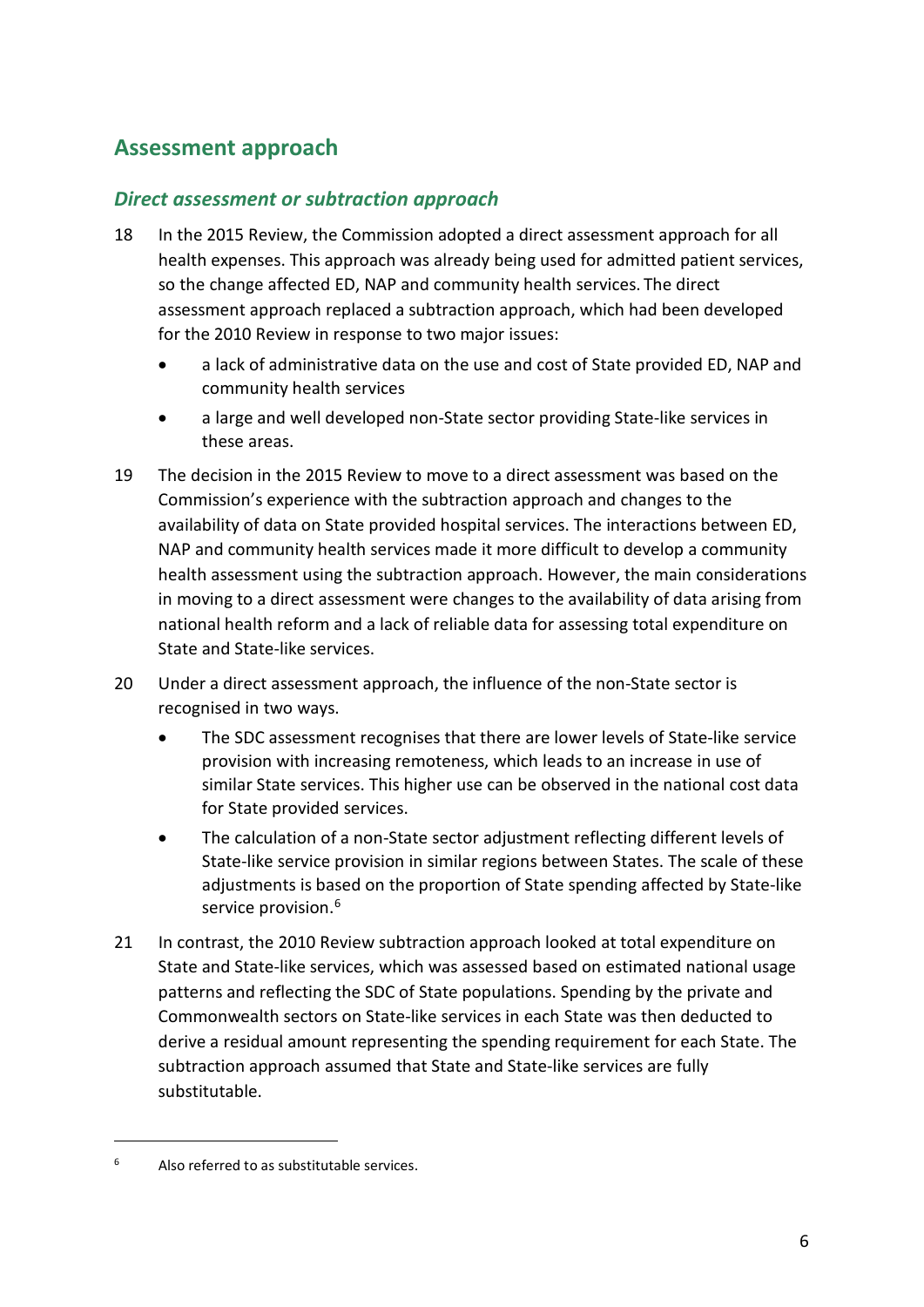- 22 Although a subtraction approach was considered conceptually sound and simple to understand, in practice it required judgements about the scope of State-like services, that is, non-State services considered substitutable for State provided services. In addition, finding reliable and comparable data to build the SDC calculation proved difficult, thereby necessitating additional judgements in developing the assessment for total health expenditure. Data problems were exposed over time as the assessment was updated. The Commission's main concerns with the 2010 Review subtraction approach are summarised in Attachment A.
- 23 Therefore, in the 2015 Review, the Commission adopted a direct assessment approach for all Health components. The Commission concluded that the direct approach was not perfect but it represented an improvement over the subtraction approach.

### *State views on the subtraction approach and staff analysis*

- 24 In the 2015 Review, most States agreed with the direct assessment approach, although there were different views about the proportion of State services affected by the non-State sector. However, Western Australia remained of the view that a subtraction approach would better reflect the higher demands on it due to its relatively low level of non-State services.
- 25 At an Officer Working Party (OWP) meeting in April 2017, Western Australia agreed to develop a subtraction approach to measure assessed ED, NAP, community and other health expenses, to allow the Commission to evaluate the two options for assessing health services. Western Australia circulated a draft paper titled *Non-State Services in the Health Category* to the OWP in February 2018 and invited comments from Commission staff and the States.
- 26 In the paper, Western Australia argues the influence of the non-State sector on State spending is not correctly measured in the direct approach. It States that:
	- the only realistic way to recognise non-State influences is from a long-run perspective
	- the long-run substitutability between non-State and State services can be presumed to be 100%, at least at the level of outcomes
	- the scope of substitutable activity is broad and should include all medically necessary non-State services
	- HFE should equalise States' capacities to achieve health outcomes for people in like circumstances, regardless of who is providing the service
	- HFE should take into account non-State sector activities that States have a policy interest in seeing provided, where these activities may differentially impact on States' capacity to achieve desired health outcomes.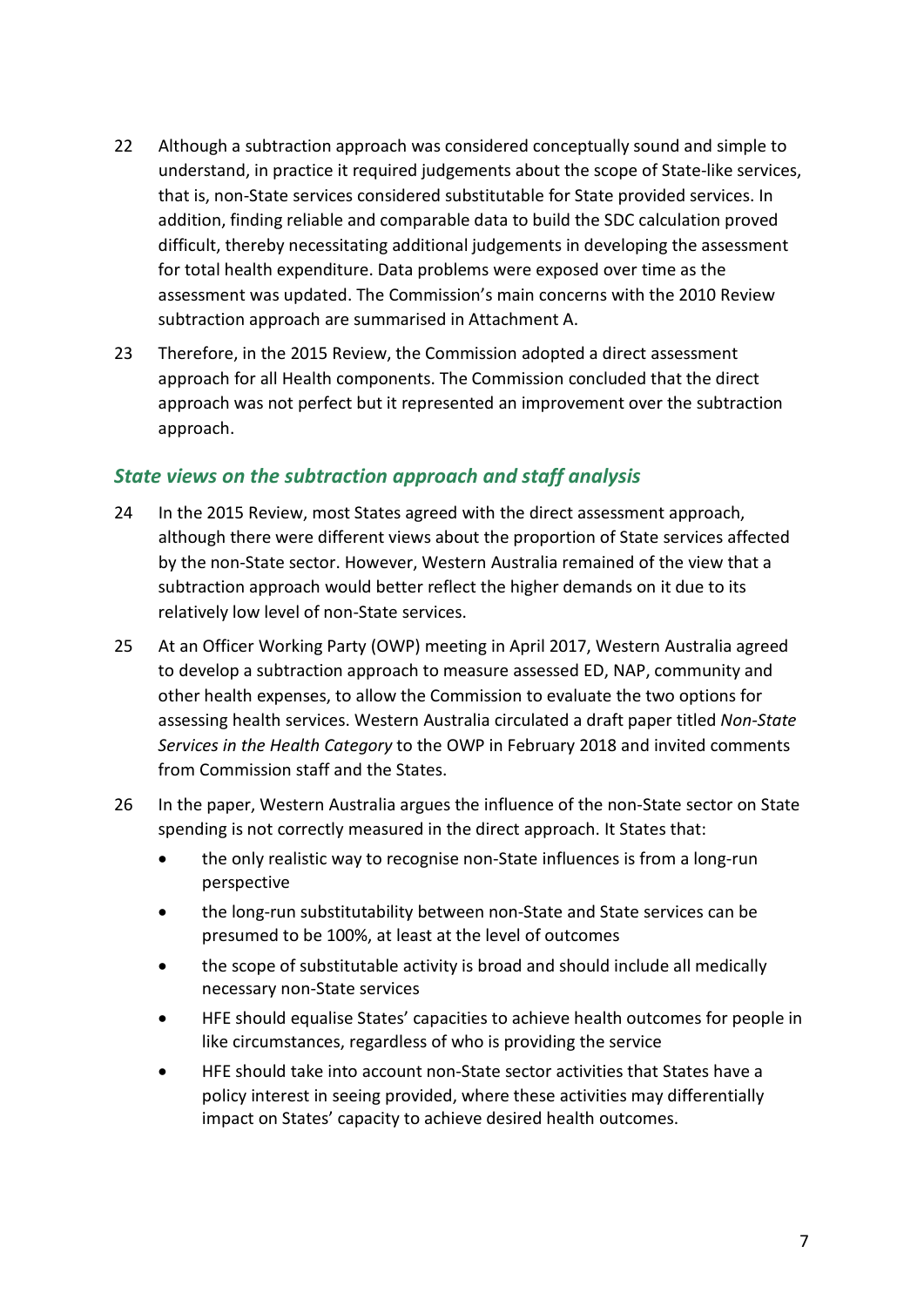- 27 While conceding a number of Western Australia's arguments, there are three main points on which staff have different views.
- 28 First, the Commission equalises State budgets; equalising community outcomes as proposed by Western Australia is beyond the scope of HFE. Staff consider the scale of the non-State sector assessment should be directly linked to what States spend on health services. In other assessments, disabilities are scaled or weighted according to what States spend. Therefore, to be consistent with the Commission's objective and supporting principles, the scale of needs must relate to the level of State spending, and not to total community spending on all medically necessary services regardless of the sector providing the services.
- 29 Second, Western Australia considers that substitutability should be viewed very broadly, by including all medically necessary services regardless of the sector providing the services. Staff consider the range of services which are substitutable is much narrower than suggested by Western Australia.
- 30 To understand how the substitutability of services is considered, it is helpful to consider dental services as an example. Although it is understood that poor dental health is a contributor to serious health problems, it is not State policy (or Commonwealth policy) to provide universal dental care. Instead what States do is provide public dental services to about one third of the population comprising children and disadvantaged adults. For most adults accessing public dental services there is no non-State alternative other than dental work that is funded by the MBS. Staff consider that the main factors affecting State dental expenditure are State spending decisions and the SDC of the population who use public dental services. The size of the non-State sector is not considered a significant driver of State spending. This is because the availability of private dental services, largely targeting middle to high socio-economic status (SES) groups, is not likely to have much, if any, impact on the demand for State dental services. Under these circumstances, most private dental services would not be considered substitutable. Staff do not consider that expanding the Health assessment to recognise differences across States in expenditure on private dental services would lead to a better equalisation outcome. The difference in the scale of needs for dental services derived under each approach is directly related to the definition of what constitutes a State-like service.
- 31 Dental services are an example where adopting a broad view of what constitutes a State-like service could lead to an error in the subtraction approach. It also illustrates the need to carefully consider, on a case-by-case basis, what are State-like services. This includes considering any income constraints which prevent people from accessing non-State services, and any restrictions on access to State services. Staff consider that these matters are highly relevant to HFE and for identifying substitutable services.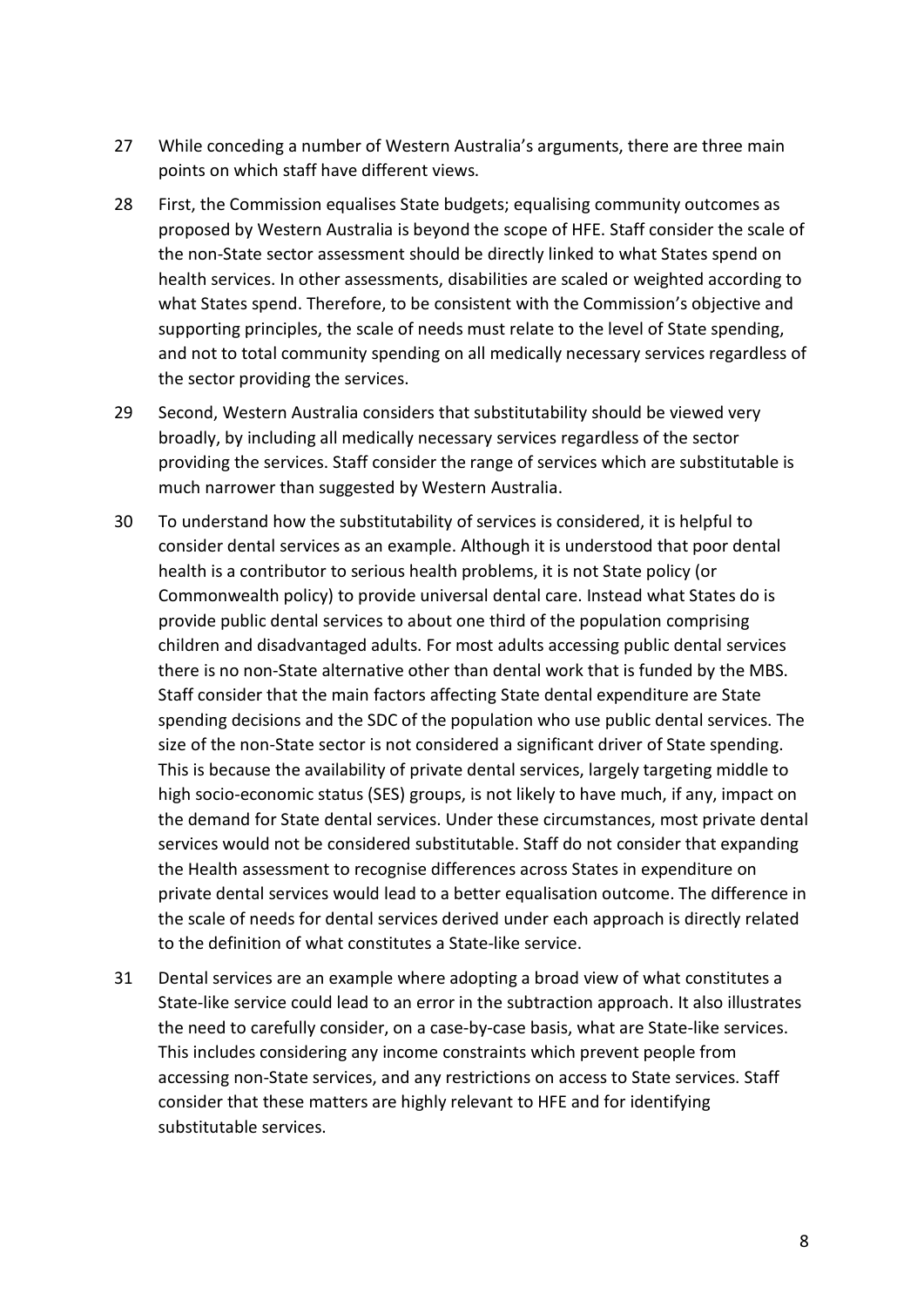- 32 Finally, apart from these conceptual differences, Western Australia has not yet demonstrated the practicality of implementing a subtraction approach using available data. Only after this is done would staff be able to evaluate the range of judgements required to implement a reliable subtraction model. Experience from the 2010 Review shows that many judgements are required to build an assessment of total expenditure on State and State-like services.
- 33 In conclusion, staff have not been persuaded that a better equalisation outcome would be achieved by using a subtraction approach with the scope of State-like services and substitutability being viewed broadly, or that scaling should be applied to the outcomes of the direct assessment. The key area of difference between the two approaches is the extent to which State and non-State services are considered substitutable. Since reliable data for directly assessing State spending on health services are available, staff are not inclined to recommend that the Commission revert to a subtraction approach.
- 34 Staff note that Tasmania and the ACT have responded to Western Australia's paper. Both support retaining a direct approach on conceptual and data grounds. Staff intend to discuss this issue with all the States at an OWP meeting in May 2018 and will provide Western Australia with more detailed comments on its paper prior to that meeting. It remains open to Western Australia and other States putting forward further arguments on the merits of the Commission adopting a subtraction method as an alternative to the direct method for the Health assessment.

Staff propose to recommend that the Commission:

- consider retaining the direct approach to assess all components of health expenses in the 2020 Review rather than reverting to a subtraction approach because the direct approach utilises reliable data to directly assess State health spending and focuses on what States do while appropriately recognising the influence of the non-State sector
- not scale the outcomes of the direct assessment method based on a very broad interpretation of what constitutes State-like services.

## <span id="page-11-0"></span>**SDC assessments**

35 Staff are considering whether the main data sources for assessing State spending on NAP and community health services should be changed. The SDC assessments for these components currently use proxy indicators to assess spending on different population groups.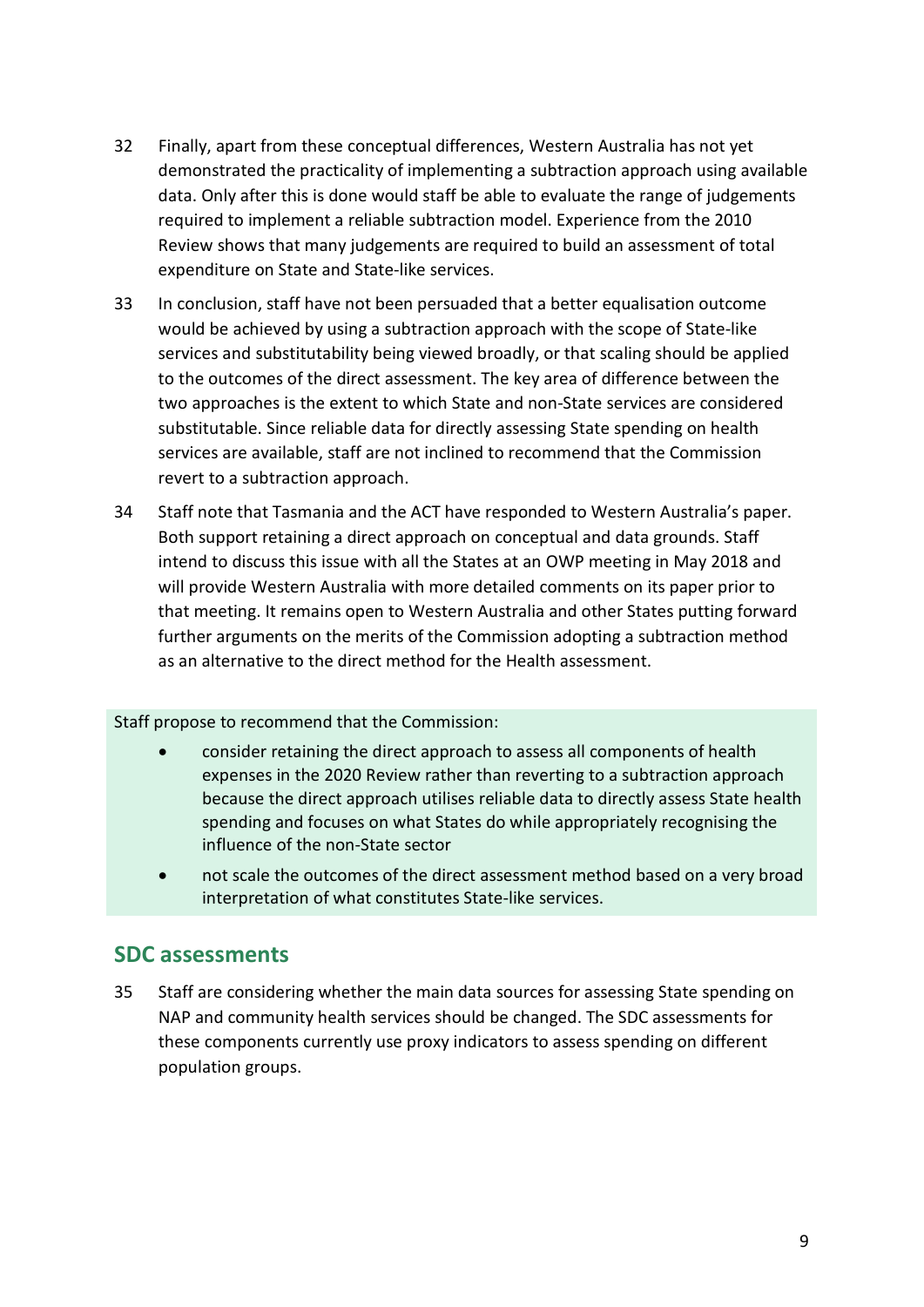### *Non-admitted patient services*

- 36 In the 2015 Review, the Commission decided not to use IHPA's NAP data for the SDC assessment of NAP expenses because the data were not considered sufficiently reliable. Admitted patient separations data were used as a proxy indicator.
- 37 Improvements in the coverage and quality of IHPA's NAP data are ongoing but staff anticipate the data will be reliable enough to use in the 2020 Review. Staff consider it is preferable to use NAP NWAU data instead of admitted patient separations because it will better reflect the material factors which influence State spending on these services. Staff invite State comments on the coverage and reliability of NAP data provided to IHPA through the National Hospital Cost Data Collection (NHCDC) and NAP activity collections.
- 38 If the Commission decides to use NAP NWAU data in the 2020 Review, it could consider assessing hospital services in one component using aggregate NWAU data for all hospital services (see paragrap[h112\)](#page-32-1).

Staff propose to recommend the Commission:

- continue to use IHPA's NWAU data for the SDC assessments of admitted and ED services because the data provide a reliable basis for measuring the material factors which influence State spending on these services
- use IHPA's NAP NWAU data for the SDC assessment of NAP expenses instead of admitted patient separations because the data should be sufficiently reliable by the 2020 Review and it will provide a better measure of the material factors which influence State spending on NAP services.

### *Community and other health services[7](#page-12-0)*

- 39 In the 2015 Review, the Commission tried to identify a national dataset on the cost weighted use of State-provided community health services but found that data were only available for selected services (for example, cancer screening) which would not reflect the use of all State-provided services. After considering the options the Commission decided to base the SDC assessment for community health services on IHPA's ED triage 4 and 5 NWAU data.
- 40 There are still no national datasets for measuring the cost weighted use of community health services. However, we are aware that some States (for example, New South Wales, Victoria and the Northern Territory) have activity data for their community health centres. Victoria has supplied data for Community Health Program (CHP) services provided through its community health centres.

<span id="page-12-0"></span> $7$  Hereafter referred to simply as 'community health services'.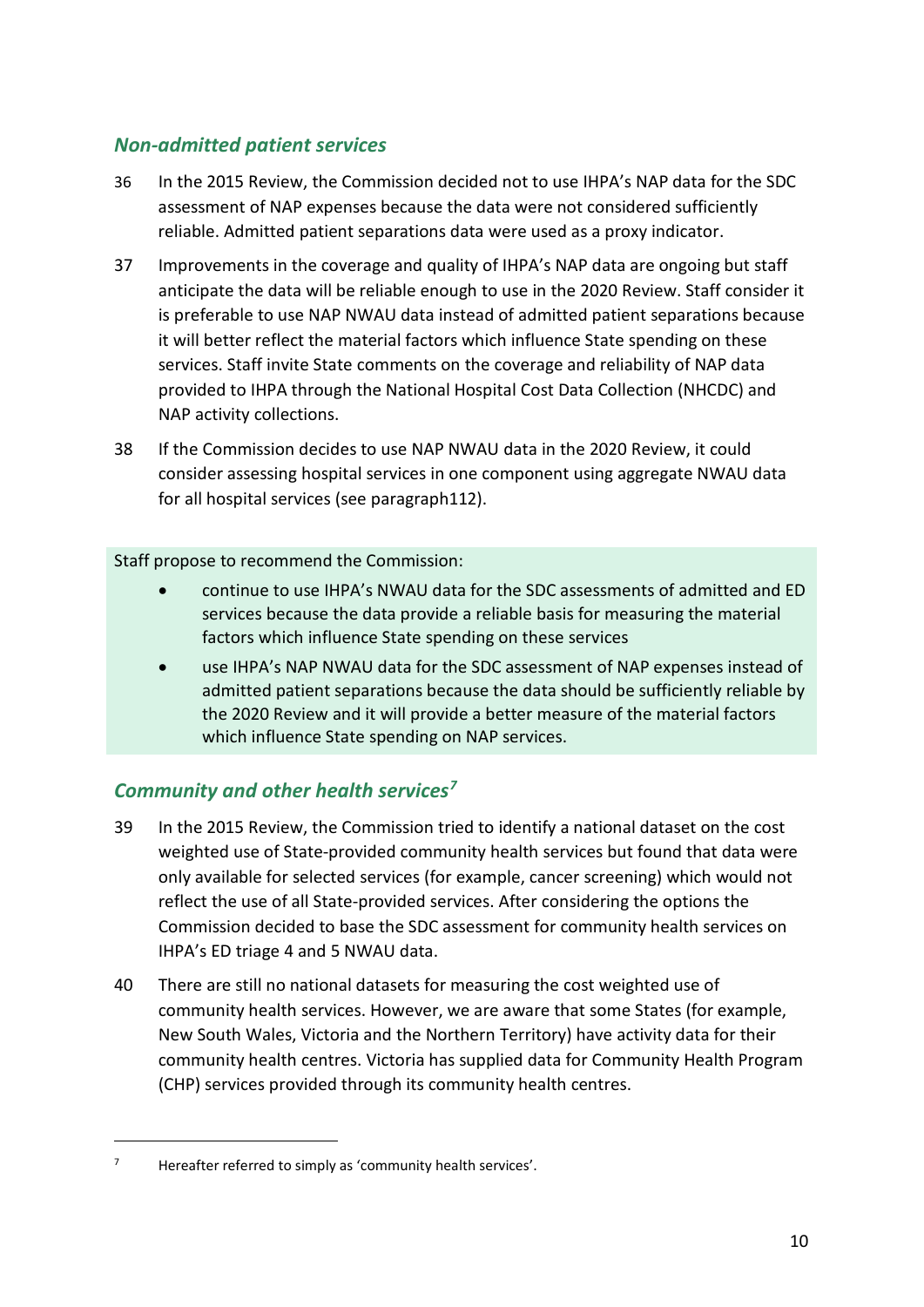- 41 Preliminary analysis of Victorian CHP cost data indicates that the population groups which are high cost for hospital services are also high cost for CHP services. [Figure 1,](#page-14-0) [Figure 2](#page-14-1) and [Figure 3](#page-15-1) show use rates for CHP services compared to national ED and admitted patient services.<sup>[8](#page-13-0)</sup>
- 42 The figures indicate that, similar to hospital services, Victoria spends twice as much per capita on CHP services for Indigenous people compared to non-Indigenous people, but the relative per capita spending on CHP services for people from low SES and more remote areas are higher than hospital services. This is probably because CHP services tend to target vulnerable population groups including Indigenous people, people with an intellectual disability, refugees and people seeking asylum, people experiencing homelessness, people with serious mental illness and children in out-of-home care. The higher relative per capita spending on CHP services for people in regional areas is probably the result of fewer non-State alternatives such as GPs or public hospitals in these locations.
- 43 Some caution is needed in drawing conclusions from the analysis of Victorian CHP data. As noted, the services covered by the Victorian dataset are a subset of the services provided by Victorian community health centres. It is also much narrower in scope than the community health component. For example, the Victorian dataset does not include dental services, drug programs or public health services such as breast screening and immunisation programs. It could be expected that if data were available for the full range of services, the differences between the community health service data and national hospital data would not be as significant.
- 44 Staff would like to know if other States are able to provide similar data to Victoria. We know that New South Wales Health and the Northern Territory have similar data which we have already requested. It might be possible to use data from representative States to build a national usage profile for community health services. If this is not possible, the Commission will have to continue to use a proxy indicator for the community health SDC assessment. Hospital data, including subsets of ED and non-admitted patient data, are likely to remain the best way forward.

<span id="page-13-0"></span><sup>&</sup>lt;sup>8</sup> The cost weighted use rates are calculated by dividing the share of costs for each population groups by the share of population in each group.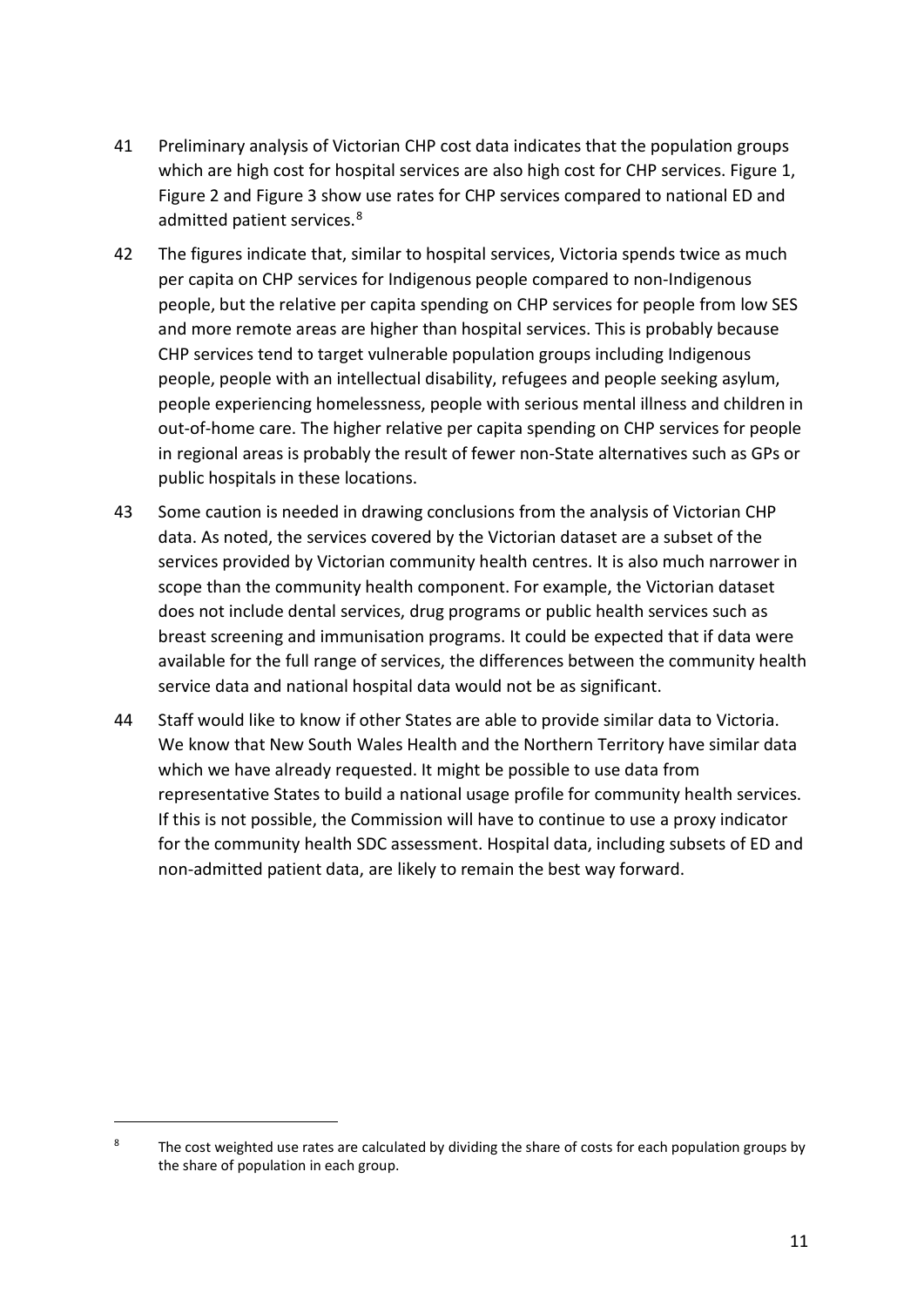

#### <span id="page-14-0"></span>**Figure 1 Victorian Community Health Program, relative per capita spending by Indigenous status, 2014-15**

Note: The relative per capita spending is based on staffing costs by population group. They are calculated by dividing the share of costs attributed to each group by their share of the total population. Source: Staff calculation using Victorian Health Centre staff cost data and IHPA NWAU data for ED and admitted patient services. Data are for 2014-15.

#### <span id="page-14-1"></span>**Figure 2 Victorian Community Health Program, relative per capita spending by remoteness area, 2014-15**



Note: There were very few remote occasions for Victoria and they have been excluded. Source: See [Figure 1.](#page-14-0)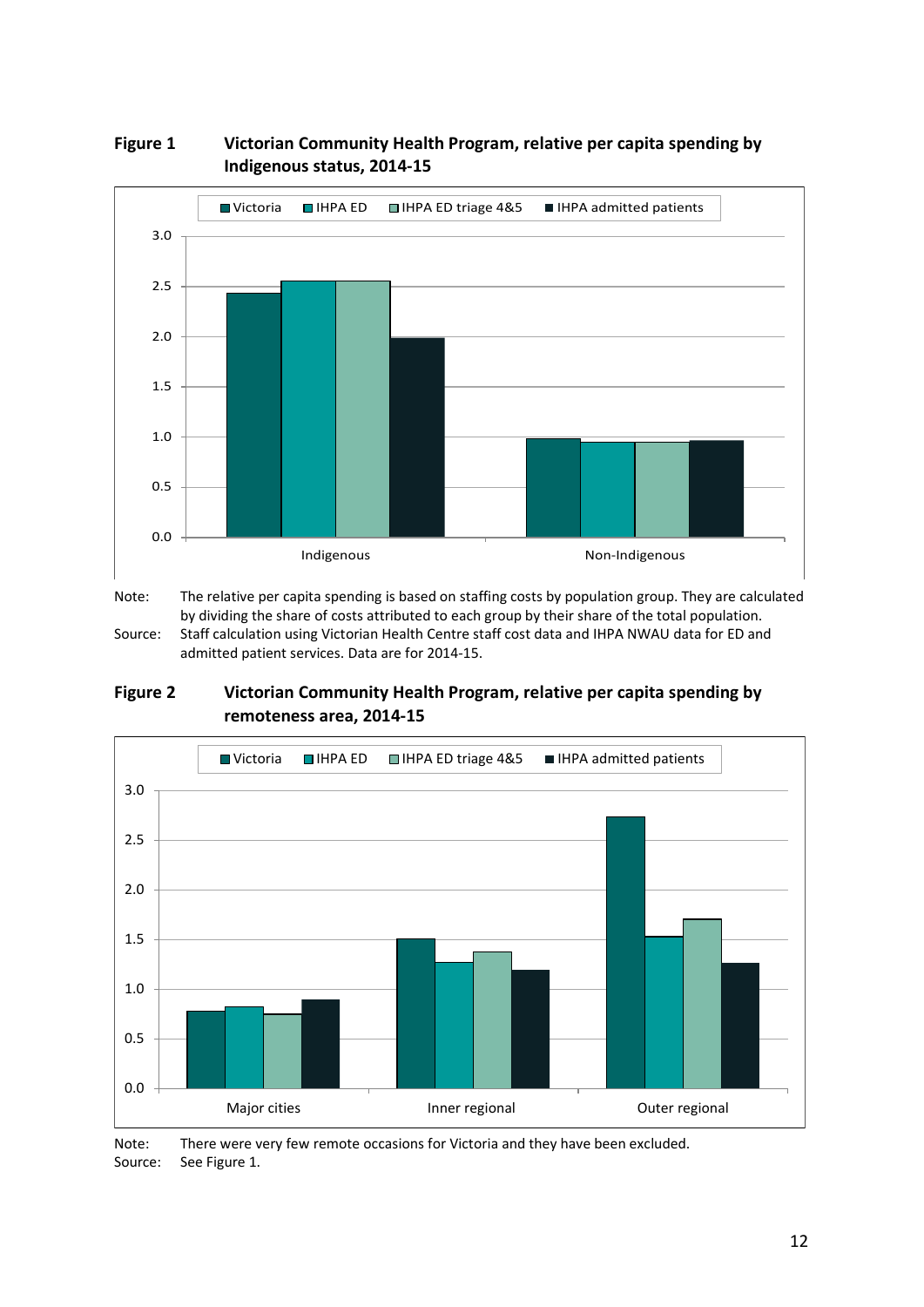

#### <span id="page-15-1"></span>**Figure 3 Victorian Community Health Program, relative per capita spending by non-Indigenous SES, 2014-15**

the analysis due to the low number of occasions. SES classification is based on non-Indigenous socio-economic index of areas (NISEIFA).

Source: See [Figure 1.](#page-14-0)

Staff propose to recommend the Commission:

- investigate whether sufficiently comparable and reliable administrative data on community health services are available from States to build a national SDC profile for community health services
- in the absence of suitable data, staff will consider whether ED triage category 4 and 5 remain the best proxy for measuring the SDC disability for community health services.

### <span id="page-15-0"></span>**Remoteness and service delivery scale (SDS)**

- 45 Hospital and patient remoteness, and hospital size affect State spending on health services. The Commission relies on IHPA to measure how these factors influence State costs. An issue staff have identified for the review is whether the way in which we are using IHPA data is capturing all remoteness and SDS costs.
- 46 The *National Health Reform Agreement (NHRA)* gives IHPA the role of determining adjustments to the national efficient price (NEP) and national efficient cost (NEC) for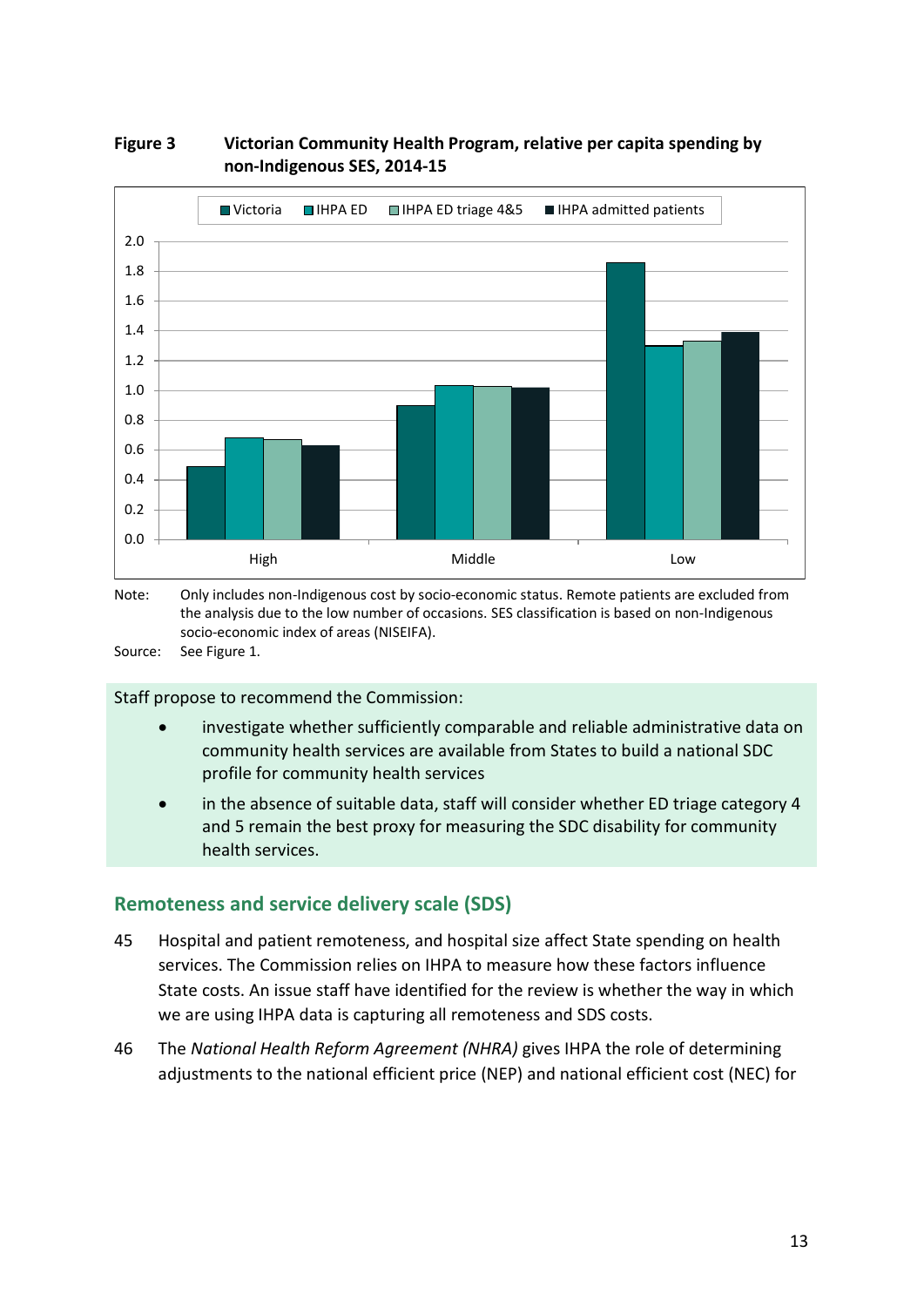activity based funding (ABF) and block funded hospitals respectively. <sup>[9](#page-16-0)</sup> The NHRA states that the NEP and NEC should reflect legitimate and unavoidable variations in the costs of delivering health care services. These include:

- hospital type and size
- hospital location, including regional and remote status
- patient complexity, including Indigenous status. $10$
- 47 For the most part, staff consider that patient remoteness costs are being measured by IHPA and reflected in the NWAU data. We note that IHPA continues to work with State health authorities and other stakeholders to improve its measurement of remoteness costs.
- 48 Although staff are generally satisfied with the quality and fitness for purpose of the NWAU data, there are two issues we intend to investigate as part of this review.
	- Whether remoteness and SDS costs for small block funded hospitals, which are reflected in the NEC funding model, are being fully reflected in the assessment.
	- Whether remoteness and SDS costs are being adequately recognised in the community health assessment.
- 49 We also note there have been changes to IHPA's loadings for remote hospitals and patients in the latest NEP specification which will affect the NWAU data for ABF and block funded hospitals from 2018-19.
- 50 *NWAU data.* The NEP specification for 2018-19 includes a number of changes to the remoteness loadings, or adjustments. These affect admitted patient and ED NWAU data for ABF and block funded hospitals.
- 51 A new adjustment in relation to the location of the hospital where the treatment is provided has been introduced for acute admitted patient services (8% for hospitals in remote areas; 12% for hospitals in very remote areas).<sup>[11](#page-16-2)</sup> This adjustment is multiplicative to the patient remoteness adjustment, and recognises the higher cost of hospitals located in remote and very remote areas. These loadings will be included in NWAU calculations from 2018-19, and will affect the NWAU data for admitted patients.
- 52 In the 2018-19 NEP specification, an adjustment for patient remoteness has been introduced for ED services for the first time (22% for patients from remote and very remote areas). It recognises the higher costs incurred for treating ED patients from

<span id="page-16-0"></span><sup>&</sup>lt;sup>9</sup> There are different types of funding arrangements for different types of hospitals. The majority of hospital services are provided by large activity based funding (ABF) hospitals. There are almost 400 small, mostly regional hospitals, which receive block funding. Funding for ABF hospitals is based on the NEP and funding for block funded hospitals is based on the NEC.

<span id="page-16-1"></span><sup>10</sup> *National Health Reform Agreement*, clause B13.

<span id="page-16-2"></span>Note there are two separate loadings or adjustments for admitted patients. One relates to hospital remoteness and the other to patient remoteness.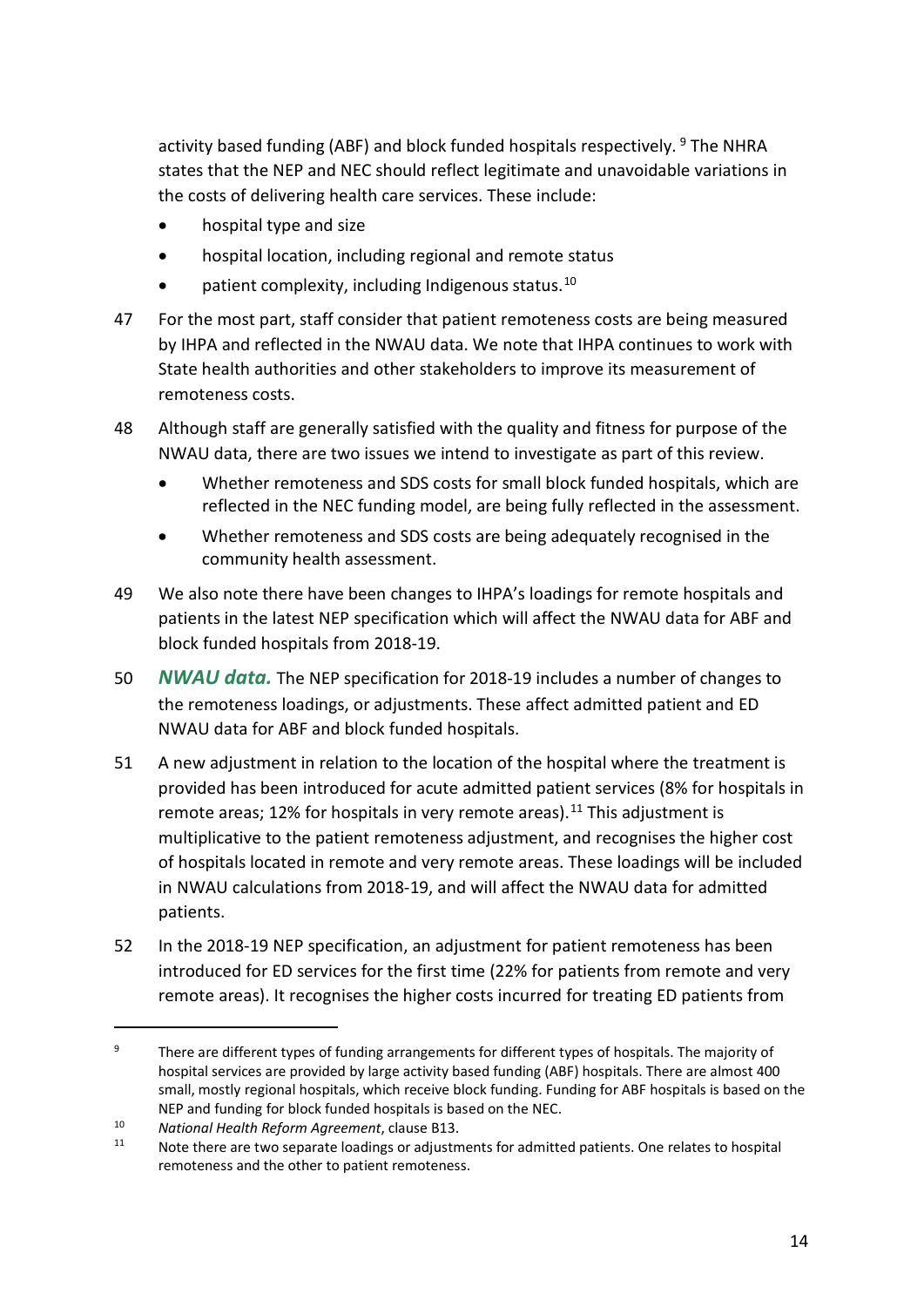remote and very remote areas. Similar to the admitted patient loadings, these loadings will be included in the NWAU calculations from 2018-19 and will affect the Commission's ED assessment from the 2020 Review.

- 53 *Block funded hospitals.* Since the 2015 Review, staff have become aware that the NWAU data for block funded hospitals may not reflect all the remoteness and SDS costs IHPA measures for these hospitals.
- 54 Each year, IHPA estimates the NEC for block funded hospitals which represents the average cost of block funded hospitals across Australia. The NEC is estimated to be \$5.171 million in 2018-19. The estimated cost for each of the 400 or so hospital is based on the NEC, adjusted to reflect hospital size, location and the type of services available. The hospital grouping variables for the most recent cost determination are set out below:
	- size groups based on an estimate of total NWAUs for the hospital (eight in total)
	- locality groups
		- region 1: inner regional, outer regional, remote
		- − region 2: very remote
	- three hospital types
		- type A: hospitals with more than 30 NWAUs of either surgical or obstetric episodes
		- type B: hospitals not in type A that have more than 40% of their total NWAU as admitted activity
		- − type C: other hospitals in region 1, but not in types A or B.
- 55 Panel A of [Table 6](#page-19-0) shows the cost weights for each hospital grouping. The estimated cost for hospitals in each group is determined by multiplying the cost weight of the hospital by the NEC.
- 56 Panel B o[f Table 6](#page-19-0) is a staff calculation which uses the NEC for block funded hospitals in 2018-19 and the average number NWAUs for each volume grouping to calculate the average value of an activity unit for different types of hospitals. From the table we can observe the following.
	- For all volume groupings except Groups B and C, very remote hospitals are generally more costly than inner/outer regional and remote hospitals.
	- For a given type of hospital, the cost per activity unit is higher for hospitals with low volumes of activity. As an exception, large (Group F) very remote hospitals are more costly than some of the smaller very remote hospitals. This is likely due to differences between hospitals in case mix.
- 57 This basic analysis of modelled costs for block funded hospitals illustrates how costs vary with hospital remoteness area and size. These incremental costs are in addition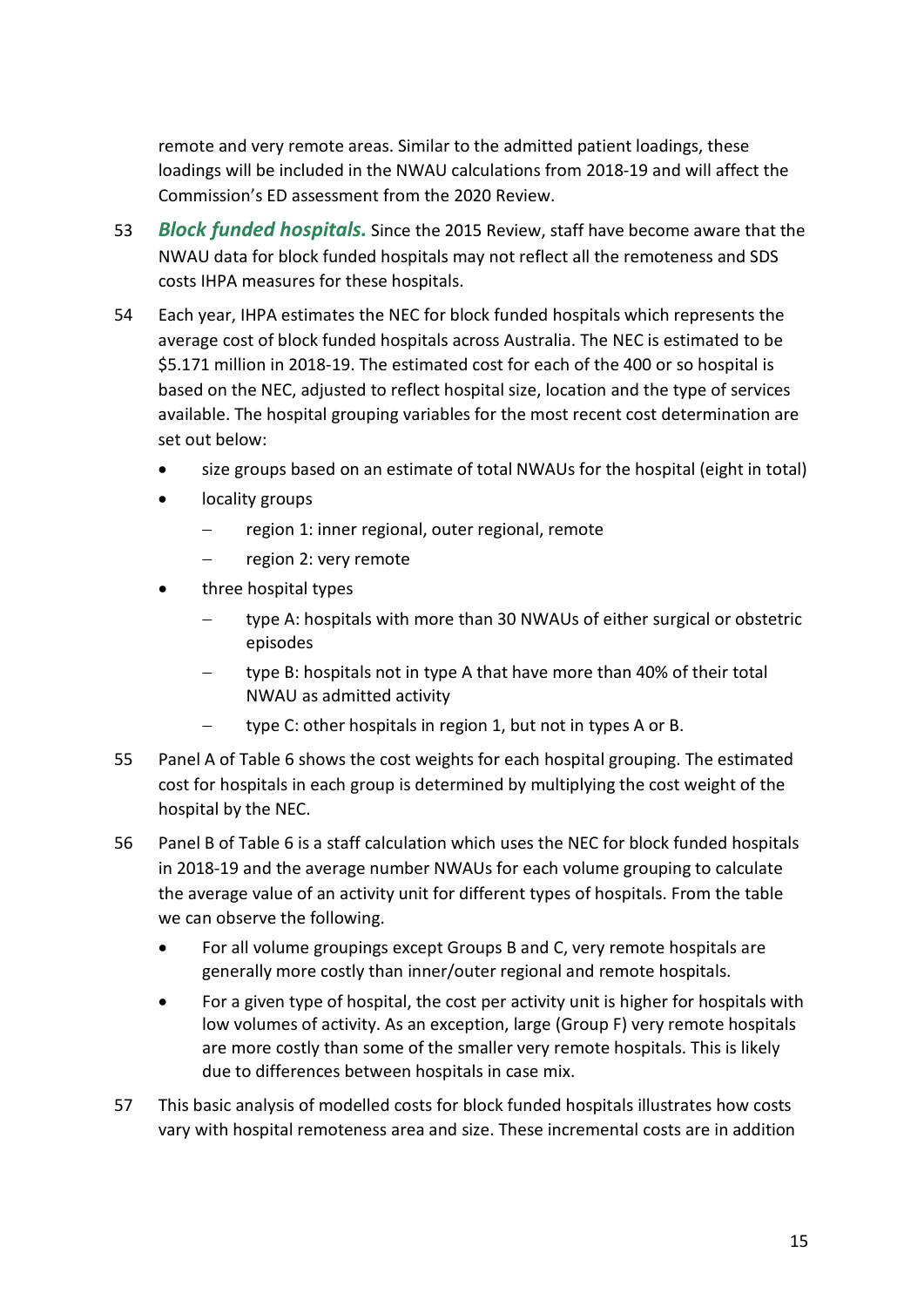to the patient remoteness costs reflected in the NWAU data for block funded hospitals.

- 58 Using the average value per NWAU and number of hospitals in each volume grouping, the weighted average cost for hospitals in very remote areas is 1.1 times that of hospitals in inner, outer regional and remote areas [\(Table 6,](#page-19-0) Panel D). This ratio gives an indication of the additional cost for very remote hospitals that at face value is not being captured. However, caution is needed when interpreting this ratio as it is heavily influenced by NWAU data from very small block funded hospitals where the NWAUs are less reliable.
- 59 As part of the 2020 Review work program, staff will consult with IHPA and the States to ensure the final assessment is recognising all, but not double counting any, remoteness and SDS costs for block funded hospitals. Under either a direct or subtraction approach, it is important to ensure all remoteness and SDS costs are appropriately captured in the SDC assessments. This should lead to more reliable estimates of the higher use and cost services in regional areas where the non-State sector is less active.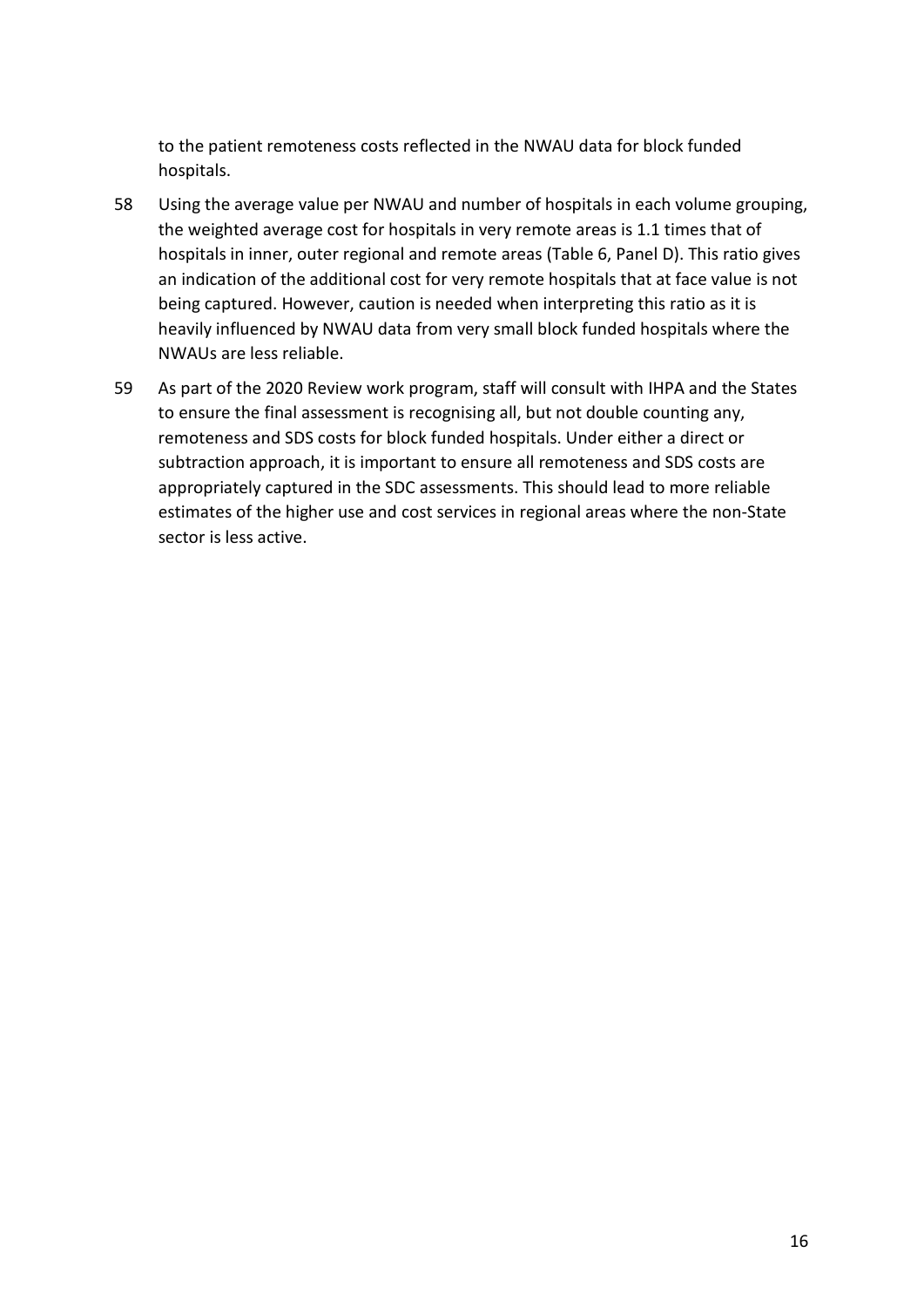| Panel A Cost weights from NEC18                                                                                                                                                  |              |                          |                          |                     |                |         |         |         |              |
|----------------------------------------------------------------------------------------------------------------------------------------------------------------------------------|--------------|--------------------------|--------------------------|---------------------|----------------|---------|---------|---------|--------------|
| ASGS<br>region                                                                                                                                                                   | Type         | Group 0                  | Group A                  | Group B             | Group C        | Group D | Group E | Group F | Group G      |
| Average NWAU (a)                                                                                                                                                                 |              | $<$ \$0.5m               | 130                      | 360                 | 560            | 855     | 1375    | 2 100   | 3 0 0 0      |
| Inner/Outer                                                                                                                                                                      | А            | N/A                      | N/A                      | 0.793               | 1.068          | 1.234   | 1.699   | 2.506   | 3.398        |
| regional                                                                                                                                                                         | B            | N/A                      | N/A                      | 0.644               | 0.866          | 1.001   | 1.378   | 2.033   | 2.757        |
| and remote                                                                                                                                                                       | $\mathsf{C}$ | 0.072                    | 0.38                     | 0.629               | 0.846          | 0.978   | 1.346   | 1.986   | 2.692        |
| Very remote                                                                                                                                                                      |              | N/A                      | 0.338                    | 0.603               | 0.998          | 1.519   | 1.876   | 3.67    | N/A          |
|                                                                                                                                                                                  |              |                          |                          | Panel B \$/NWAU (b) |                |         |         |         |              |
| ASGS<br>region                                                                                                                                                                   | Type         | Group 0                  | Group A                  | Group B             | Group C        | Group D | Group E | Group F | Group G      |
| Average NWAU                                                                                                                                                                     |              | $<$ \$0.5m               | 130                      | 360                 | 560            | 855     | 1375    | 2 100   | 3 000        |
| Inner/Outer                                                                                                                                                                      | A            |                          |                          | 11 3 9 1            | 9862           | 7463    | 6389    | 6 17 1  | 5857         |
| regional                                                                                                                                                                         | B            |                          | $\overline{\phantom{a}}$ | 9 2 5 0             | 7997           | 6054    | 5 1 8 2 | 5 0 0 6 | 4752         |
| and remote                                                                                                                                                                       | $\mathsf{C}$ | $\overline{\phantom{a}}$ | 15 1 15                  | 9035                | 7812           | 5915    | 5062    | 4890    | 4640         |
| Very remote                                                                                                                                                                      |              |                          | 13 4 45                  | 8661                | 9 2 1 5        | 9 1 8 7 | 7055    | 9037    |              |
| Panel C Number of block funded hospitals from NEC18                                                                                                                              |              |                          |                          |                     |                |         |         |         |              |
| ASGS<br>region                                                                                                                                                                   | <b>Type</b>  | Group 0                  | Group A                  | Group B             | Group C        | Group D | Group E | Group F | Group G      |
| Average NWAU                                                                                                                                                                     |              | $<$ \$0.5m               | 130                      | 360                 | 560            | 855     | 1375    | 2 100   | 3 0 0 0      |
| Inner/Outer                                                                                                                                                                      | A            | 0                        | 0                        | 1                   | 7              | 15      | 23      | 17      | 10           |
| regional                                                                                                                                                                         | B            | 0                        | 0                        | 54                  | 33             | 32      | 16      | 3       | 3            |
| and remote                                                                                                                                                                       | C            | 7                        | 87                       | 10                  | $\overline{2}$ | 5       | 2       | 2       | $\mathbf{1}$ |
| Very remote                                                                                                                                                                      |              | $\mathbf 0$              | 17                       | 6                   | 8              | 7       | 7       | 3       | 0            |
| Panel D Weighted average \$/NWAU and ratio                                                                                                                                       |              |                          |                          |                     |                |         |         |         |              |
| Weighted average cost<br>ASGS region                                                                                                                                             |              |                          |                          |                     |                |         |         |         |              |
| Inner/Outer regional and remote<br>9434                                                                                                                                          |              |                          |                          |                     |                |         |         |         |              |
| 10 3 14<br>Very remote                                                                                                                                                           |              |                          |                          |                     |                |         |         |         |              |
| Ratio of Very remote to Inner/Outer regional and remote                                                                                                                          |              |                          |                          |                     |                |         |         |         | 1.09         |
| The 'average NWAU' is simply the mid-point of the value range.<br>(a)<br>(b)<br>Hospitals from Group 0 (hospitals with in-scope expenditure below 0.5 million) are excluded from |              |                          |                          |                     |                |         |         |         |              |

#### <span id="page-19-0"></span>**Table 6 Estimating the remoteness loading using NCE18 data**

the calculation as NWAU volumes are not available. Source: Staff calculation using IHPA *[National Efficient Cost Determination 2018-19](https://www.ihpa.gov.au/publications/national-efficient-cost-determination-2018-19)*, Table 1 and *[National](https://www.ihpa.gov.au/publications/national-pricing-model-technical-specifications-2018-19)* 

*[Pricing Model Technical Specification 2018-19](https://www.ihpa.gov.au/publications/national-pricing-model-technical-specifications-2018-19)*, Table 20.

#### 60 *Remoteness and SDS in community and other health services.* The

community health component currently uses ED triage 4 and 5 NWAU data for its SDC assessment. Any cost adjustments included in the NWAU data for ED services are picked up in the community health assessment.

61 Staff are still considering which data will be most appropriate for the community health SDC assessment in the 2020 Review. However, if the Commission continues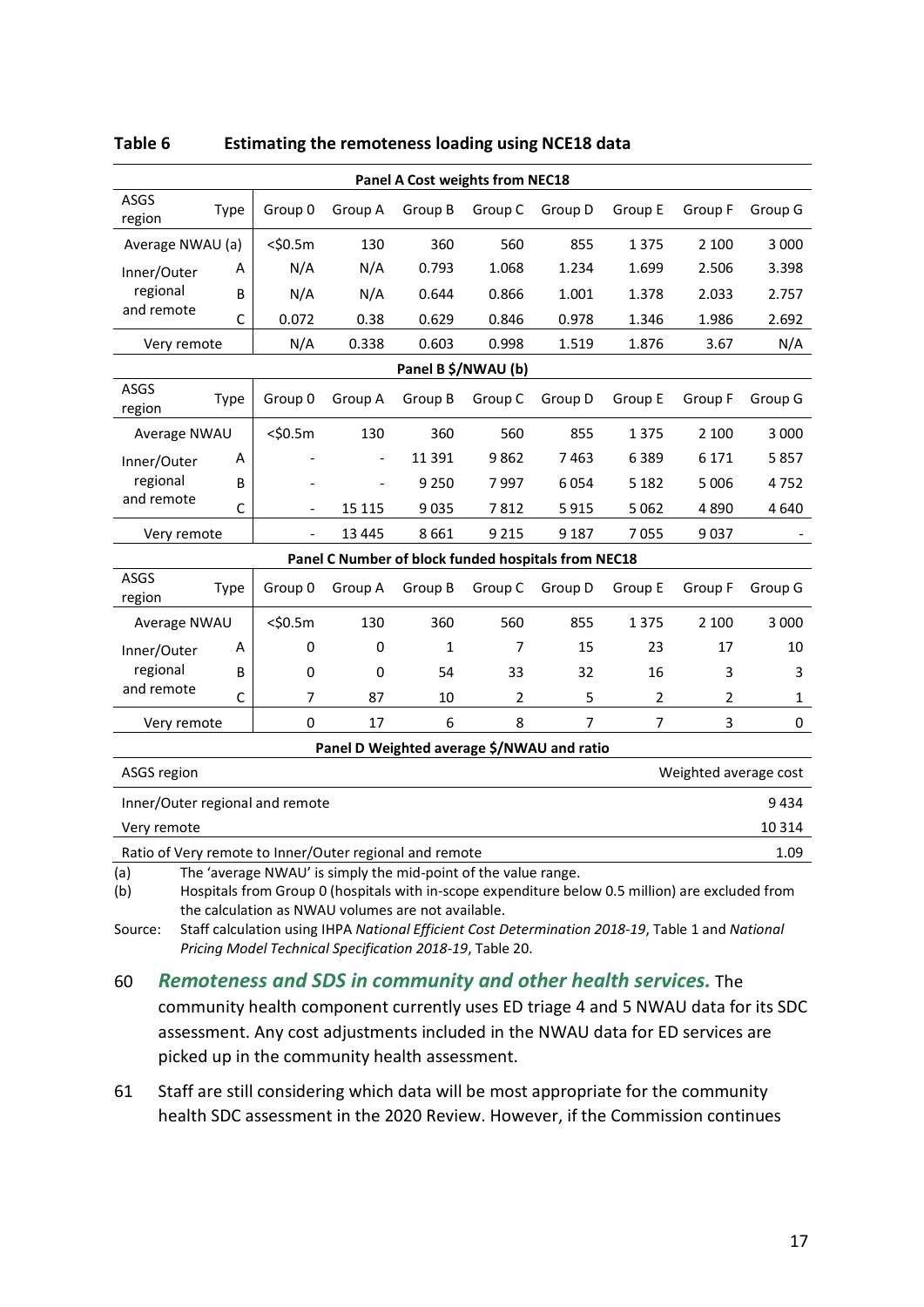using IHPA's ED data, it will need to ensure that the remoteness and SDS costs are fully recognised in the community health assessment.

62 *Disaggregation of remoteness areas in the SDC assessments.* The SDC assessments for all components of the Health assessment (except patient transport) are currently disaggregated into the four remoteness areas set out in [Table 2,](#page-5-1) with remote and very remote NWAUs combined into one group.[12](#page-20-1) After we complete our analysis of remoteness costs and make any necessary adjustments to the methodology, we will consider splitting the remote and very remote group. This would be subject to materiality and practicality considerations.

Staff propose to recommend the Commission:

- note the changes to IHPA's adjustments for 2018-19 NWAU data, which will affect the assessment for the first time in the 2020 Review
- ensure all hospital remoteness and SDS costs for small rural block funded hospitals are recognised in the SDC assessments for hospital services (admitted patients, ED and NAP)
- take steps to ensure that the proxy indicator used in the SDC assessment for community health adequately recognises remoteness and SDS costs
- re-test the materiality of splitting remote and very remote areas in the SDC assessments.

### *Disaggregation of age groups*

63 The SDC assessments are currently disaggregated into five age groups as set out in [Table 2.](#page-5-1) As a greater share of the population moves into the older age group (75+ years), staff will consider if it is material to split the older age group to have a 75 to 84 years age group and an 85+ age group. The threshold for further disaggregating a disability has been set at \$35 per capita across all categories.

Staff propose to recommend the Commission:

• re-test the materiality of splitting the older age group (75+ years) to have a 75-84 years age group and an 85+ age group.

# <span id="page-20-0"></span>**Substitutability**

- 64 To implement the direct approach it is necessary to identify any State-like services and decide:
	- whether the availability of State-like services affects State decisions about the level of service provision

<span id="page-20-1"></span><sup>12</sup> See analysis in *Report on GST Revenue Sharing Relativities, 2015 Review, Volume 2*, pp.179-180.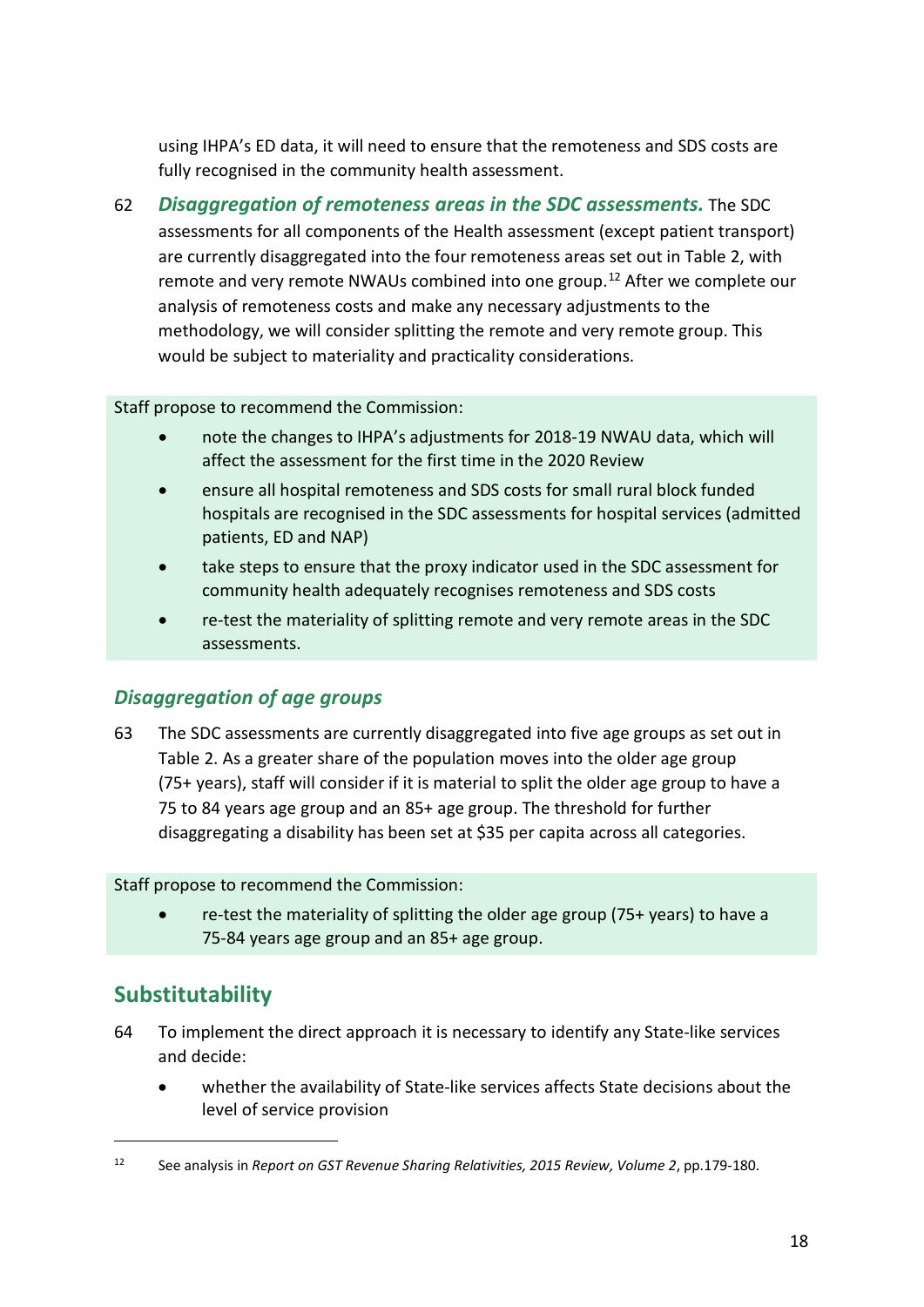- what proportion of State services are affected by the availability of State-like services in the non-State sector (referred to as the substitutability level)
- what data should be used as an indicator of the level of non-State service provision.
- 65 Identifying non-State services which affect what States spend requires evidence that State decisions about the level of service provision are affected by the availability of non-State services. The mere presence of a comparable non-State service provider is not evidence of substitutability. Other considerations, including eligibility for State services and income constraints, must be evaluated. The relevant considerations will be different for each service area.
- 66 The substitutability levels adopted by the Commission in the 2015 Review are shown in [Table 3.](#page-5-2) They are the proportion of spending on State services affected by comparable services in the non-State sector. During the 2015 Review, consultants reviewed the substitutability levels proposed by the Commission and their views helped determine the final levels adopted by the Commission. Staff consider the choice of substitutability levels is one of the main issues for this review.
- 67 In addition to deciding the substitutability level of each component, the Commission must also decide what indicators should be used to measure non-State activity. In the 2015 Review, the Commission generally chose a single indicator for each component. It is possible that more than one indicator could be used, weighted according to the proportion of State spending affected by each indicator. Staff intend to investigate if the current indicators are the best available measures of the availability of substitutable services in each State.

### *Admitted patient services*

- 68 Staff consider there is a strong conceptual case that some admitted patient services provided in the non-State sector influence the number of similar services that need to be provided in the State sector. For example, the availability of private childbirth services would be expected to affect the level of State service provision. However, there are many admitted patient services that would not be regarded as substitutable, including most emergency procedures and expensive surgical procedures for uninsured patients.
- 69 In the 2015 Review, to estimate the proportion of State admitted patient services that are substitutable, the Commission considered a range of factors. Differences in the type of admitted patient activity in each sector and the level of private health insurance hospital coverage were considered the main factors. Other influences were also identified including State policies affecting the availability, quality and use of hospital services, and the extent to which privately insured patients utilise their private health insurance due to policy excesses and gaps charged by specialists. Staff consider these factors remain relevant for determining the extent to which non-State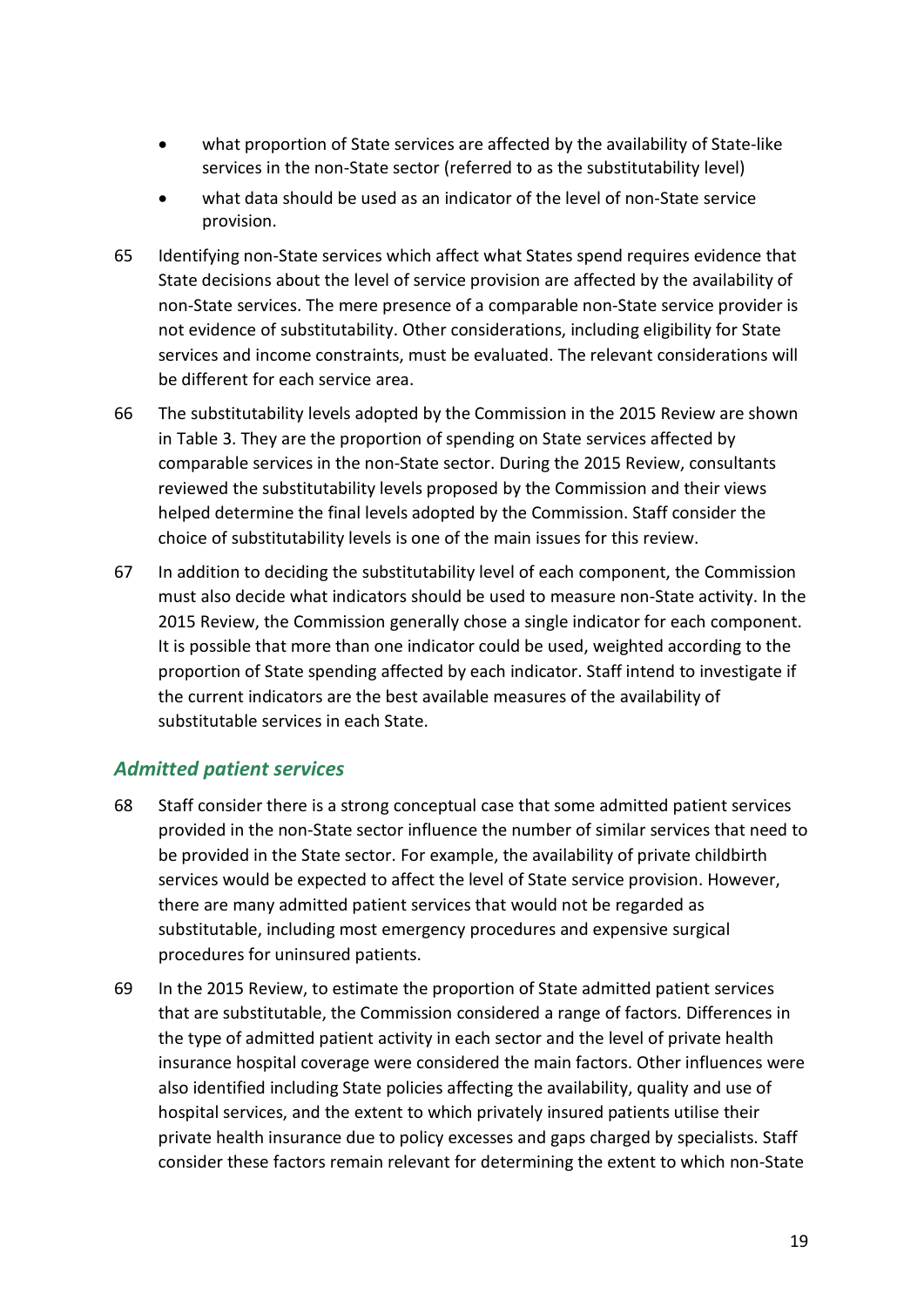service provision affects the demand for similar admitted patient services in the State sector.

- 70 *Substitutability level.* In the 2015 Review, the Commission noted that about 40% of all public admitted patient separations were emergency-type services which were generally not provided by private hospitals. The Commission did not regard these services as substitutable. Furthermore, the Commission noted that the proportion of people with private health insurance hospital cover was 47% at the national level. A person without private health insurance will rarely attend a private hospital, regardless of the availability of private health services in their State. Based on these two factors, it was estimated that the level of potential substitutability would be 60% × 47%=28%. However, this was considered as an upper bound given other policy and non-policy influences. The final level of substitutability adopted by the Commission was 15%.
- 71 Staff consider the approach for estimating the substitutability level for admitted patients remains appropriate and the data used to estimate the upper limit of 28% are reliable. Since the 2015 Review, there has been little change in the proportion of people with private insurance hospital coverage  $(47\%$  in 2015-16),  $^{13}$  $^{13}$  $^{13}$  or the proportion of public admitted patient separations classified as emergency-type services (40% in 2015-2016).[14](#page-22-1)
- 72 Staff consider the current substitutability level of 15% for admitted patients is the correct order of magnitude but we intend to do some further analysis to confirm that 15% remains appropriate. When this work is completed, we will consult with States through the OWP on the level we expect to recommend to the Commission for the 2020 Review. As part of this work we also intend to consider if the AIHW and Australian Prudential Regulation Authority (APRA) private patient separations data being used to calculate the non-State sector adjustments are the most reliable data available for this purpose.

Staff propose to recommend the Commission:

- continue to recognise the influence of the non-State sector on admitted patient expenses using a direct assessment approach
- confirm the level of substitutability and data used to calculate the non-State sector adjustment after staff analysis has been completed and States have been consulted.

<span id="page-22-0"></span><sup>13</sup> APRA, 2016. *Privately insured people with hospital treatment cover annual analysis by sex, age and States*. 14 AIHW, 2017. *Admitted patient care 2016-17: Australian hospital statistics*.

<span id="page-22-1"></span>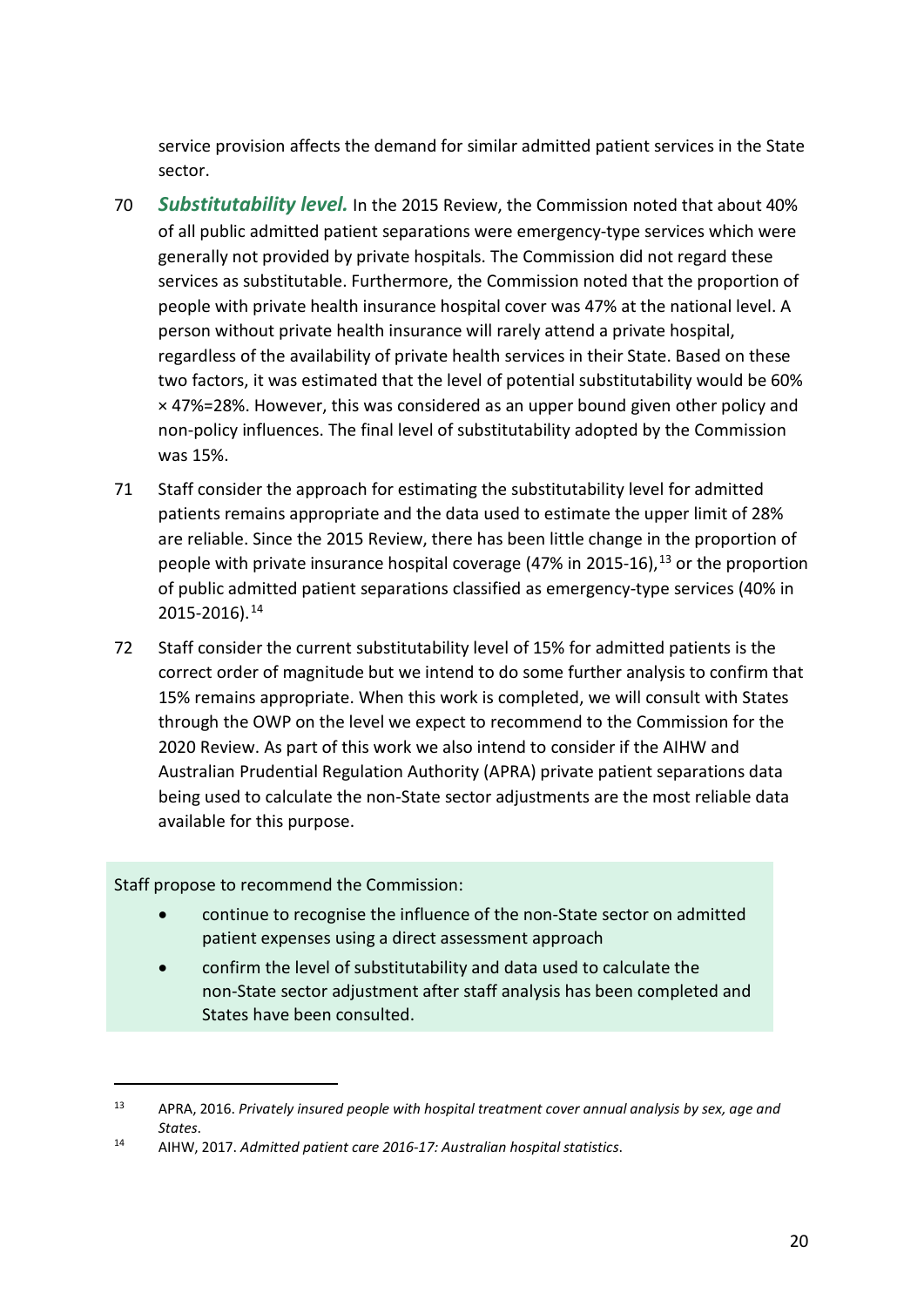### *Emergency department services*

- 73 Similar to admitted patients, some State-like ED services can be provided by the non-State sector.
	- GP clinics, which are predominately privately owned, provide some of the services that are provided by EDs. Many of the less severe ED presentations can be managed and treated through GP clinics and nurse walk-in centres. Most States have policies to limit the use of ED services by promoting the use of alternative services including local GPs and after hours GP services, and by ensuring adequate GP services are available.
	- In addition, private hospitals provide some ED services. In 2015-16, 36 private hospitals provided about 538 000 emergency services, accounting for 7% of total ED presentations in that year.<sup>[15](#page-23-0)</sup> However, private ED patients are charged an attendance fee, which is not claimable under Medicare or private health insurance.
- 74 Staff consider there is a strong conceptual case that the availability of GP services influences the level of ED services provided by States. As part of the review, we intend to reinvestigate to what extent private ED services are substitutable with State ED services.
- 75 *Substitutability level.* In the 2015 Review, the level of substitutability for ED services was determined based on the concept of less severe/complex ED presentations that could have been managed by a GP. A number of studies and surveys were used to indicate the level.
	- An AIHW measure of the use of ED services by GP-type patients which was based on the Australasian Triage Scale (ATS)<sup>[16](#page-23-1)</sup> estimated that about 40% of ED visits were 'GP-type presentations'.
	- Other location specific and international studies/surveys which estimated that lower proportions of total ED presentations, ranging from 10% to 23%, could have been managed by a GP.
- 76 Considering the limitations of each of these studies and views of the consultants, the Commission adopted 15% as the level of substitutability. The majority of States supported a substitutability level in the range of 15 to 20%. The ACT and the Northern Territory said the AIHW figure of 40% should apply.
- 77 The AIHW has recently advised Commission staff that it has no longer been measuring the proportion of ED visits which could be considered GP-type presentations due to methodological and data limitations. It has advised Commission staff that the ATS based method only indicates the urgency, not the severity, of the

<span id="page-23-1"></span><span id="page-23-0"></span><sup>&</sup>lt;sup>15</sup> AIHW, 2017. *Emergency department care 2016-17: Australian hospital statistics*.<br><sup>16</sup> ACEM, 2016. *Guidelines on the implementation of the Australasian Triage Scale in emergency departments*.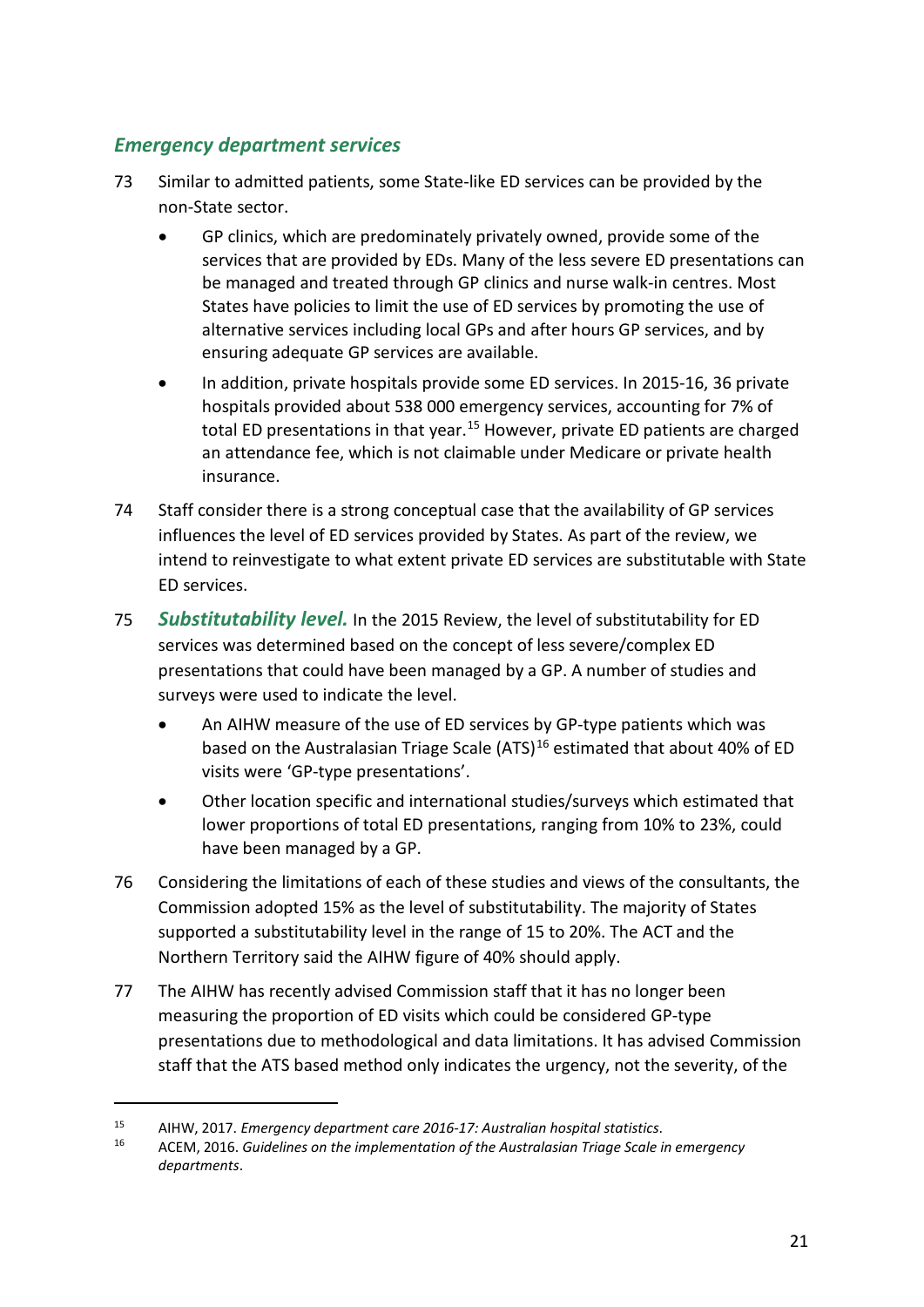presenting problem. It is possible that a patient has a low triage category but needs complex care. For example, an elderly patient with multiple chronic conditions who is vomiting would be low in urgency (triage category 4 according to ATS) but high in complexity, requiring comprehensive assessments and support to ensure safe discharge. Such a patient cannot be easily managed in most GP settings. In addition, people's access to EDs can also be influenced by the availability of GP and other health services.

- 78 Staff consider that 15% is the correct order of magnitude for the substitutability level for ED services. Nevertheless, we intend to do some further work to confirm this level by identifying any new studies examining the relationship between GP and ED services, and investigating the influence of private ED services.
- 79 We will also confirm the current indicator of benefits paid for bulk-billed GPs is the most appropriate data for calculating the non-State sector adjustment. Bulk-billed benefits paid was chosen by the Commission in the 2015 Review because this removed the income constraint faced by people.

Staff propose to recommend the Commission:

- investigate if there are any new studies examining the relationship between GP and State provided ED services to support or otherwise indicate a different level of substitutability for ED services
- investigate to what extent private ED services are substitutable with State ED services.

### *Non-admitted patient services*

- 80 *Substitutability level.* State provided NAP services include a wide range of pre- and post-hospital and clinical treatments. The majority, if not all, of these services are also provided by the private sector. For example, there are private gynaecologists, cardiologists, oncologists, physiotherapists and chiropractors that offer the same types of services provided in public hospitals. Pathology and diagnostic imaging services are also widely available throughout the private sector. Therefore, we would expect the potential substitutability would be high for these services.
- 81 However, there are usually some patient out-of-pocket costs for services that are provided by the private sector. Medicare provides a variety of subsidies to reduce the cost burden on patients but does not regulate the fees charged by private specialists. In 2016-17, less than one third of all private specialist consultations were bulk-billed and for those who were not bulk-billed, the average patient out-of-pocket expense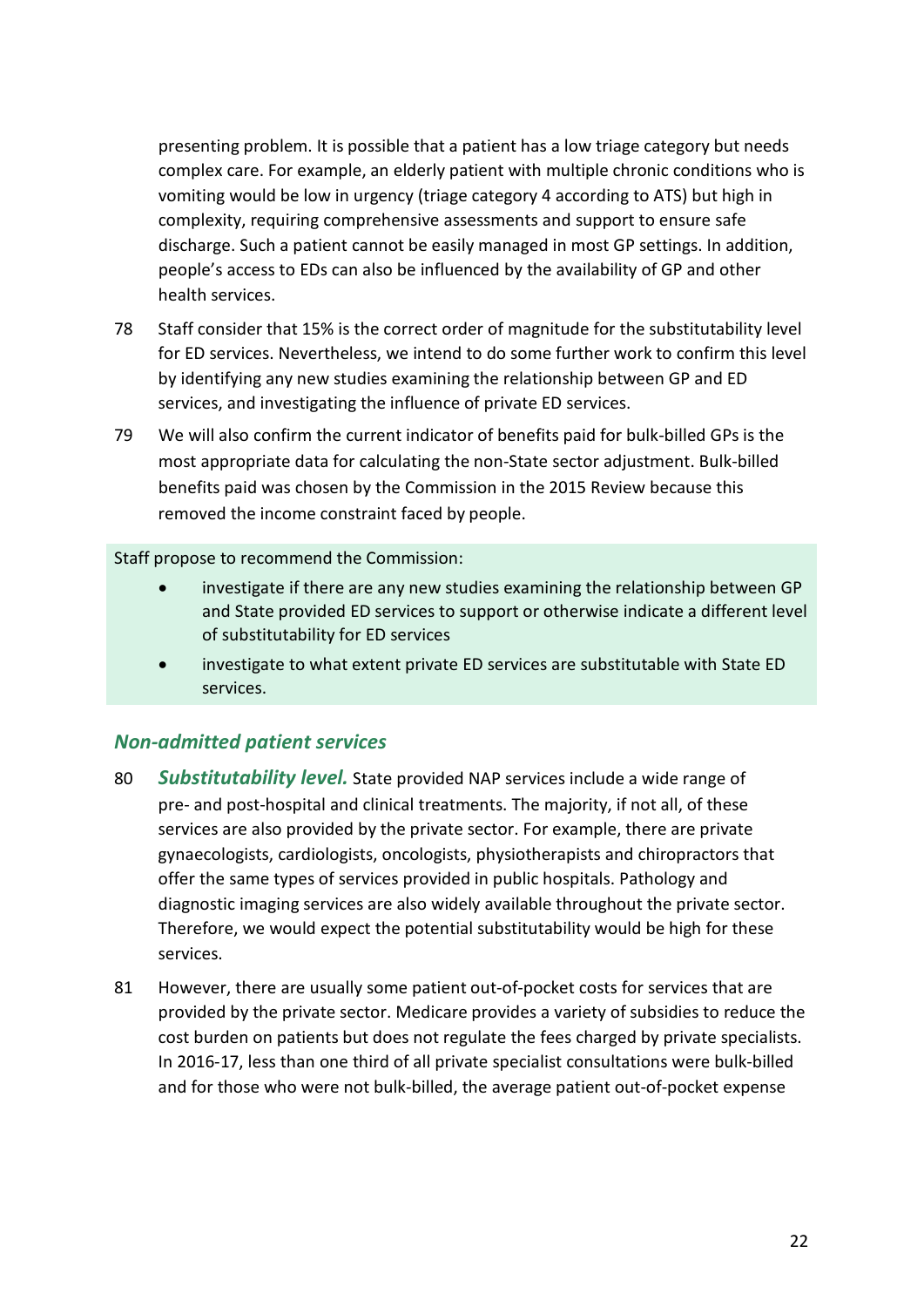was \$75.[17](#page-25-0) Pathology and diagnostic imaging services have higher bulk-billing rates than specialist services.

- 82 In the 2015 Review, the Commission investigated the substitutability level for NAP services using an approach that disaggregated all NAP services into broad groups, and for each group of services, it applied the bulk-billing rate to the proportion of estimated spending. The weighted proportions were summed to give the overall level of substitutability.
- 83 Staff consider this approach to be valid and we intend to replicate it using the most recent available data to estimate the substitutability level for the 2020 Review.
- 84 *Indicator for non-State activity.* The indicator the Commission chose for measuring the availability of non-State sector services was bulk-billed benefits paid for specialist, pathology and imagining services. Similar to the argument for EDs, this removes the income constraint faced by people and is closer to the concept that the Commission wants to measure.
- 85 Staff are generally satisfied that these are the main State-like services which affect State NAP spending. However, there are two issues we intend to investigate.
	- One issue raised in the 2015 Review was that pathology and diagnostic imaging services were generally bundled with a specialist consultation so it was suggested to exclude these services before estimating substitutability.
	- Whether bulk-billed allied health services should be included in the measure of non-State services. In the 2015 Review, the Commission did not include these services because it considered that most NAP services were linked to in-patient services and would be largely unaffected by levels of private provision.
- 86 Staff intend to re-examine these issues in the 2020 Review.

Staff propose to recommend the Commission:

- confirm the current level of substitutability for NAP using the same approach used in the 2015 Review
- investigate if service bundling or non-State allied health services have any implications for State provided NAP services.

### *Community health services*

 $\overline{a}$ 

87 Community health services include a broad range of heterogeneous health services, and for many, comparable services are available in the non-State sector. In the 2015 Review, the Commission considered that 70% would be a reasonable estimate of the substitutability of community health services. It also considered the most appropriate

<span id="page-25-0"></span><sup>&</sup>lt;sup>17</sup> Department of Health, [Annual Medicare Statistics,](http://health.gov.au/internet/main/publishing.nsf/Content/Annual-Medicare-Statistics) accessed March 2018.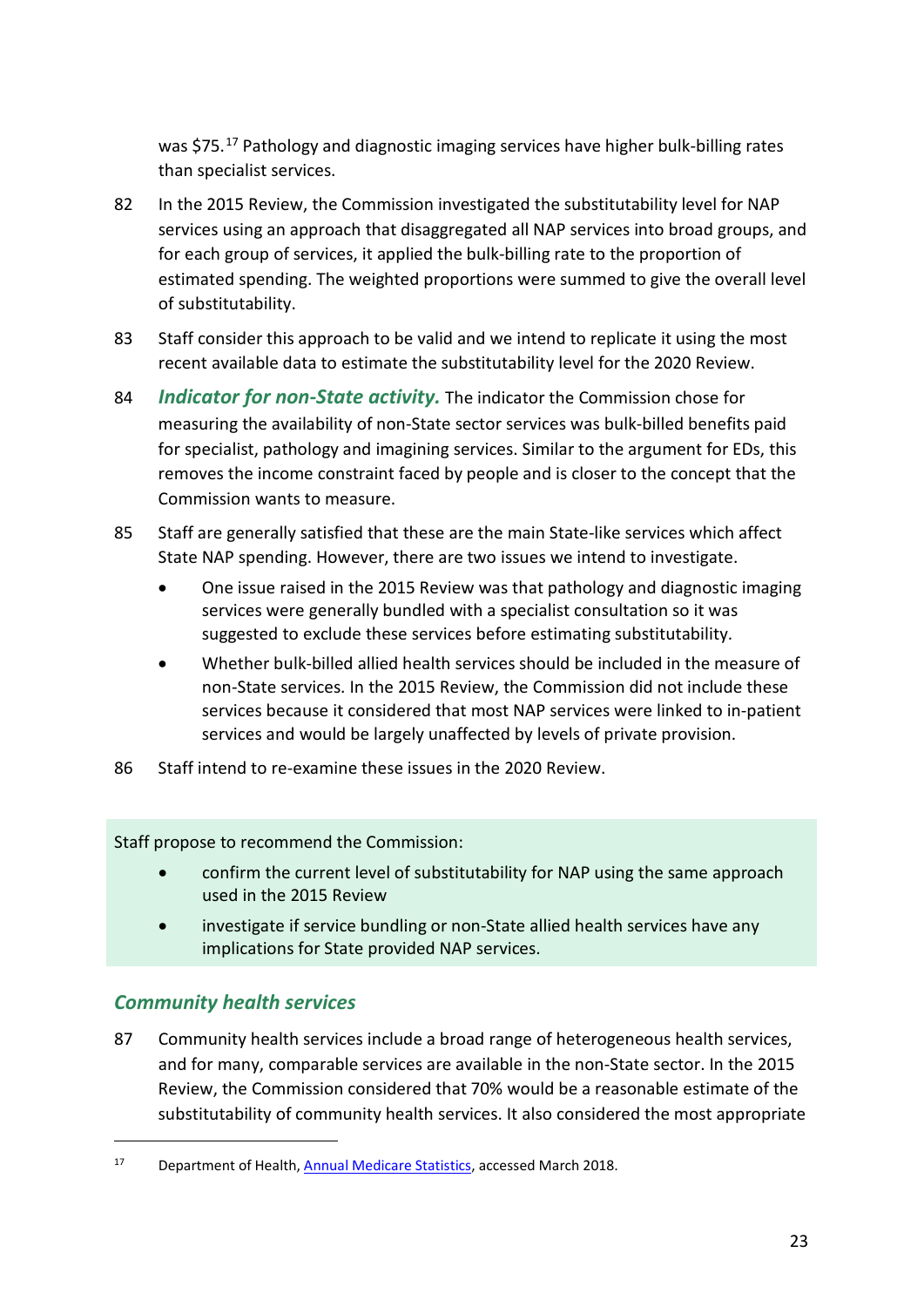indicator of substitutable non-State services would be bulk-billed GP benefits paid, given that most community health services can be provided by GP clinics. However, the Commission had concerns regarding how closely the socio-demographic profile of people using GP services reflected the profile of people using other non-State provided community health services. As such, a discount of 25% was applied.

- 88 Community health was the component for which the Commission had the least amount of information in the 2015 Review to determine the overall substitutability level. This is expected to be the main focus for the Commission in this review.
- 89 *Substitutability level.* Due to the heterogeneity of community health services, staff consider that it would be sensible to investigate the substitutability for each main area separately and re-estimate the substitutability level. This approach is similar to that for NAP but analysis will be undertaken on a more micro level.
- 90 The detailed steps include:
	- step 1: assessing the level of substitutability for each service by evaluating
		- the nature of services provided by the State and non-State sectors
		- accessibility/cost of services provided by the State and non-State sectors
	- step 2: estimating the expense weight for each service
	- step 3: estimating the substitutability level for the component by combining substitutability (from step 1) and expense weights (from step 2) for each service and summing them to obtain an estimate of the total proportion of substitutable services.
- 91 [Table 7](#page-27-0) illustrates the considerations for step 1 using public dental services as an example.
- 92 *Indicator for non-State activity.* The indicator of non-State sector services currently used in the community health assessment is bulk-billed GP services. Given the nature of community and public health services, staff consider bulk-billed GP services are a reasonable indicator for non-State community health activity. As part of the review, we intend to investigate if this is the best available indicator for this purpose.

Staff propose to recommend the Commission:

- re-estimate the substitutability level for community health using a bottom-up approach which examines each major service area on a case by case basis
- investigate if bulk-billed GP benefits data, which is currently being used to estimate the availability of non-State community health services, is the best available indicator for this purpose.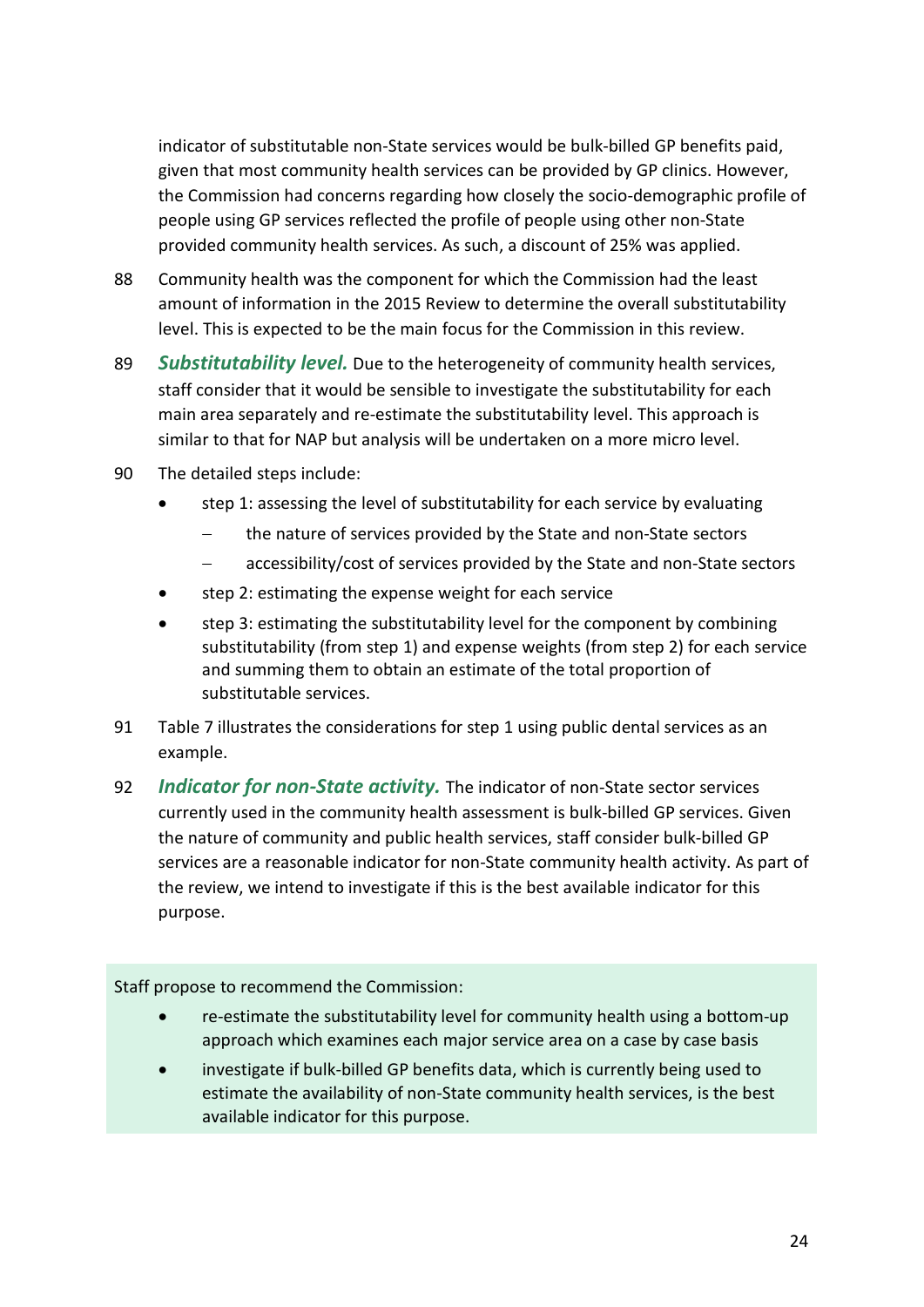<span id="page-27-0"></span>

| Table 7 | Analysis on substitutability level for dental services |
|---------|--------------------------------------------------------|
|---------|--------------------------------------------------------|

|                                                                                       | Dental services (a)                                                                                                                                                                                                                                                                                                                                                                                                                                                                                                                                                                                                                                                                                                                                                                                                                                                                      |  |  |  |  |
|---------------------------------------------------------------------------------------|------------------------------------------------------------------------------------------------------------------------------------------------------------------------------------------------------------------------------------------------------------------------------------------------------------------------------------------------------------------------------------------------------------------------------------------------------------------------------------------------------------------------------------------------------------------------------------------------------------------------------------------------------------------------------------------------------------------------------------------------------------------------------------------------------------------------------------------------------------------------------------------|--|--|--|--|
| State sector<br>services                                                              | All States provide free or subsidised general and emergency dental services, denture<br>services and special dental care. Services are provided through community health<br>centres, Indigenous community health centres, dental clinics, school dental clinics and<br>mobile dental clinics. Some public dental services are provided by private dentists via a<br>voucher scheme (b). Public dental services target children and disadvantaged adults. The<br>eligible populations are children, Health Care Card and Pensioner Concession Card<br>holders but there are some minor differences in eligibility between States. Waiting times<br>for public dental services mean that some patients eligible for public dental services<br>access private dental services despite the cost. 15% of people reported their last visit to a<br>dentist was to a public dental service (c). |  |  |  |  |
| Non-State sector<br>services                                                          | The full range of dental services including orthodontics is provided by private dentists and<br>there are no restrictions on access. 85% of people reported their last visit to a dentist was<br>to a private dental service. Most private dental costs are met directly by the patient or by<br>private health insurance. About 50% of people aged five and over had private health<br>insurance with dental cover in 2013. A relatively high proportion (70%) of people eligible<br>for public dental services said they visited a private dentist in the last 12 months. 90% of<br>people who visited a dentist in the last 12 months said they were ineligible for public<br>dental services (c).                                                                                                                                                                                    |  |  |  |  |
| Service use data                                                                      | There are fragmented use and cost data by age group/remoteness/SES/provider sector.<br>(c) Latest data are available from Government Health Expenditure National Minimum<br>Dataset (NMDS) (2012-13), National Dental Telephone Interview Survey (NDTIS) (2013),<br>National Survey of Adult Oral Health Survey (2004-2006) and the Child Dental Health<br>Survey (2010). AIHW advises that not all data are comprehensive, timely or comparable<br>between jurisdictions or across time. Available data show that the SDC profiles of public<br>and private patients are very different.                                                                                                                                                                                                                                                                                                |  |  |  |  |
| Health workforce                                                                      | Access to dental practitioners varies across States. The number of dentists per 100 000<br>population ranges from 37.7 in Tasmania to 65.9 in the ACT. By region, remote/very<br>remote areas have the lowest rates of all practitioners except dental therapists. The ratio<br>of private to public dentists is 5:1 (c).                                                                                                                                                                                                                                                                                                                                                                                                                                                                                                                                                                |  |  |  |  |
| State<br>expenditure                                                                  | State expenditure in 2014-15 was \$848 million or \$36 per capita representing 9% of total<br>dental expenditure (NMDS, 2014-15) (d).                                                                                                                                                                                                                                                                                                                                                                                                                                                                                                                                                                                                                                                                                                                                                    |  |  |  |  |
| Substitutability                                                                      | Similar types of services are provided by the State and non-State sectors. Access to State<br>services is limited to children and concession card holders. These groups account for 35%<br>of the total population. The relatively high cost of private services means that some<br>public patients are unable to access private services. If more State provided services were<br>available this would likely reduce use of private services but an increase in private<br>services would be unlikely to have a noticeable effect on the total use of public dental<br>services. The main influence on the level of State dental service use appears to be the<br>level of State service provision.<br>Overall, the level of substitutability appears to be relatively low.                                                                                                             |  |  |  |  |
| (a)                                                                                   | Excludes hospitalisations due to dental conditions.                                                                                                                                                                                                                                                                                                                                                                                                                                                                                                                                                                                                                                                                                                                                                                                                                                      |  |  |  |  |
| These arrangements apply in New South Wales, Queensland and Western Australia.<br>(b) |                                                                                                                                                                                                                                                                                                                                                                                                                                                                                                                                                                                                                                                                                                                                                                                                                                                                                          |  |  |  |  |

(c) AIHW, *Oral health and dental care in Australia 2015*, pp. 30, 31, 59, 67.

(d) Estimate based on total State and local government expenditure plus Commonwealth expenditure through the Treating More Public Dental Patients NPP.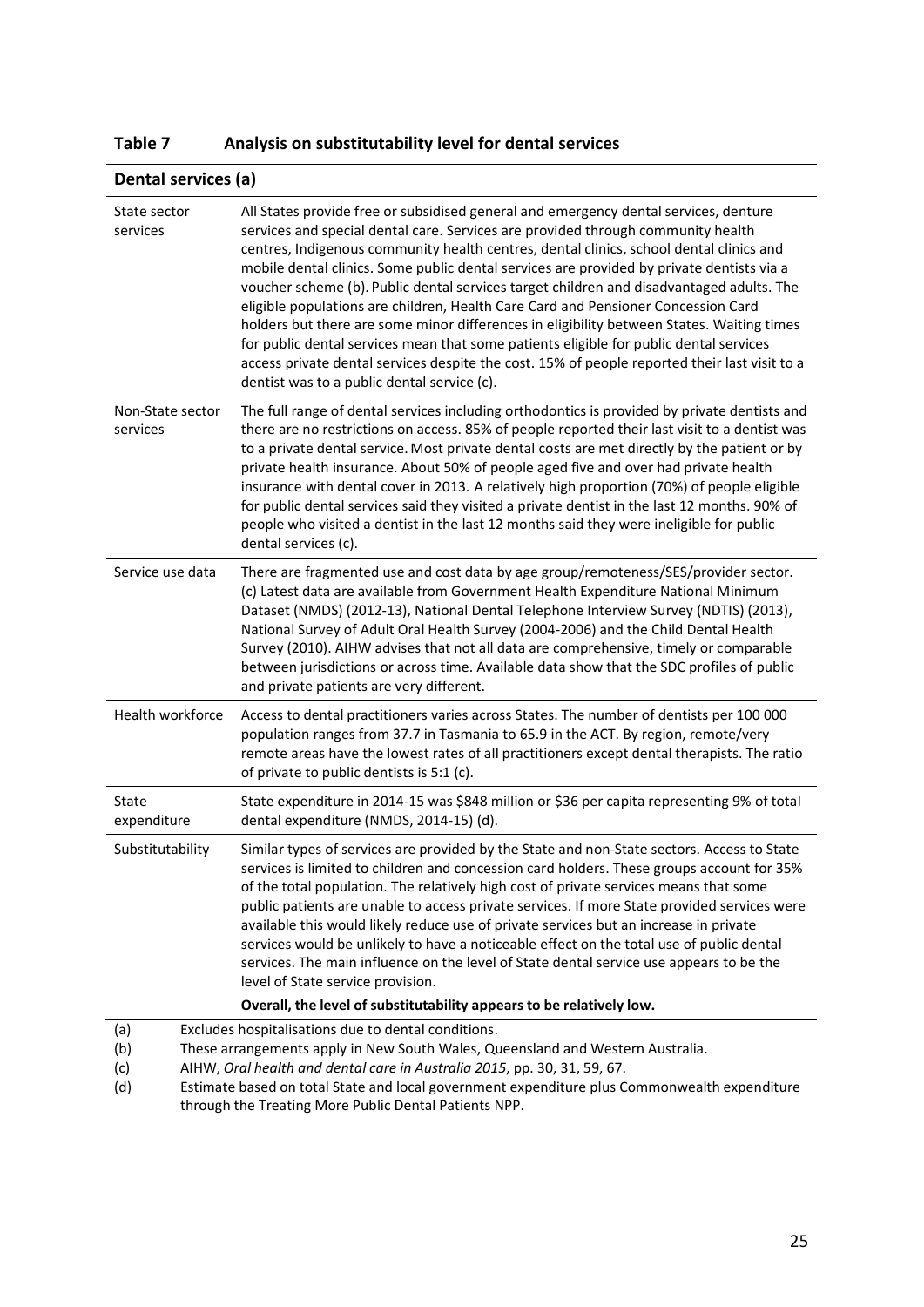# <span id="page-28-0"></span>**Cross-border service use**

93 The assessment recognises the effect of cross-border service use on States spending. The ways in which this is done for hospitals and community health differ.

### *Hospital services*

- 94 There are two aspects to the arrangements for ensuring States are compensated for the cost of providing hospital services to residents of another State. The first relates to the Commonwealth contribution to the total cost of treating non-residents and the second to the State contribution to these costs.
	- The Commission makes a cross-border adjustment to actual National Health Reform funding payments used in its Commonwealth payments assessment to ensure that any funding to a State for non-resident activity does not influence a State's GST distribution. The adjustment is made for all States (not just New South Wales and the ACT) and it ensures that the Commonwealth contribution to the cost of treating non-residents is retained by the State providing the services.
	- The National Healthcare Agreement provides bilateral agreements between States covering reimbursement of the costs of cross-border service use. These agreements mean that a State can obtain reimbursement for its share of the cost of treating non-residents. There is a bilateral health agreement between New South Wales and the ACT covering costs<sup>[18](#page-28-1)</sup> associated with services provided to admitted and non-admitted patients.
- 95 As a result of these arrangements, no cross-border factor is required in the hospital assessments. No changes to these arrangements are anticipated.

### *Community health services*

96 Staff intend to review the approach to the community health cross-border assessment. The current approach is based on data and an approach developed in the 2010 Review. More details are in the Staff Draft Assessment Paper *CGC 2018-01/25-S, Other disabilities*.

Staff propose to recommend the Commission:

- note that the current arrangements ensure that States are reimbursed for the cost of providing hospital services to residents of another State
- review the approach to the cross-border assessment for community and other health services as outlined in the Staff Draft Assessment Paper *CGC 2018-01/25-S*.

<span id="page-28-1"></span><sup>18</sup> Costs include the opportunity cost of capital.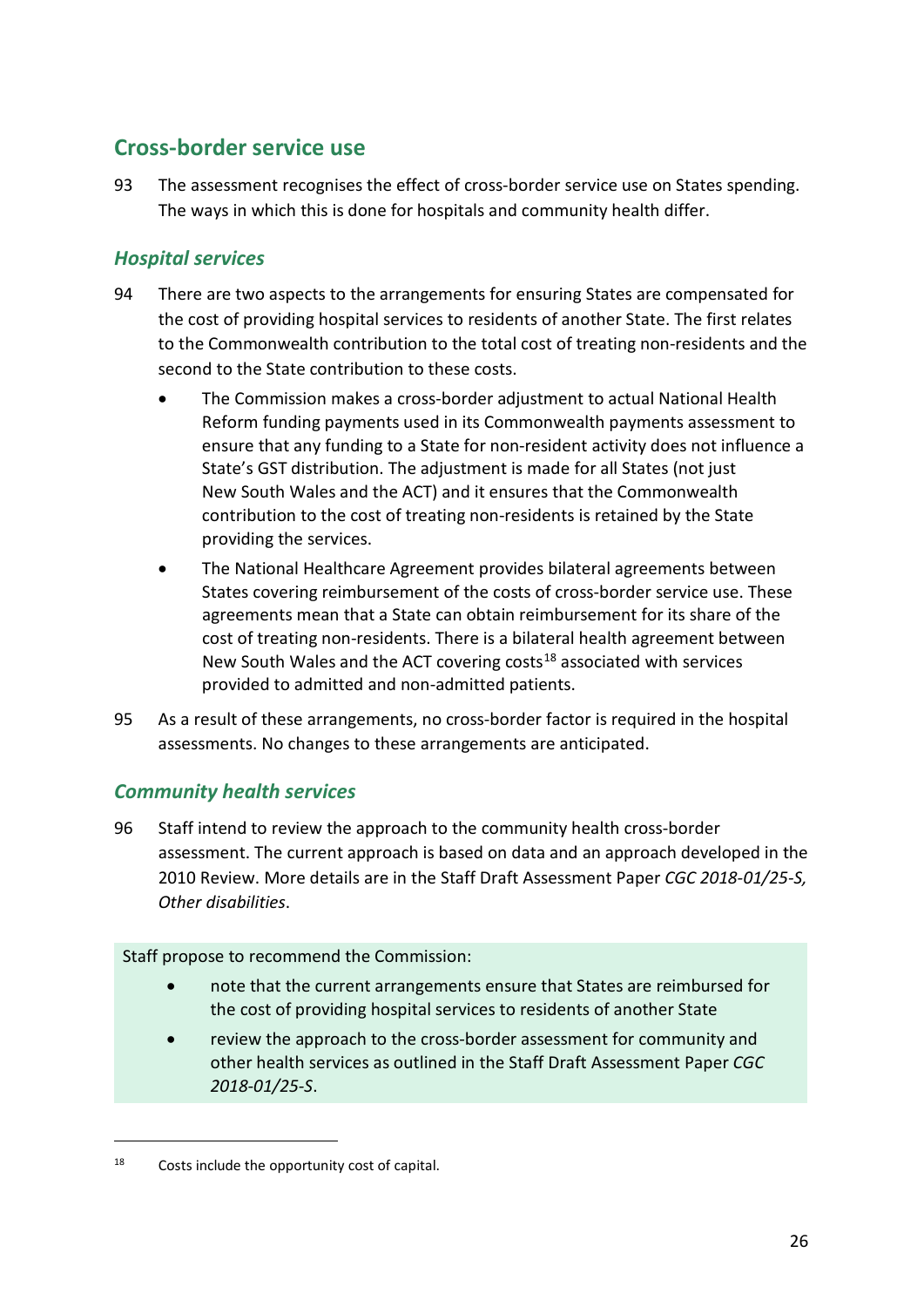# <span id="page-29-0"></span>**Non-hospital patient transport**

- 97 Staff intend to collect new data from the States on spending on aero-medical ambulance services and PATS. Similar data were collected in the 2015 Review. The data will be used to benchmark non-hospital patient transport expenses to GFS patient transport expenses, and to calculate the remote patient cost loading for the 2020 Review. Staff do not propose any change to the current method for this assessment.
- 98 Although there is no proposal to change the method, staff want to ensure there is no double counting of costs related to inter-hospital transfers, including to interstate hospitals. Inter-hospital transfer costs are captured in IHPA's cost data.

Staff propose to recommend the Commission:

• retain the current method for assessing non-hospital patient transport expenses but collect new data to benchmark patient transport expenses and re-calculate the remote patient cost loading.

# <span id="page-29-1"></span>**Other health expenses**

- 99 Community and other health expenses were \$12.4 billion or 20% of total category expenses in 2016-17 (see [Table 1\)](#page-4-1). A breakdown of these expenses is shown in [Table](#page-30-1)  [8.](#page-30-1) Community and public health services account for 75% of component expenses. Pharmaceuticals, medical aids and appliances account for a further 17%.
- 100 Staff intend to investigate whether expenses for pharmaceuticals, medical aids and appliances and health administration not elsewhere classified (n.e.c.) should be included in the community health component or whether most of these expenses relate to the delivery of hospital services. The preliminary staff view, based on analysis of the GFS unit record data, is that most relate to the delivery of hospital services and as such should be included in the admitted patients component instead of the community health component.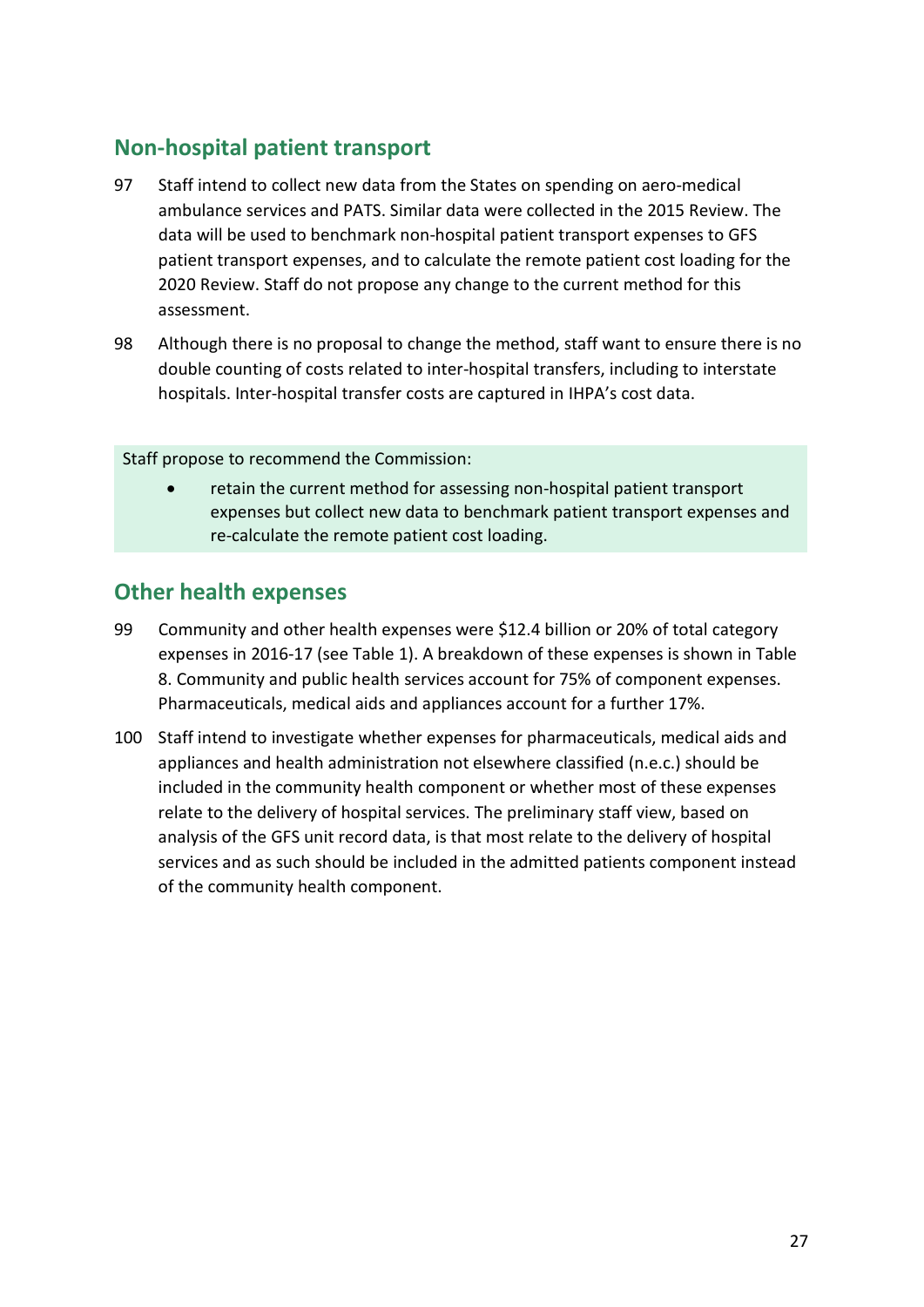#### <span id="page-30-1"></span>**Table 8 Community and other health expenses by purpose, average expenses 2012-13 to 2015-16**

| Expense purpose                              | GPC code (a) | Share of expenses |
|----------------------------------------------|--------------|-------------------|
|                                              |              | %                 |
| Community mental health services             | 541          | 20.0              |
| Other community health services              | 549          | 41.4              |
| Public health services                       | 55           | 13.2              |
| Pharmaceuticals, medical aids and appliances | 56           | 16.8              |
| Health research                              | 57           | 3.0               |
| Health administration n.e.c.                 | 59           | 5.7               |
| Total                                        | na           | 100.0             |
| (a)<br>Government Purpose Classification.    |              |                   |

Source: State GFS unit record data.

Staff propose to recommend the Commission:

• consider whether expenses for pharmaceuticals, medical aids and appliances and health administration not elsewhere classified (n.e.c.) should be included in the community and other health component or admitted patients.

### <span id="page-30-0"></span>**Component expenses**

- 101 GFS provides total non-admitted patients expenses but they are not disaggregated into ED and other NAP services. At the time of the 2015 Review, no data were available to reliably split ED and NAP services, so the Commission decided to split these expenses on a 50:50 basis.
- 102 New data are now available which may allow the Commission to better estimate ED and NAP expenses. One option would be to use total non-admitted patient expenses from GFS and deduct ED expenses from the NHCDC or AIHW's Australian Health Expenditure publication to calculate NAP expenses as a residual. Alternatively, given that the NAP NWAU data are likely to be reliable enough by the time of the 2020 Review, NWAU shares for ED and NAP could be used to split ED and NAP expenses.
- 103 Using either approach it is likely that the Commission will be able to obtain reliable annual estimates of ED and NAP expenses.

#### Staff propose to recommend the Commission:

• consider options for deriving annual estimates of ED and NAP expenses.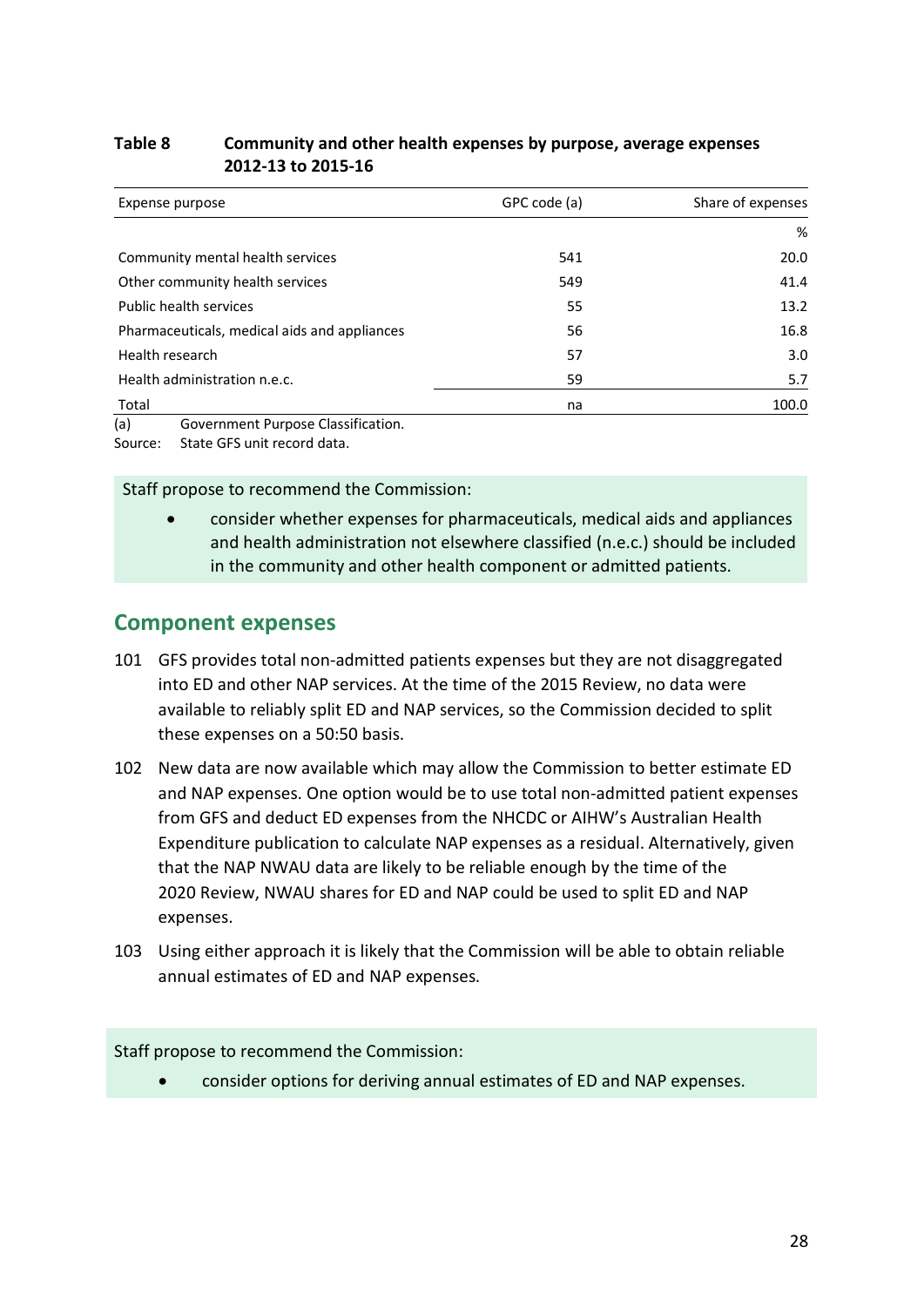## <span id="page-31-0"></span>**User charges**

- 104 In the health assessment all user charges are offset against expenses. Ninety percent of user charges relate to admitted patient services with the balance attributable to community and other health. If the Commission decides to retain a direct assessment approach for all components of the assessment, staff intend to recommend that the Commission continue to offset all user charges.
- 105 *Hospital services.* State Governments and the Commonwealth provide most of the funding for public hospitals in Australia through Australian Health Care Agreements. Other sources of funding for public hospitals include the Department of Veterans' Affairs, Department of Defence, worker's compensation, motor vehicle third party claims and other compensation (for example, public liability), health insurance funds (HIFs) and individuals. These other sources of funding reduce State expenses and are often categorised as follows:
	- revenue related to fully compensable expenditure, which refers to funding which is sourced from the Department of Veterans' Affairs, Department of Defence, worker's compensation, motor vehicle third party claims and other compensation
	- revenue related to partially compensable expenditure, which refers to funding which is sourced from HIFs and individuals.
- 106 As the labels indicate, expenditure that is fully compensable is funded in full by the relevant party, whereas expenditure which is partially compensable leaves the State with some residual costs. Public hospital expenses which are fully compensable are not eligible for activity based funding. Furthermore, they do not have any effect on a State's fiscal capacity and it is appropriate to offset any revenue arising from fully compensable services from hospital expenses.
- 107 Only those services which are partially compensable affect a State's fiscal capacity, although the net cost of partially compensable services is much lower than services for which the primary source of funding is the State.
- 108 IHPA's admitted acute costing model recognises that private patients in public hospitals are less costly than public patients by including two adjustments: a private patient service adjustment and a private patient accommodation adjustment. This means that only the net cost to States of private patients is reflected in the NWAU data. As such it is appropriate to offset any revenue from partially compensable patients from hospital expenses.
- 109 *Community and public health services.* Some patients using State community health services contribute to the cost. For example, some patients using public dental services are charged a fee. The revenue generated through user charges for community and other health services is about 10% of State costs.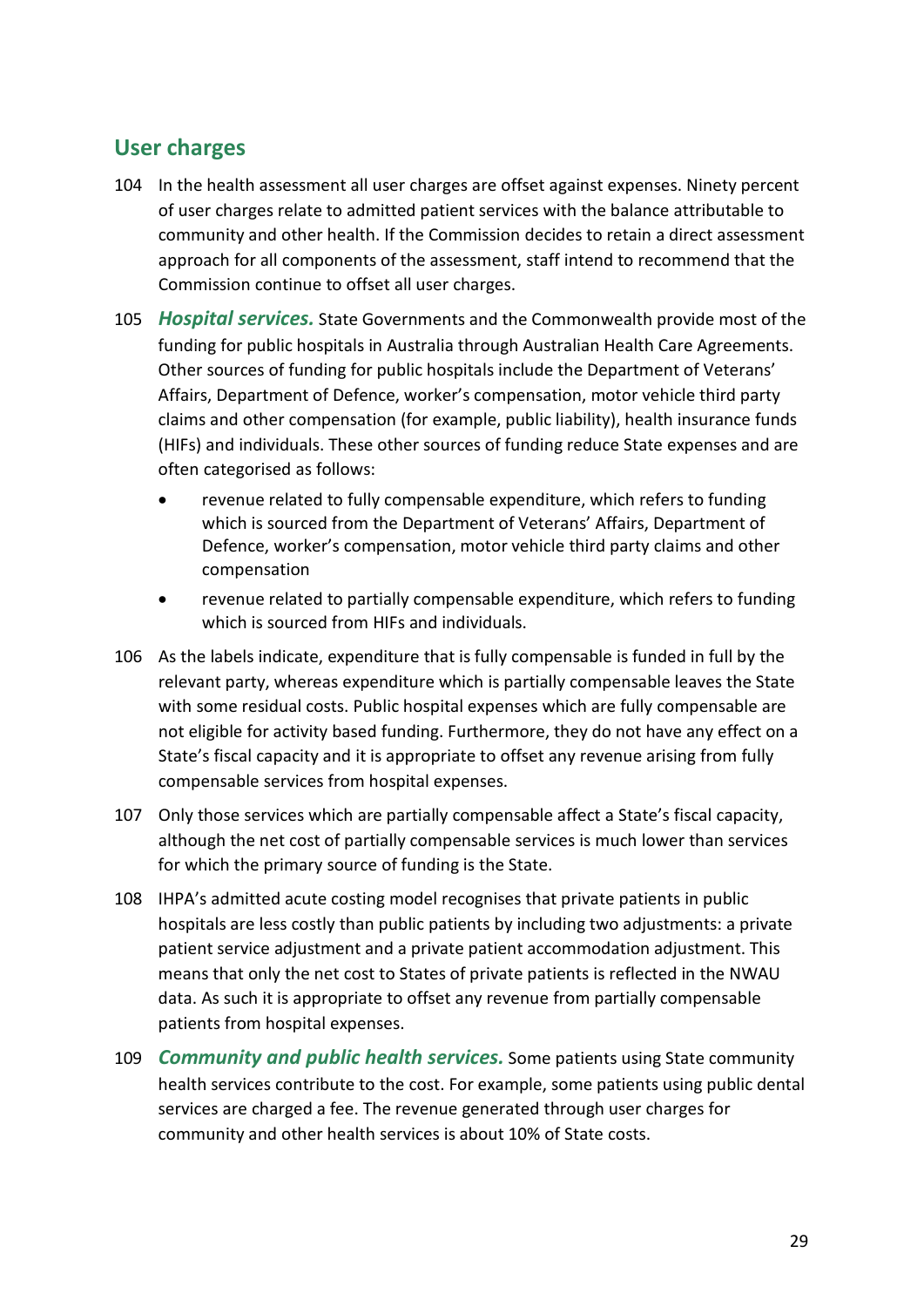- 110 Given that exemptions and concessions apply to the most disadvantaged people using community health services it is likely that the SDC profile of people using community health services is different from that of people who contribute to the cost of community health services. Strictly speaking this would suggest that community health user charges should not be offset against expenses.
- 111 Staff have concerns about the reliability of community health revenue data sourced from GFS and question whether some States may be reporting hospital revenue in the community health classification of GFS. On balance staff are inclined to continue netting off all user charges from category expenses because it is simpler and any other approach is unlikely to be materially different.

Staff propose to recommend the Commission:

- continue to offset all user charges against expenses to maintain simplicity and because:
	- fully compensable patients have no effect on State fiscal capacities and it is appropriate to remove these expenses from the assessment
	- only the residual cost of private patients in public hospitals affect State fiscal capacities and the NWAU data used in the SDC assessment recognises that private patients in public hospitals are less costly.

## <span id="page-32-0"></span>**Category structure**

<span id="page-32-1"></span>112 Staff are considering one change to the category structure. If non-admitted patient NWAU data from the IHPA are considered sufficiently reliable by the time of the 2020 Review it may be possible to assess all hospital services (admitted patients, ED and NAP services) in a single component using aggregate NWAU data for all hospital services. This would simplify the Health category by reducing the number of components. Non-State sector adjustments would continue to be estimated separately for each component.

Staff propose to recommend the Commission:

• consider assessing all hospital services in a single component if IHPA's NWAU data for NAP services is considered sufficiently reliable by the time of the 2020 Review.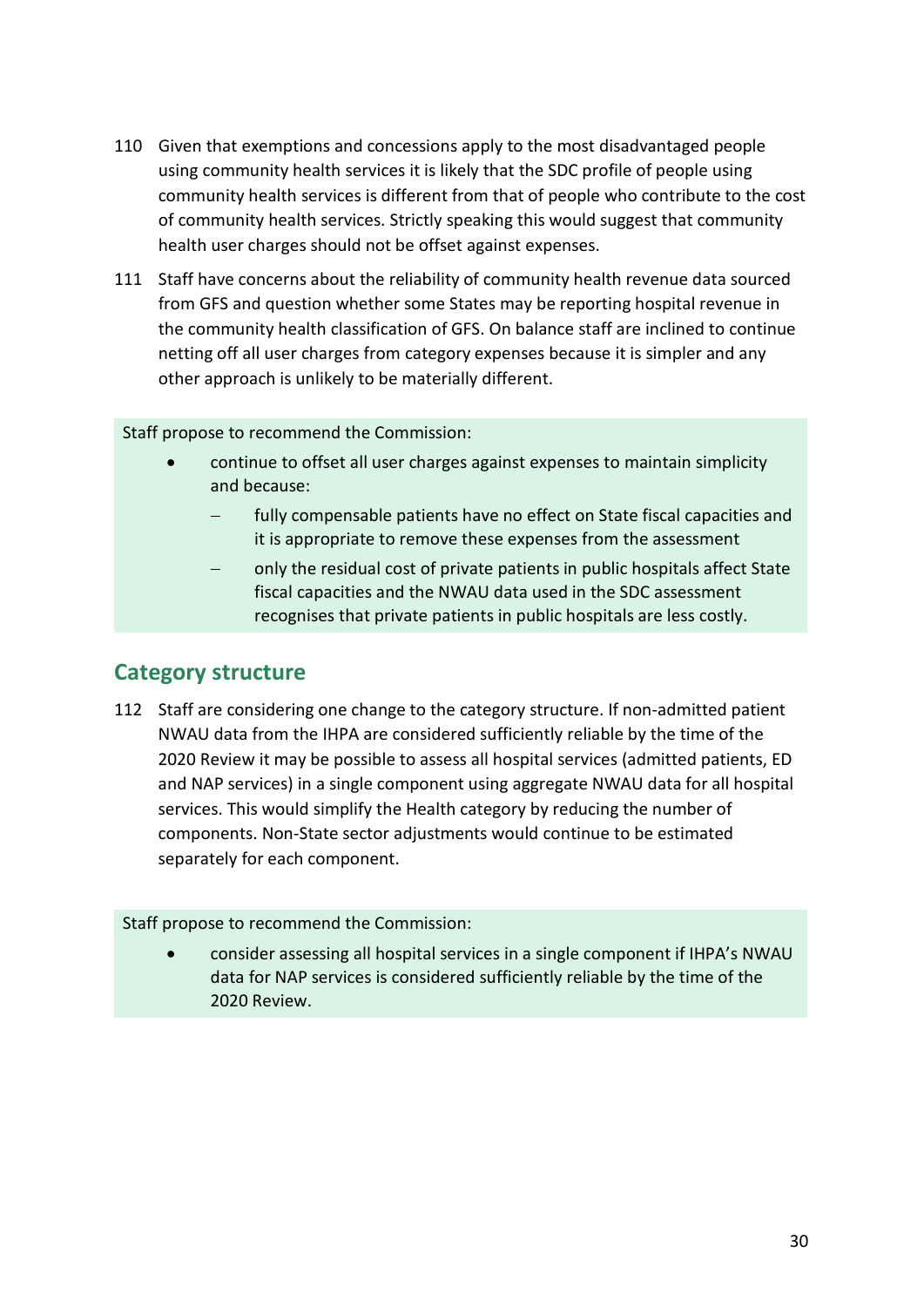# <span id="page-33-0"></span>**Other issues considered**

### *Cultural and linguistic diversity (CALD)*

- 113 In the 2015 Review the Commission considered the conceptual case for including a CALD disability in the expense assessments, including Health, but decided not to because while costs are often higher for CALD populations, use rates are generally lower[.19](#page-33-1)
- 114 IHPA recently completed a costing study to inform a policy decision for whether an adjustment is warranted to the NEP for CALD patients.<sup>[20](#page-33-2)</sup> The study focused only on the cost impact of CALD patients when hospital based services are utilised. It concluded, based on Round 17 NHCDC data, that a CALD adjustment to the NEP model for sub-acute, ED or outpatient encounters could not be supported. It found that for acute admitted encounters, there was some evidence of CALD patients costing more than non-CALD patients; however the differences were small. Based on this costing study, IHPA decided a cost adjustment for CALD patients could not be justified.
- 115 The study noted:

 $\overline{a}$ 

- there is no nationally consistent indicator for identifying CALD patients
- current cost processes mean that costed activity may not be truly reflective of CALD patient specific costs (for example, interpreter services or additional nursing or health practitioner time)
- one of the consistent and significant characteristics of CALD patients is that they are older in age than the general population, and many of the cost and activity impacts observed for CALD patients closely correlate to the impacts seen within aged patients.
- 116 The study recommended a number of changes to costing and reporting processes to better support future analysis of the cost impact of CALD patients on hospital services. Until such time that IHPA is able to reliably measure the cost impact of CALD patients and establish that a cost adjustment would be material, staff do not propose to do any further work on this.

#### Staff propose to recommend the Commission:

• not include a cost adjustment for culturally and linguistically diverse (CALD) patients because any additional costs for CALD patients compared with non-CALD patients appear to be small.

<span id="page-33-2"></span><span id="page-33-1"></span><sup>19</sup> The CALD disability is discussed in the 2015 Review Report, volume 2, pp. 547-550.<br>20 HDA 2015 Culturally and Linguistically Diverse (CALD) Betiant Cesting Study Benez

<sup>20</sup> IHPA, 2015. *Culturally and Linguistically Diverse (CALD) Patient Costing Study Report*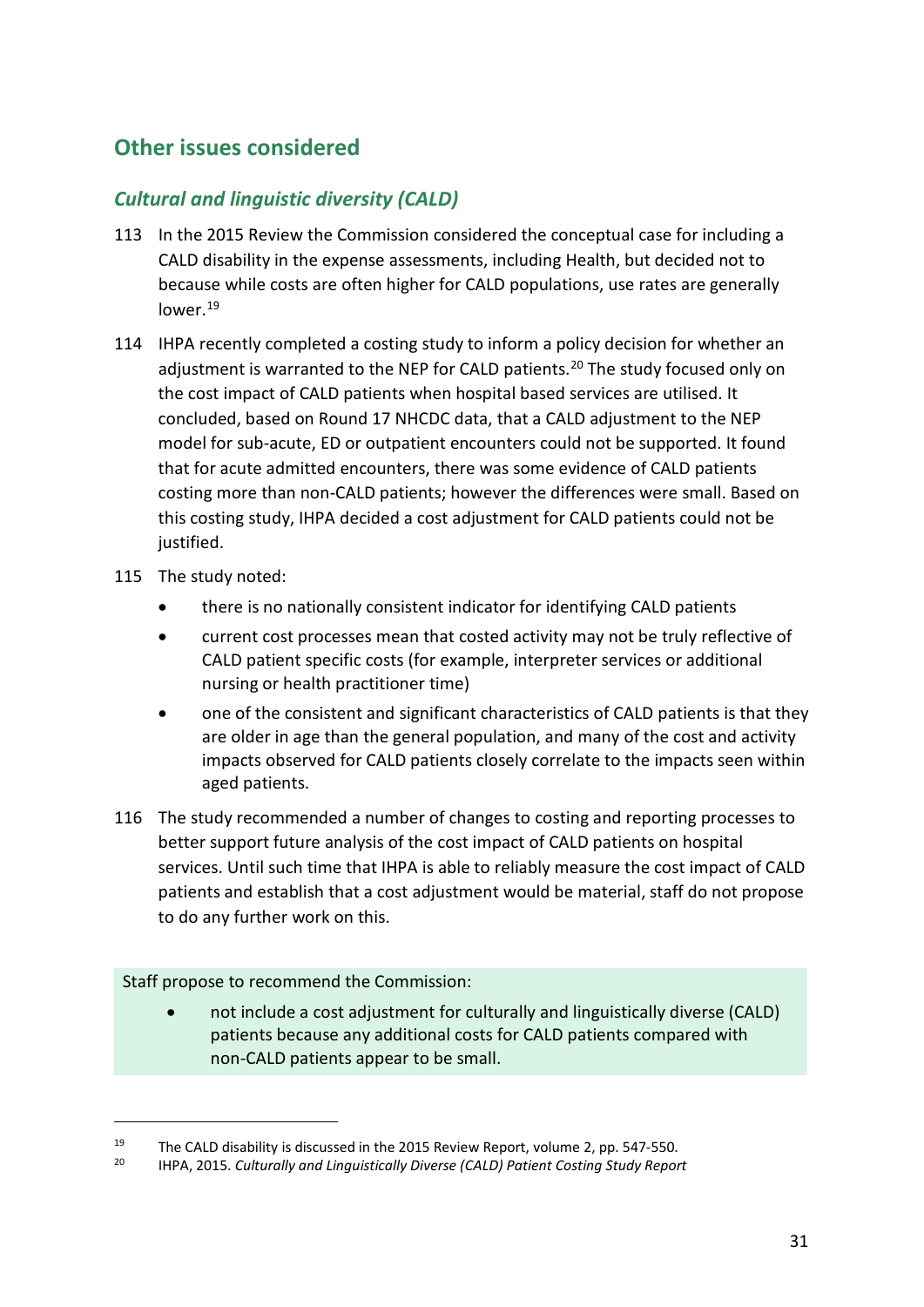# <span id="page-34-0"></span>**CONCLUSION AND WAY FORWARD**

### <span id="page-34-1"></span>**Proposed assessment structure**

117 Staff propose the following assessment structure for the 2020 Review [\(Table 9\)](#page-34-3).

| Disability (a)   | Influence measured by disability                                                                                     |
|------------------|----------------------------------------------------------------------------------------------------------------------|
| <b>SDC</b>       | Recognises that the use and cost of State provided services<br>differ among different population groups and regions. |
| Non-State sector | Recognises the impact of the non-State sector on substitutable<br>spending on hospital services.                     |
| Wages            | Recognises differences in wage costs between States.                                                                 |
| <b>SDC</b>       | Recognises that the use and cost of State provided services<br>differ among different population groups and regions. |
| Non-State sector | Recognises the impact of the non-State sector on substitutable<br>spending on community and public health services.  |
| IRHD adjustment  | Recognises the impact of Commonwealth grants to Indigenous<br>community health organisations.                        |
| Cross-border     | Recognises the cost to the ACT of providing services to NSW<br>residents.                                            |
| Wages            | Recognises differences in wage costs between States.                                                                 |
| Remoteness       | Recognises the additional costs of providing non-hospital<br>patient transport to people in remote regions.          |
| Wages            | Recognises differences in wage costs between States.                                                                 |
|                  |                                                                                                                      |

#### <span id="page-34-3"></span>**Table 9 Proposed Health category structure**

<span id="page-34-2"></span>(a) Remoteness costs are included in the SDC assessments.

## **Data and information sought from States**

- 118 States are invited to comment on all the issues raised in this paper. In particular, staff are seeking data/views on the following:
	- views on the quality and fitness for purpose of IHPA data for the SDC assessments
	- views on the substitutability levels for hospital and community health services
	- use and cost data on State provided community health services.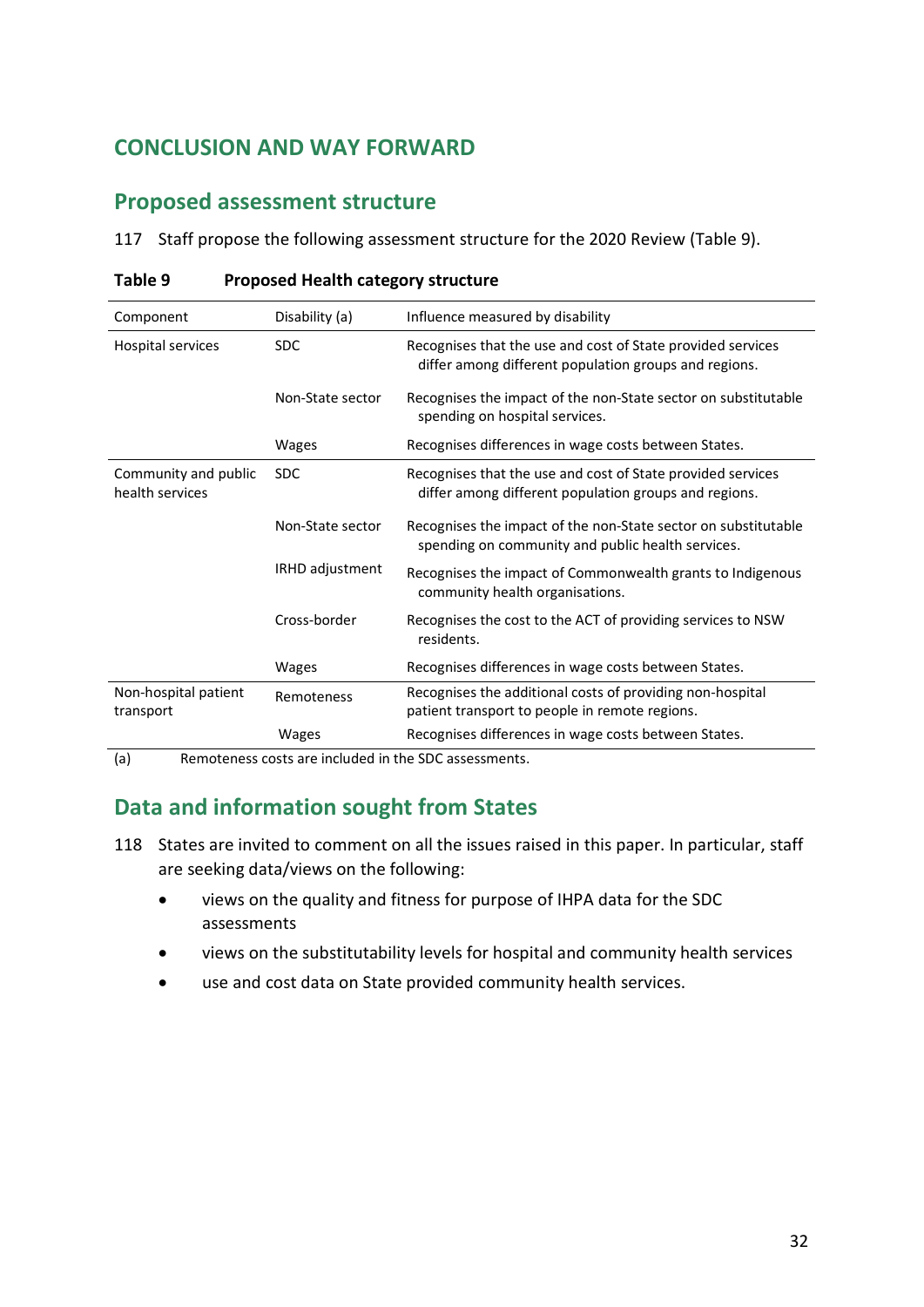# <span id="page-35-0"></span>**ATTACHMENT A — SUBTRACTION APPROACH**

- 1 The decision in the 2010 Review to adopt a subtraction approach for non-admitted patient services was based on two major issues for the assessment at that time.
	- A lack of comprehensive and reliable administrative data on the use and cost of State provided ED, NAP and community and other health services.
	- A large and well-developed non-State sector providing similar services to those provided by States in a number of areas which affects what States need to spend. $21$
- 2 In adopting a subtraction approach in the 2010 Review the Commission concluded that States are responsible for providing services not provided by the non-State sector, particularly in areas where it is uneconomic for non-State providers to operate. The subtraction approach assumed that State and non-State provided services are fully substitutable with the result that relatively high levels of non-State service provision would reduce what States needed to spend.
- 3 During the 2010 Review the Commission engaged a consultant<sup>22</sup> to review the conceptual validity of the subtraction approach and the full substitutability assumption, and he concluded that it was reasonable to assume the majority of services provided by the States and non-State providers were equivalent and substitutable.
- 4 Under the subtraction approach, the Commission calculated assessed expenditure on State-like non-admitted patient services by all sectors — Commonwealth, State or local government and the private sector. The assessment was based on national cost weighted use of these services and the socio-demographic composition of the population in each State. It then subtracted estimated expenditure by the non-State sector on State-like services to derive a residual amount representing the spending requirement to be funded by each State. The calculations are illustrated in [Table 10.](#page-36-0)

# **Issues with the 2010 Review subtraction approach**

 $\overline{a}$ 

5 The Commission's decision in the 2015 Review to move away from a subtraction approach was made for a number of reasons, which are discussed in the following paragraphs.

<span id="page-35-1"></span><sup>&</sup>lt;sup>21</sup> The non-State sector refers to all service providers other than State governments and includes the private sector, other levels of government and the not-for-profit sector.

<span id="page-35-2"></span><sup>&</sup>lt;sup>22</sup> Professor James Butler, Director of the Australian Centre for Economic Research on Health.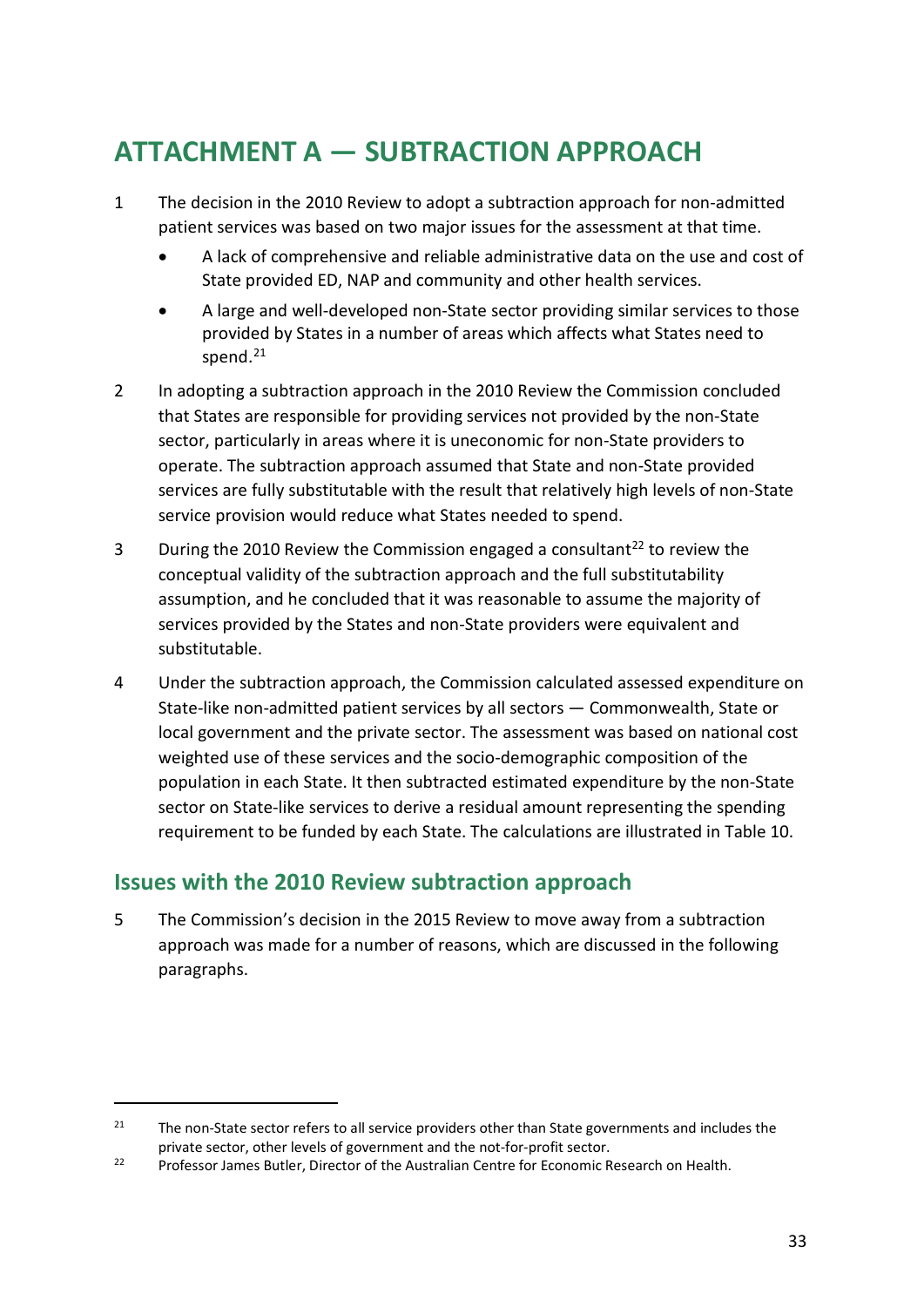|                                                                 | <b>NSW</b> | Vic                | Qld                     | <b>WA</b> | <b>SA</b> | Tas | <b>ACT</b> | NT  | Total      |
|-----------------------------------------------------------------|------------|--------------------|-------------------------|-----------|-----------|-----|------------|-----|------------|
|                                                                 | \$m        | \$m                | \$m                     | \$m       | \$m       | \$m | \$m        | \$m | \$m        |
| A. SDC assessed expenditure on                                  |            |                    |                         |           |           |     |            |     |            |
| State-like services                                             | 13 633     | 10 386 8 475 4 520 |                         |           | 3 1 1 4   | 970 | 690        |     | 536 42 324 |
| B1. Commonwealth medical expenses                               | 4825       |                    | 3 3 5 6 2 5 4 5 1 0 1 3 |           | 963       | 256 | 161        | 69  | 13 188     |
| B2. Commonwealth Indigenous health<br>grants to NGOs            | 79         | 36                 | 97                      | 76        | 36        | 8   | 4          | 94  | 431        |
| C1. Health insurance fund<br>contributions to medical and other |            |                    |                         |           |           |     |            |     |            |
| health services                                                 | 2 3 7 6    | 1607               | 1 3 8 5                 | 775       | 608       | 134 | 105        | 37  | 7027       |
| C2. Household out-of-pocket expenses                            | 1 2 1 3    | 1030               | 770                     | 300       | 246       | 86  | 54         | 19  | 3719       |
| Assessed State expenditure                                      |            |                    |                         |           |           |     |            |     |            |
| (A-B1-B2-C1-C2)                                                 | 5 1 4 0    | 4357               | 3678                    | 2 3 5 5   | 1 260     | 486 | 366        | 316 | 17959      |

#### <span id="page-36-0"></span>**Table 10 Illustration of subtraction approach, 2011-12**

Source: Staff illustration based on 2010 Review subtraction approach.

### *Uncertainty in the SDC assessment*

- 6 Ideally, the SDC assessment requires data on national spending patterns for all Commonwealth, State and privately provided services. The data used in the 2010 Review subtraction approach were for a limited range of health services sourced from the AIHW and ABS National Health Survey (NHS). While there were some data for the non-State sector, there were limited data for the State sector. This meant that the SDC assessment heavily relied on data for the non-State sector and the assumption that the profile of service users was similar to that for the State sector. Subsequent State sector data suggest the profile of users in the non-State sector is very different to the State sector.
- 7 In addition to concerns about how accurately the data reflected spending on total State and State-like services, the main datasets used to construct an overall picture of service use did not include all of the socio-demographic characteristics the Commission wanted to recognise (that is, age, Indigenous status, remoteness and SES). Consequently, adjustments for some of these influences were based on data sources related to a limited range of services or sectors and of varying quality.

### *Complexity*

 $\overline{a}$ 

8 Compared to a direct approach, the subtraction approach relied on a much wider range of data sources and a higher level of judgement in combining these data sources.<sup>[23](#page-36-1)</sup>

<span id="page-36-1"></span><sup>23</sup> For example, see *Report on GST Revenue Sharing Relativities — 2010 Review, Volume 2*, pp. 238-244.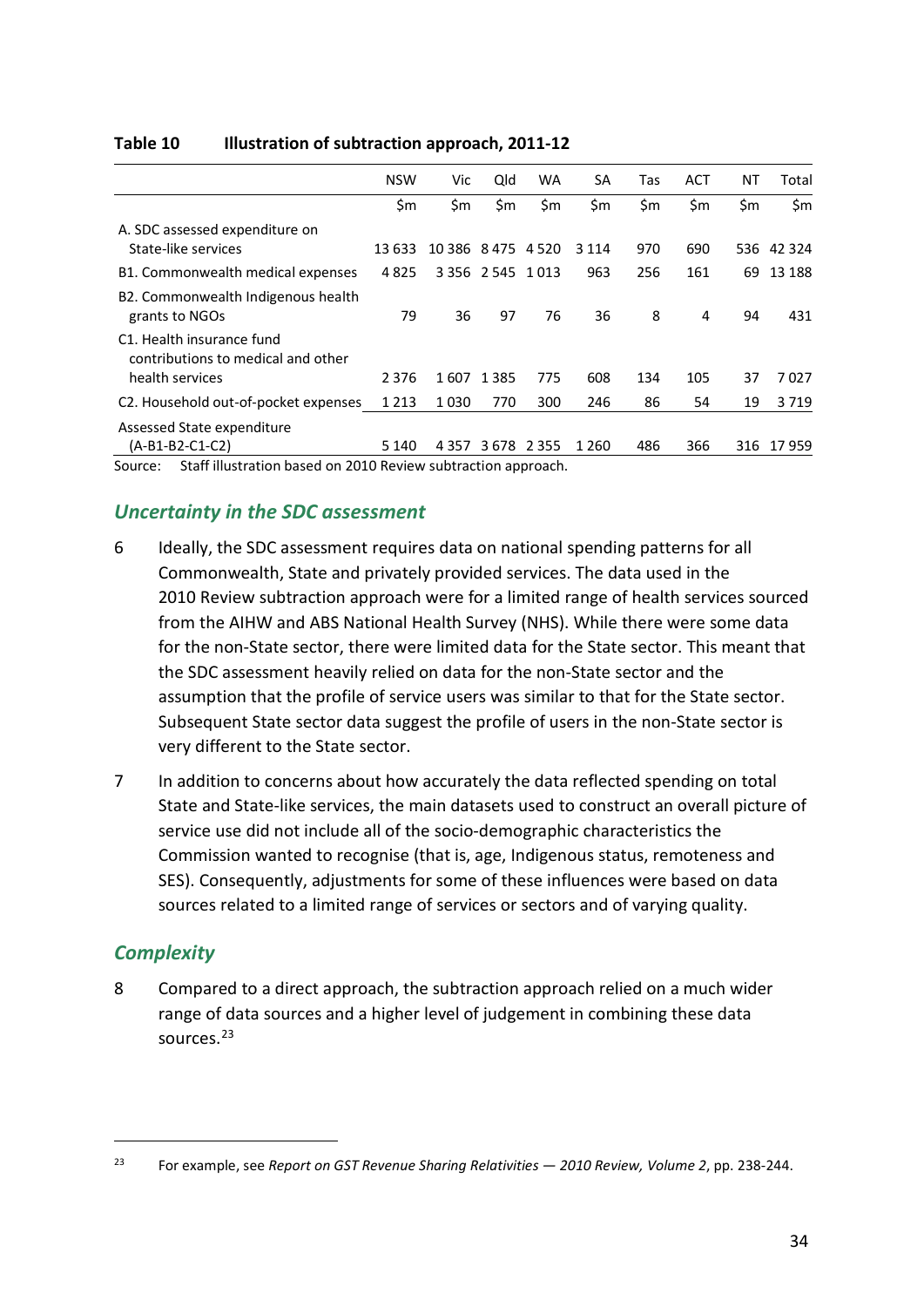### *Full substitutability assumption*

- 9 Another issue for the subtraction approach was whether services offered by the State and non-State sector are fully substitutable. In the 2015 Review the Commission identified evidence contradicting the full substitutability assumption.
	- Patient choice appears to be limited by income constraints so States still need to provide some services regardless of the level of non-State provision.
	- Eligibility requirements restricting access to some State services and significant differences in the profiles of people using State and non-State services, particularly community health services, suggest less than full substitutability.
	- For some health services, responsibility for service provision is concentrated in one sector which may indicate low levels of substitutability. For example:
		- − the non-State sector is the major service provider of dental services and changes in the level of non-State provision appear to have a limited effect on the level of State provision
		- − the State sector is the major provider for ED services and the non-State sector has a limited effect on what States need to spend.
- 10 After considering evidence for a range of services the Commission concluded that there were a significant number for which the full substitutability assumption did not hold including many allied health, dental and ED services.

### *Data improvements*

11 The introduction of the National Health Reform Agreement (NHRA) and the creation of IHPA led to the availability of improved data on the use and cost of hospital services, particularly ED services. These data collections, which are continuing to develop and improve in quality, provided a more accurate picture of non-admitted patient services than previously available data.

### *Contemporaneity*

12 While some elements of the subtraction assessment were able to be updated annually, this was not the case for all data used for the SDC assessment. For the subtraction approach to produce a reliable estimate of what States need to spend, all elements should relate to the same time period. In a period when health expenditure patterns are changing rapidly, the direct assessment method, which can be updated annually, has a significant advantage.

### *Conclusion*

13 In the 2015 Review the Commission concluded that the direct approach was not perfect but it represented an improvement over the subtraction approach.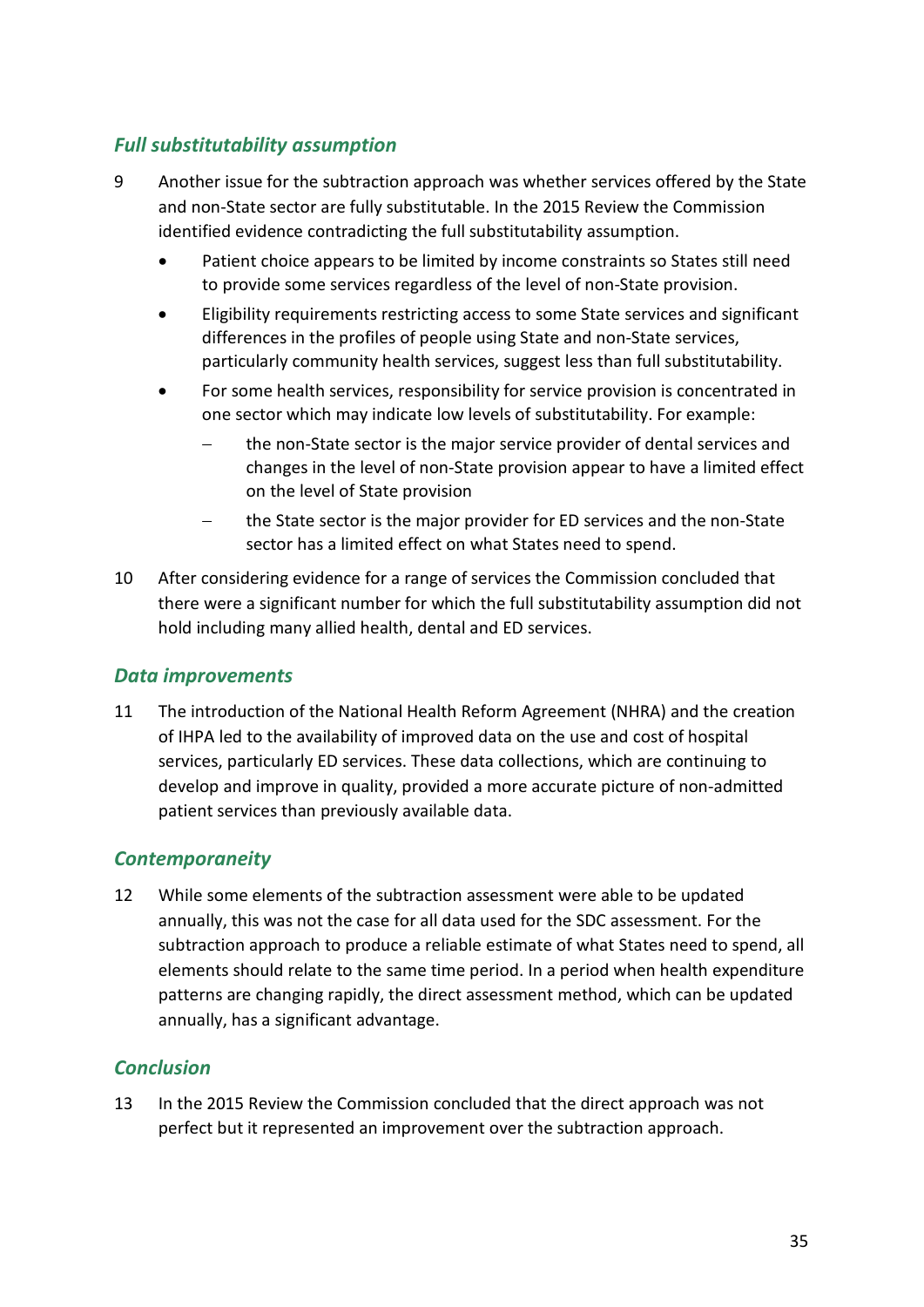# <span id="page-38-0"></span>**ATTACHMENT B — 2015 REVIEW METHOD**

1 This attachment provides additional detail about the 2015 Review assessment methods.

### *SDC assessments*

- 2 The socio-demographic composition (SDC) assessments for the hospital and community and other health components are similar. Assessed SDC expenses are derived by:
	- allocating the national net expenses to each of the population groups on the basis of NWAUs or the number of in-scope separations sourced from IHPA
	- dividing the net expenses attributable to each population group by the national population in that group to obtain the national average cost for each population group
	- multiplying the national average cost for each population group by the number of people in the corresponding SDC group in each State to obtain assessed expenses for each population group
	- summing assessed expenses for each population group in each State to obtain the total assessed SDC expenses for each State.
- 3 The calculations are illustrated in [Table 11](#page-39-0) using a subset of admitted patients data for 2015-16 and data for New South Wales. The SDC calculations are done for 100 separate population groups. The full SDC breakdown for the hospital and community health assessments is shown in [Table 2.](#page-5-1)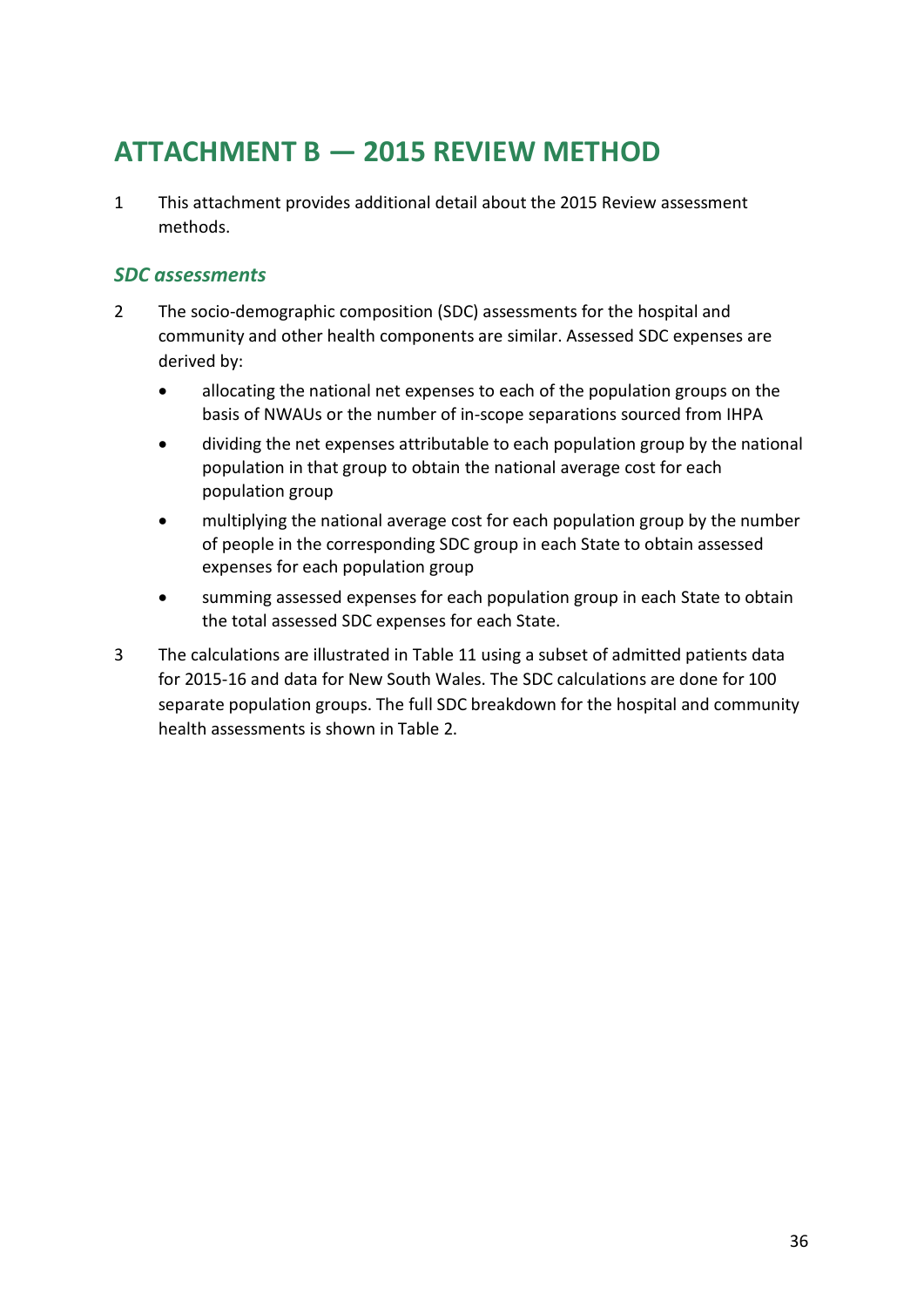| Indigenous             |                                                |          |                 |            | National        | <b>New South Wales</b> |                      |         |
|------------------------|------------------------------------------------|----------|-----------------|------------|-----------------|------------------------|----------------------|---------|
| status                 | Age<br><b>NWAUs</b><br>Remoteness/SES<br>group |          | Net<br>expenses | Total pop. | average<br>cost | Pop                    | Assessed<br>expenses |         |
|                        |                                                |          | no.             | \$m        | no.             | \$~pc                  | no.                  | \$m     |
| Indigenous             | Major cities Middle SES                        | $0 - 14$ | 11621           | 76         | 57 444          | 1 3 2 4                | 26 002               | 34      |
| Indigenous             | Major cities Middle SES                        | 15-44    | 26759           | 175        | 73 567          | 2 3 8 1                | 32 4 21              | 77      |
| Indigenous             | Major cities Middle SES                        | 45-64    | 17 108          | 112        | 27 558          | 4 0 6 4                | 12 699               | 52      |
| Indigenous             | Major cities Middle SES                        | 65-74    | 4 3 3 3         | 28         | 5 0 9 0         | 5 5 7 3                | 2516                 | 14      |
| Indigenous             | Major cities Middle SES                        | $75+$    | 1989            | 13         | 2046            | 6366                   | 1040                 | 7       |
| Non-Indigen.           | Major cities Middle SES                        | $0 - 14$ | 220 634         | 1444       | 1815654         | 795                    | 526 770              | 419     |
| Non-Indigen.           | Major cities Middle SES                        | 15-44    | 623 942         | 4 0 8 4    | 4484856         | 911                    | 1 3 3 5 8 7 6        | 1 2 1 7 |
| Non-Indigen.           | Major cities Middle SES                        | 45-64    | 519 159         | 3 3 9 8    | 2 302 258       | 1476                   | 678 274              | 1 0 0 1 |
| Non-Indigen.           | Major cities Middle SES                        | 65-74    | 336 684         | 2 2 0 4    | 765 566         | 2879                   | 225 307              | 649     |
| Non-Indigen.           | Major cities Middle SES                        | $75+$    | 468 604         | 3068       | 615 568         | 4983                   | 186 099              | 927     |
| 100 SDC groups         |                                                |          |                 |            |                 |                        |                      |         |
| Total (All SDC groups) |                                                |          | 5 829 799       | 38 163     | 24 381 012      | 1565                   | 7797791              | 12 206  |

#### <span id="page-39-0"></span>**Table 11 SDC assessment for admitted patients component, illustration 2016-17**

Source: Commission staff calculation for 2018 Update based on GFS expenses for the Health category, NWAU data supplied by IHPA and ABS population data.

4 Since the NAP SDC assessment uses separations data which do not include any cost loadings, the general regional costs disability is applied to SDC assessed expenses for this component.

### *Non-State sector adjustments*

- 5 By including remoteness in the SDC assessment, the differential costs to States of providing services in different regions where the non-State sector is more or less active are recognised. The non-State sector adjustment recognises that, in otherwise comparable regions, States face differential service costs due to differences between States in the level of non-State sector services. The non-State sector is often the Commonwealth, private or not-for profit sector (albeit often partially funded by the Commonwealth government) but not in all cases.
- 6 A non-State sector adjustment is included for all components except patient transport. To calculate the adjustment the Commission requires an estimate of the proportion of State services affected by the non-State sector. This is referred to as the substitutable expense proportion (or the substitutability level). The proportion for each component is shown in [Table 3.](#page-5-2) The non-State sector adjustment also requires information about the national use of non-State sector services standardised by Indigenous status, remoteness, SES and age, and the actual availability of these services in each State.